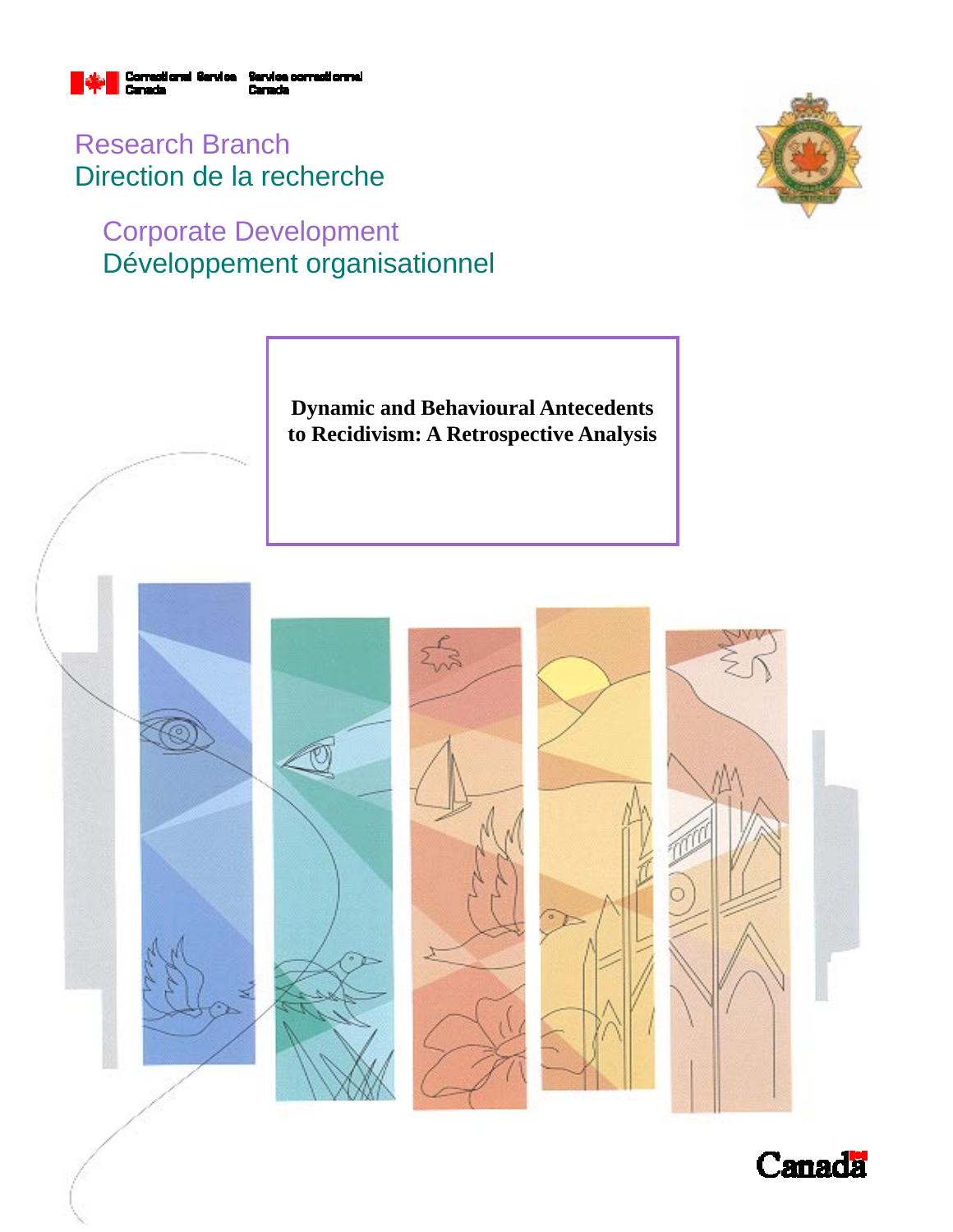# **Dynamic and Behavioral Antecedents to Recidivism: A Retrospective Analysis**

Prepared by:

Edward Zamble Vernon L. Quinsey

Department of Psychology Queen's University Kingston, Ontario K7L 3N6

A final report to the Research Branch Correctional Service of Canada

The authors wish to thank Beckey Hooey, Maria Hooey, Sherry Bradford, and Bill Frid for their assistance in conducting this research.

This report is also available in French. Ce rapport est également disponible en Français. It is available from Correctional Research and Development, Correctional Service of Canada, 340 Laurier Avenue West, Ottawa, Ontario, K1A 0P9.

April 1991 **Research Report No. R-17**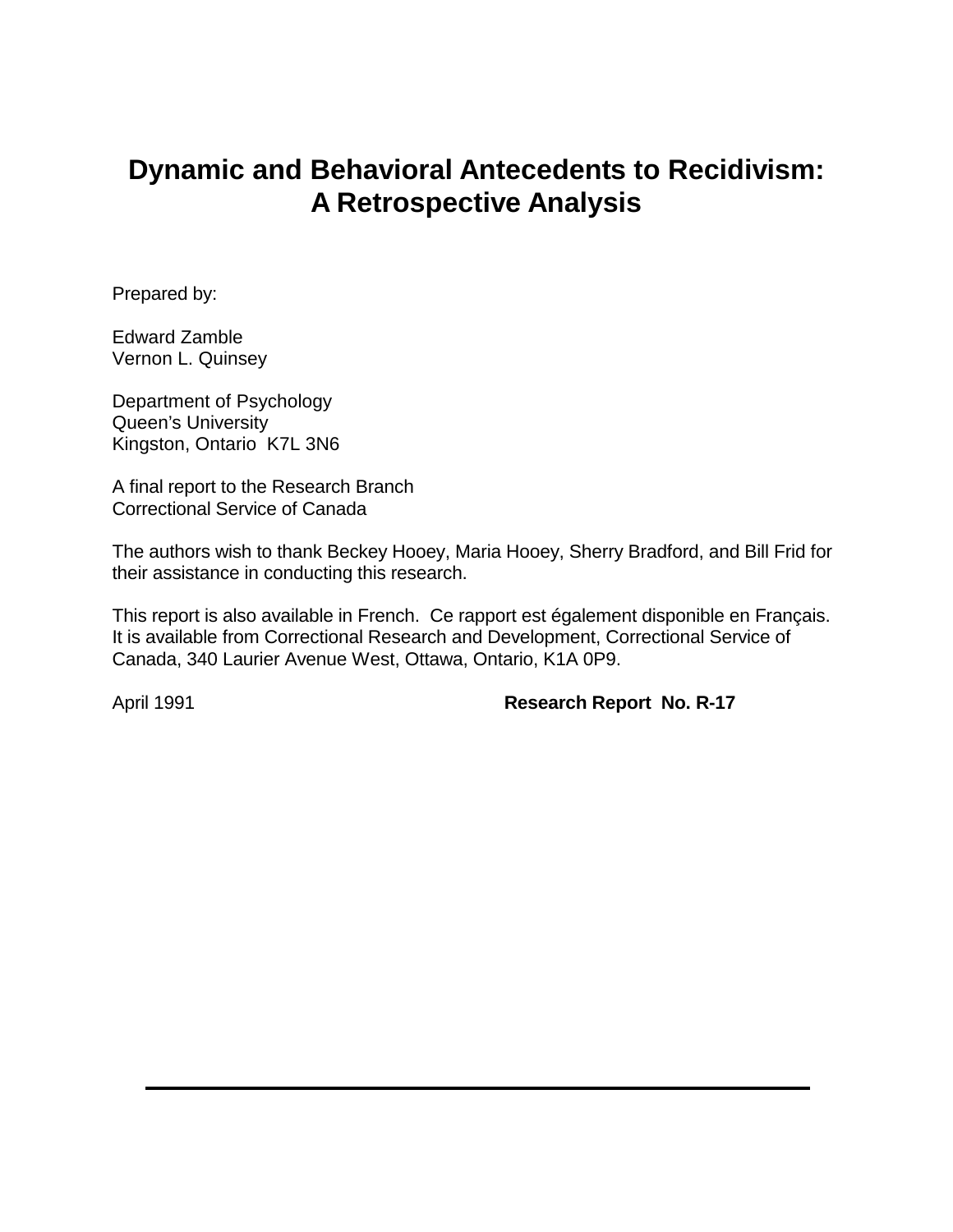# **Table of Contents**

| DYNAMIC AND BEHAVIORAL ANTECEDENTS TO RECIDIVISM: A<br><b>RETROSPECTIVE ANALYSIS</b> | $\boldsymbol{2}$ |
|--------------------------------------------------------------------------------------|------------------|
|                                                                                      |                  |
| <b>Table of Contents</b>                                                             | 3                |
| <b>Introduction</b>                                                                  | 5                |
| <b>Limitations Of Previous Work</b>                                                  | $\frac{5}{8}$    |
| New Work On Dynamic Factors                                                          |                  |
| <b>Method</b>                                                                        | 11               |
| <b>Subject Recruitment</b>                                                           | 11               |
| <b>Interview Measures</b>                                                            | 12               |
| <b>Questionnaire Measures</b>                                                        | 12               |
| <b>File Data</b>                                                                     | 13               |
| <b>Measures Of Risk</b>                                                              | 14               |
| Procedure                                                                            | 14               |
| Confidentiality Of Information                                                       | 14               |
| Data Analyses                                                                        | 15               |
| <b>Results</b>                                                                       | 16               |
| <b>Personal And Criminal History</b>                                                 | 16               |
| Table 1: Principal Current Offence                                                   | 17               |
| <b>Behavior While On Release</b>                                                     | 17               |
| Table 2: Time In Various Activities                                                  | 18               |
| Table 3: Mean Rated Seriousness Of Selected Problem Categories                       | 19               |
| <b>Substance Abuse</b>                                                               | 19               |
| Table 4: Reasons For (Re-)Starting Alcohol And Drug Use After Release                | 20               |
| Table 5: Categories Of Drug Use<br><b>Emotional States</b>                           | 20<br>21         |
| Table 6: Emotions Experienced In The Month Preceding The Offence                     | 21               |
| <b>Offence Precursors</b>                                                            | 23               |
| Table 7: Emotions Experienced Within 48 Hours Prior To The Offence                   | 24               |
| Table 8: Thoughts About What Led To Offence                                          | 25               |
| Table 9: Drugs In The 24 Hours Preceding Offence                                     | 26               |
| <b>Offence Process</b>                                                               | 27               |
| Table 10: Thinking Landmarks In Offence Process (Percentages Of Subjects)            | 28               |
| Table 11: Planning Landmarks In Offence Process (Percentages Of Subjects) 28         |                  |
| <b>General Discussion</b>                                                            | 31               |

| <b>References</b> | υu |
|-------------------|----|
|                   |    |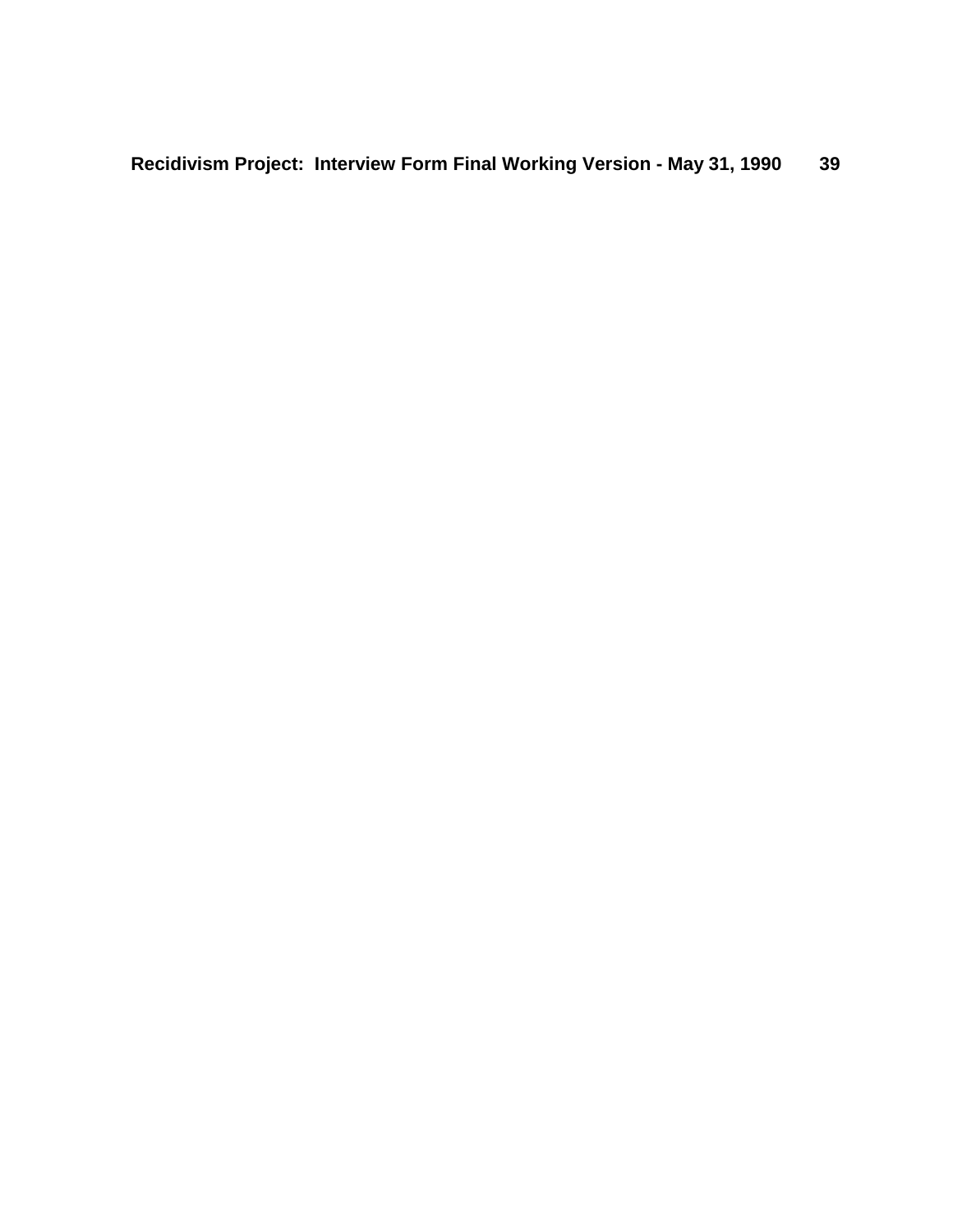Dynamic and Behavioral Antecedents to Recidivism: A Retrospective Analysis

# **Introduction**

The prediction of both general and violent criminal recidivism of persons released from correctional institutions has received extensive study (for reviews see Gabor, 1986; Monahan, 1981; Quinsey, 1984; Waller, 1974). Enough work has been completed to establish a general consensus within the correctional research community about the classes of variables that are valid predictors of recidivism and the degree to which they are related to the criterion behaviors of interest.

We are fortunate to have a large number of Canadian follow-up studies of released inmates: Andrews and Friesen (1987), Carlson (1973), Gendreau, Grant, and Leipciger (1979), Gendreau, Madden,and Leipciger (1979; 1980), Hart, Kropp, and Hare (1988), Mandelzys (1979), Nuffield (1982), Porporino, Zamble, & Higginbottom (in process), Waller (1974), Wormith (1984), and Zarb (1978). Additional Canadian data come from follow-up studies of released mentally disordered offenders (e.g., Rice, Harris, & Quinsey, 1990; Rice, Quinsey, & Harris, in press; Quinsey & Maguire, 1986; Rice, Quinsey, & Houghton, 1990). American studies include: Adams (1983), Barton and Turnbull (1979), Beck and Shipley (1987), Brown, D'Agostino, and Craddick (1978), Gottfredson, Wilkins, and Hoffman (1978), Gottfredson, Mitchell-Herzfeld, and Flanagan (1982), Heilbrun, Heilbrun, and Heilbrun (1978), Holland, Holt, and Brewer (1978), and Rhodes (1986).

These studies agree that youthfulness and number of previous convictions are positively related to the probability of criminal recidivism. Other predictors, including age at first arrest, criminal versatility (variety of offending), alcohol abuse, and low educational attainment, are usually found to be positively but more weakly related to recidivism rates. Escape and escape attempts have also consistently been found to be related to higher recidivism rates.

A number of investigators have combined these and related predictors in various ways to obtain summary scores that are more closely related to recidivism than any predictor taken singly. Those developed in Canada include the general recidivism and violent recidivism scales of Nuffield (1982), the Level of Supervision Inventory (Andrews, Kiessling, Mickus, & Robinson, 1986; Bonta & Motiuk, 1985), and the Psychopathy Checklist Scale (Hare, 1985; Hare & Jutai, 1983; Hare & McPherson, 1984; Hart, Kropp, & Hare, 1988). Generally, each of these scales predicts recidivism far better than chance within its domain but there is still a great deal of room for improvement.

## **Limitations Of Previous Work**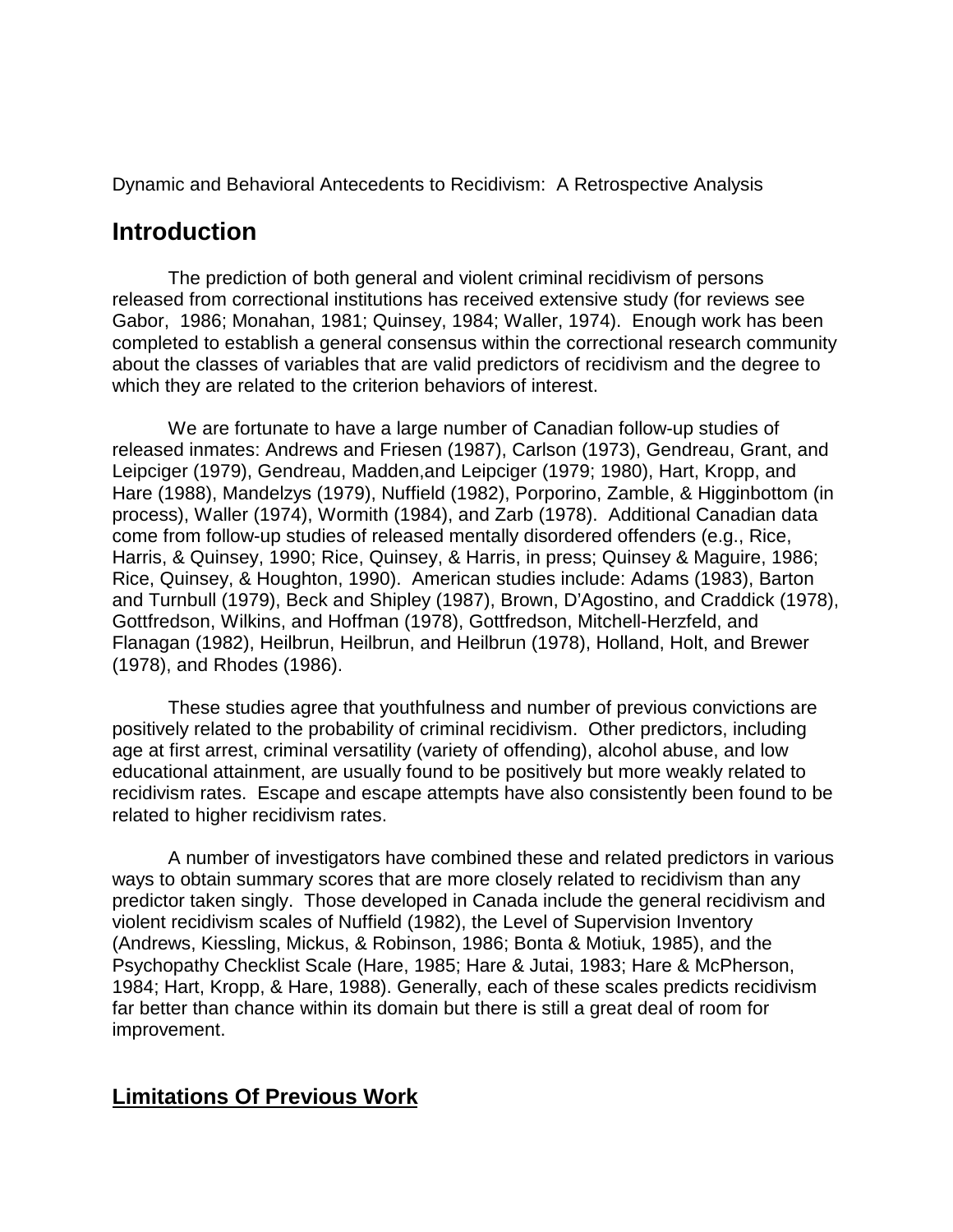Regrettably, however, there is a great gap between the empirical predictive literature and practical needs of correctional management, such as aid in designing interventions, or selecting inmates for programs, or assistance in offender release policies (cf. Quinsey & Walker, in press). The empirical literature deals almost exclusively with static or "tombstone" predictors, such as age, offence history, length of institutionalization, etc. Because correctional program managers require information about predictors that they can modify in order to effectively plan interventions, the bulk of this empirical followup literature is essentially irrelevant to them, particularly because very few offenders are under indeterminate sentences.

This gap between the needs of program managers and the dominant focus of the empirical literature is most readily apparent in an area where one might least expect it: The prediction of violent reoffending among mentally disordered offenders. Mentally disordered offenders are typically dealt with by mental health professionals working in a psychiatric hospital system that explicitly espouses a treatment-rehabilitation model. Nevertheless, of 28 followup studies of released mentally disordered offenders identified in a review of this literature (Quinsey, 1988), 25 employed only static predictors and only three (of which two were essentially pilot investigations) attempted to predict recidivism from measures of therapeutic change.

Actuarial scales for predicting recidivism suffer from other limitations as well. Because they are empirically rather than theoretically derived, the level of prediction can only be improved by repeating the entire process of scale derivation. Moreover, many of the static factors commonly included in these scales are correlated with socioeconomic factors (Porporino, Zamble, & Higginbottom, in process); using such variables to determine release may be compounding inequity with injustice. For the vast majority of offenders, however, the question is not whether they will be released, but when. If the time of release is essentially determined at the beginning of a sentence, then imprisonment may provide little incentive for an inmate to change his current behavior patterns.

Thus, the bulk of the follow-up literature can provide very little information to guide correctional administrators in choosing appropriate programs for offenders or in making decisions based upon offender change. The paucity of well designed intervention evaluation studies carried out on prison populations further contributes to this problem. There is a need to redirect attention from the general determinants of recidivism (except to identify high risk groups for concentrated attention) to questions of how to reduce or prevent it in the community. All of the above leads to a consideration of the specific contemporaneous (dynamic) determinants of recidivism.

What is needed is a better understanding of the role of current factors in the causation of new offences. It is usually both empirically and conceptually unclear, as Mandelzys (1979) has pointed out, how much criminal recidivism is a result of unresolved problems within a released offender that could have been addressed during a period of imprisonment, and what proportion of new offences are caused by new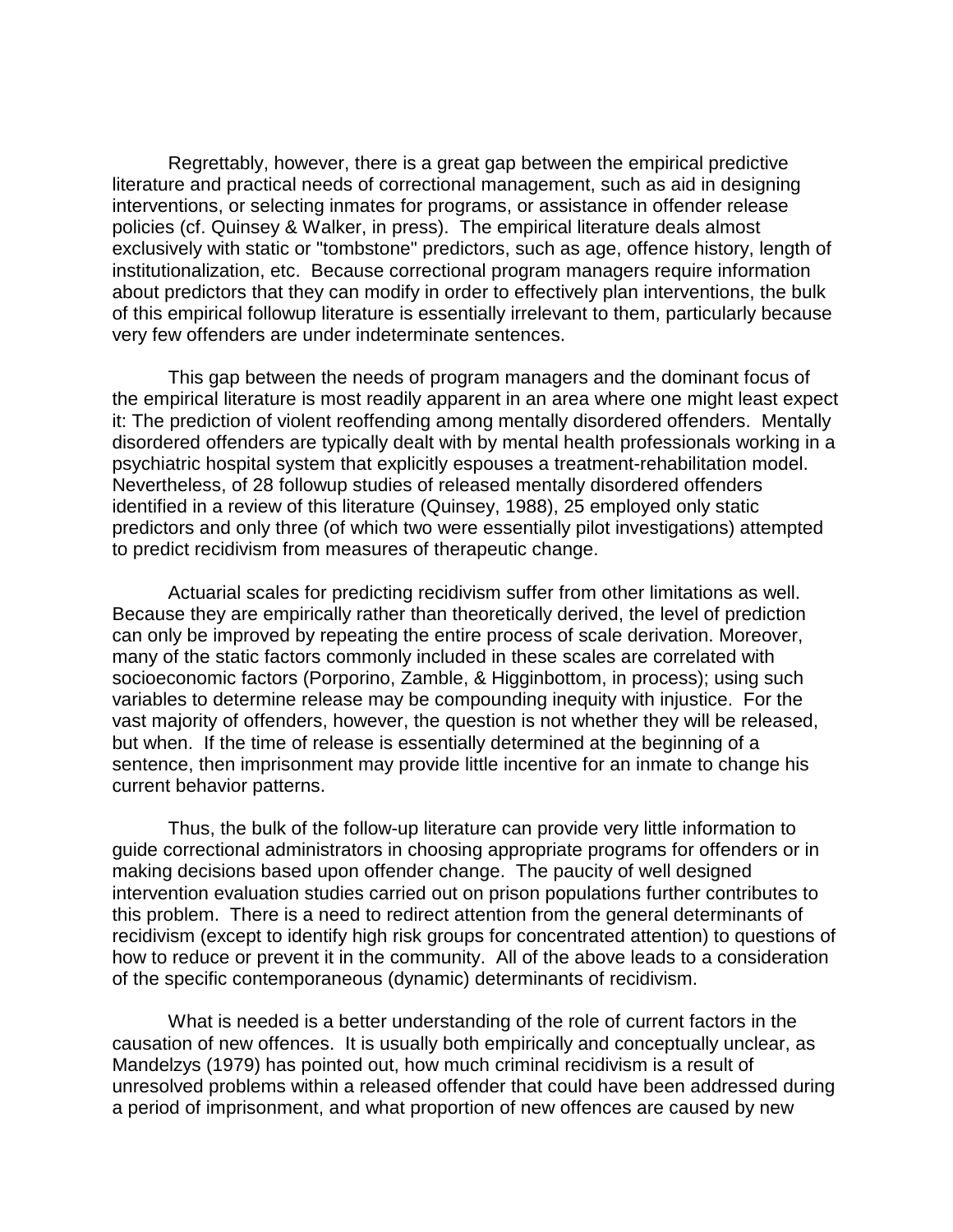environmental or offender problems. However, there have been some attempts to specify how the way in which offenders interact with their environment will determine future offenses (Zamble & Porporino, 1988) and it has been shown that one can predict recidivism using measures of current behavior as well as from static variables (Zamble and Porporino, in press; Porporino, Zamble, & Higginbottom, in process).

One factor that should obviously be considered is the effectiveness of supervision under early release. Unfortunately, the literature on the effectiveness of parole and mandatory supervision is quite small and it is replete with methodological problems (Nietzel & Himelein, 1987). In summarizing the best executed research on the issue of supervision versus no supervision, Gottfredson, Mitchell-Herzfeld, and Flanagan (1982) concluded that: "First, none of the studies indicates a lasting effect of parole supervision beyond the period of supervision itself. Second, the research seems to indicate an effect of parole supervision on recidivism during the course of the supervision, particularly in the initial period of release. Third, the effect indicated by the research does not appear to be very large."

The limited effectiveness of supervision follows from our arguments above, for it is difficult to know what sorts of parole programs to develop in the absence of knowing the antecedents of parole failure. By "antecedents" in this context, we mean specifiable dynamic conditions of the offender or identifiable environmental events that precede recidivism. Antecedent conditions are, therefore, variables that parole authorities or offenders themselves could potentially do something about in order to prevent the commission of a criminal act. Static personal characteristics of offenders are useful in this context as variables that define the risk group to which an offender belongs and as moderator variables, i.e., variables that determine the manner in which antecedents affect behavior. These static variables, however, must be supplemented by information about the dynamic antecedents of recidivism.

What do we know about the antecedents of parole failure? Not a great deal. With respect to general recidivism, Waller (1974) found that lack of employment, undesirable associates, fighting, not seeing one's children, and frequent drinking predicted reoffending. Hart, Kropp, and Hare (1988) similarly observed that instability in both employment and relationships during the followup period predicted reoffending.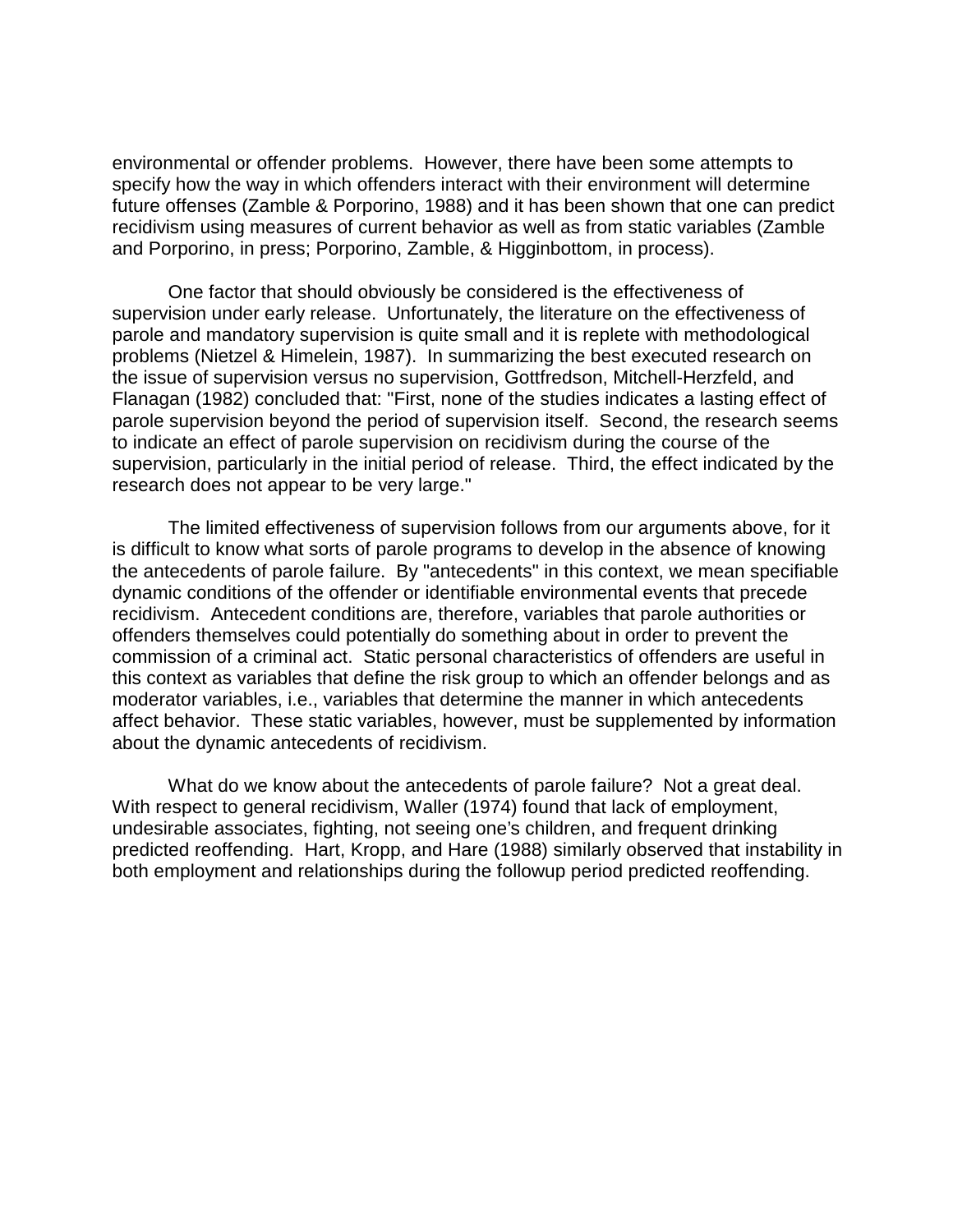## **New Work On Dynamic Factors**

In terms of information about dynamic behavioral processes in reoffending, recent work from two sources offers the possibility of helping to fulfill some of the needs described above. The first comes from a relatively large scale Canadian study that attempted to specify how offenders interact with their environment, and especially how they cope with their problems (Zamble and Porporino, 1988). Although it was primarily designed to study behavior in prison, the study also included data on problems experienced by inmates prior to imprisonment, and the resulting coping attempts. Not only was the general level of coping disastrously poor, but there was also evidence of an association between poor coping and criminal behavior. For example, there were significant negative correlations between measures of the efficacy of coping and previous criminal history (retrospective); measures of coping and associated behavior from the original study were also useful in predicting recidivism (prospective) with accuracy in the same range as that for commonly used actuarial scales (Porporino, Zamble, & Higginbottom, in process).

These and other similar results led to the formulation of a "coping-criminality" hypothesis linking the repetition of criminal behavior to inadequate coping resources, along with a particular set of generalized behaviors, e.g., a large amount of time spent socializing in a diffuse network of casual acquaintances. Whether or not it is correct in detail, this hypothesis is supported by data, and some portion of it is very likely veridical. It represents a useful step in understanding the causes of recidivism because it emphasizes the role of deficiencies in ordinary behavioral interactions between the individual and his environment as a determinant of new criminal actions.

The second line of research of interest here is very similar, although it was developed as an explanation of relapses in addictive behaviors. Marlatt and Gordon (1980) have proposed that relapse is largely triggered by negative emotional states, interpersonal conflict, and social pressure.

Some work has already been done in applying relapse theory to one type of criminal behavior. Determinants of sexual reoffending among 136 child molesters and 64 rapists have been examined in some detail by Pithers, Kashima, Cumming, Beal, and Buell (1988). Nearly 90 percent of the sex offenders reported experiencing strong emotional states before relapse (the commission of a new sex offence): 94 percent of the rapists reported feeling anger, usually occasioned by interpersonal conflict; 46 percent of the child molesters reported experiencing anxiety and 38 percent reported depression (these emotional states appeared to be related to social disaffiliation). The chain leading to relapse seemed to begin with negative affect leading to paraphilic sexual fantasies, then cognitive distortions, and, finally, passive planning just prior to the offence.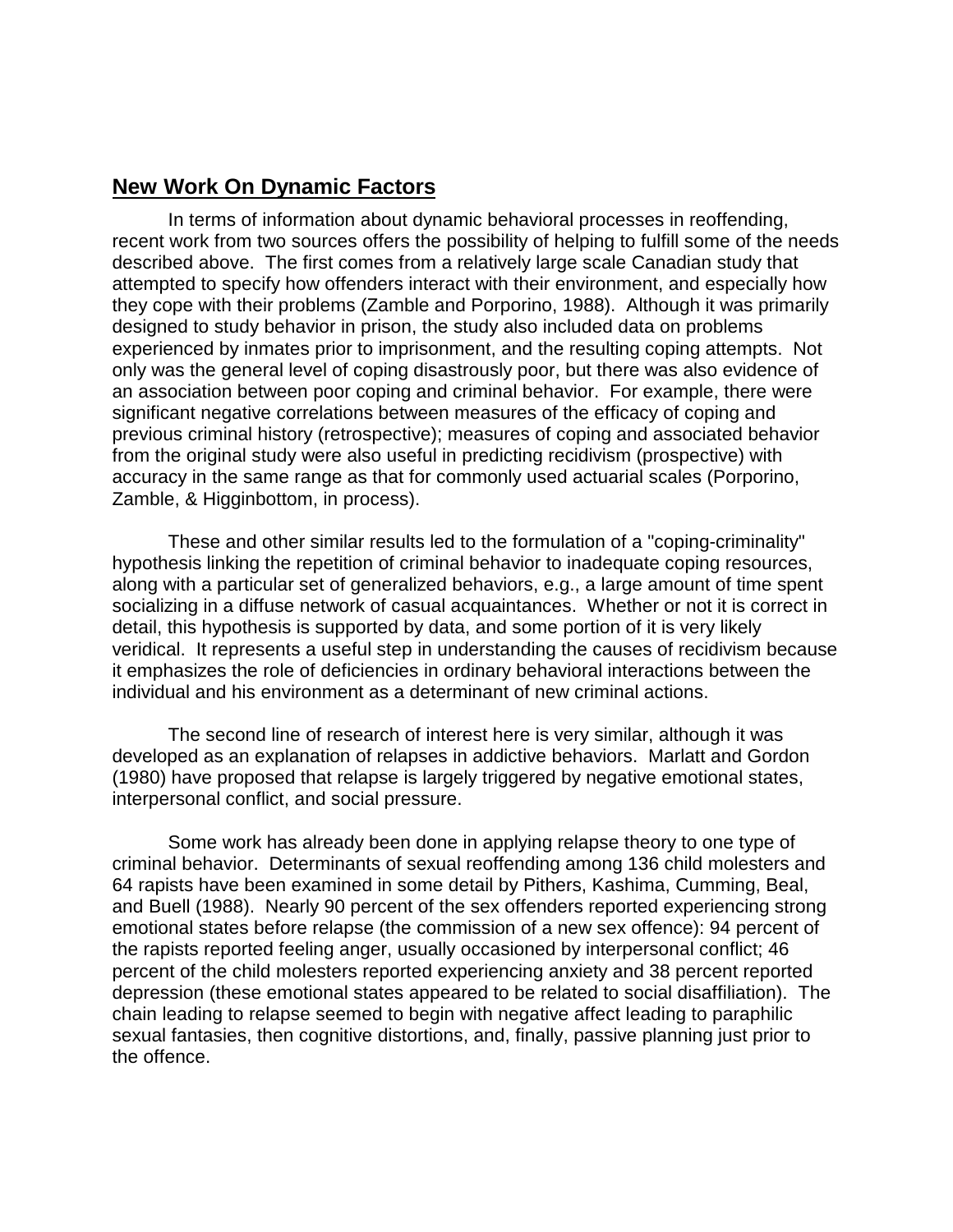Based on 550 interviews of 311 child molesters under supervision, Frisbie (1969) concluded that, in addition to alcohol abuse, factors predicting recidivism were "...the desire for and selection of physically immature children as sexual objects, unorthodox ethical values, and grave difficulties in establishing meaningful relationships with adult females on a mature basis." (p. 223). The similarities between Frisbie's observations and those of Pithers et al., (fantasies, disaffiliation, and cognitive distortion) are striking. Planning and behavioral rehearsal as antecedents to serious sexual offences have also been noted by MacCulloch, Snowden, Wood, and Mills (1983).

Although they have been formulated quite independently and in different contexts, the coping-criminality hypothesis and relapse theory are clearly compatible, and probably even synergistic. The link between coping difficulties and criminal actions is likely emotional distress which triggers violent or irrational behavior, or which causes the individual to reduce his efforts at self-monitoring and self-control. Conversely for relapse theory, the precursors of the emotional responses preceding criminal recidivism are probably inappropriate or inadequate coping behavior.

The purpose of this research was to investigate the specific dynamic behavioral antecedents of criminal recidivism by interviewing offenders who had been returned to prison as release failures. This method raises questions concerning the informational value and reliability of information that can be obtained in this fashion. We would certainly not argue that offenders will tell openly or even know why it is they committed their offences. However, they can usually remember what their thoughts and feelings were when they committed a crime, and they will be willing to tell these to a researcher. Although offenders cannot be expected to have a theory that can explain their own criminal behaviors, they can report details of events preceding reoffending that will allow an investigator to construct a theory of reoffending. It is of interest in the present context that Frisbie (1969) was surprised at how much her interviewees would disclose to a project interviewer; indeed, the research team were often aware of impending relapse before the parole authorities.

The quality of the information appears to be dependent upon asking the right questions in the first place: for example, Quinsey & MacCulloch (in preparation) obtained detailed descriptions of antecedent conditions by asking minute questions in a lengthy clinical interview, whereas Quinsey (in preparation) frequently received logically unintelligible and extremely vague answers from offenders to the question "Why did this offence occur?" Similarly, Zamble and Porporino (1988) received detailed answers to questions about responses to specific situations but often only vague and self-contradictory answers to questions about the purposes of those responses.

Because most of the work described above has not dealt with serious offenders against persons (that is, those of most concern), this study concentrated on previously imprisoned men who had been returned to prison for violent offences.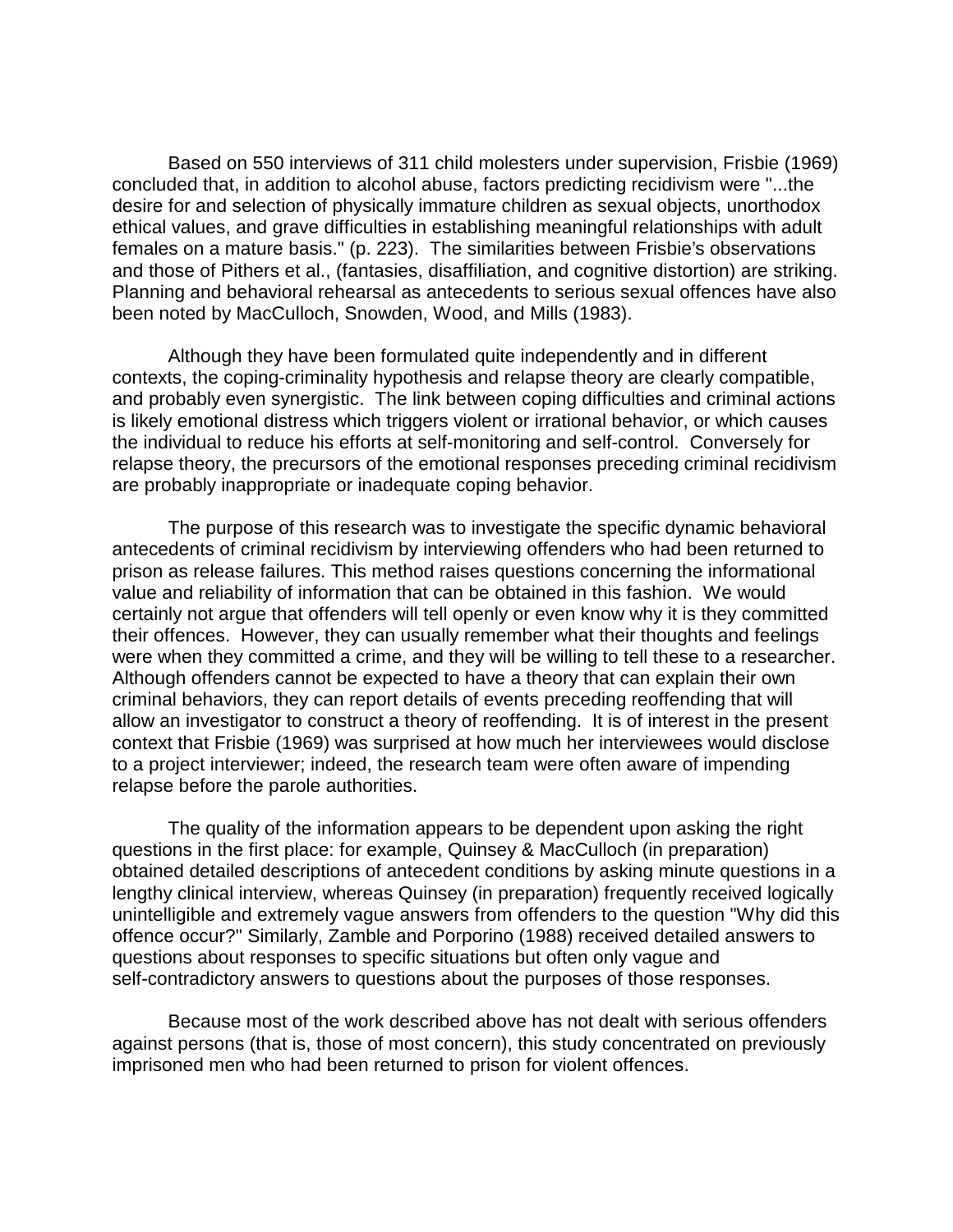Previous studies have also failed to deal with the problem of base rates. What are we to make, for example, of the finding (Pithers et al., 1988) that most sex offenders report negative affect before they committed their offence? What is the base rate of negative affect among released offenders of any type and is it related to the probability or type of reoffending? Perhaps more to the point, we are not even sure of the base rate of negative affect among demographically similar members of the general population. The observation that negative affect precedes sexual reoffending, therefore, may be correct but uninformative. Two types of comparisons are relevant here. The first is between reoffenders and those who successfully adapt to the free world after release; the second is among offenders who commit various different types of crimes, e.g., sex offenders vs. robbers.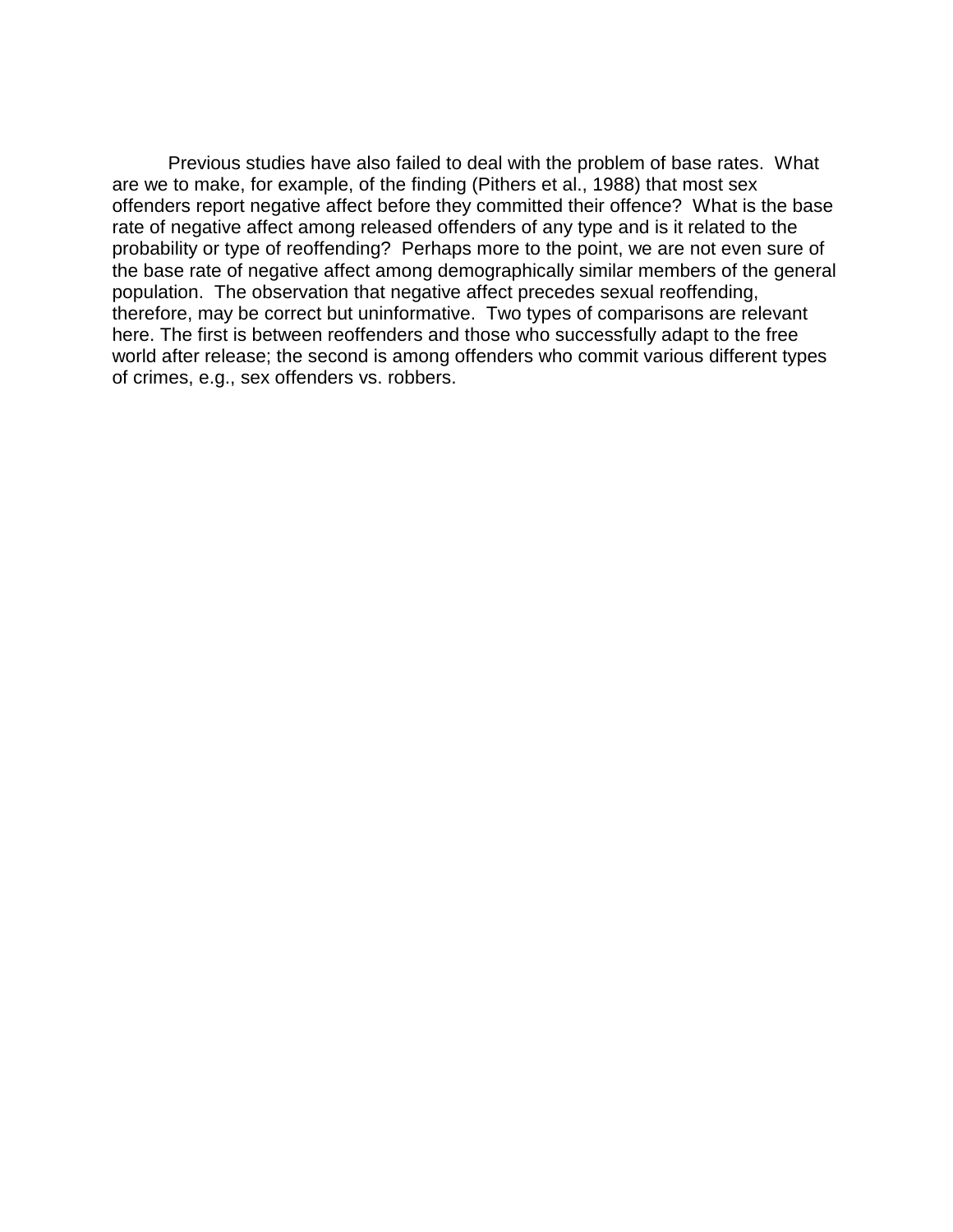# **Method**

### **Subject Recruitment**

Potential subjects in the recidivist group were selected from among men who had committed violent (Schedule 1) offences while on Parole or Mandatory Supervision for a previous offence. The previous term must have been imprisonment of at least 6 months and the new offence must have occurred within one year of the previous release (although a few exceptions were made to include longer periods when suitable subjects were not available).

Subjects were recruited from among men returned to federal institutions in the Ontario region after Parole or Mandatory Supervision revocation for either conviction or being charged with the new offence. It was stipulated in advance that subjects subsequently found not guilty of the new offense for which they were charged would be dropped from the study. No such cases were encountered.

Potential subjects were identified from lists of new admissions for convictions or charges for Schedule 1 offences obtained from Regional Headquarters (Ontario) at weekly intervals. Subjects identified as having been released from federal institutions were targeted first. In addition, names of other possible subjects were screened with the aid of institutional staff in order to identify those who had served provincial terms from RCMP FPS records. Most of the inmates were located in the Reception Unit of Millhaven Institution, although the sample included a few subjects from Collin's Bay and Joyceville Institutions.

Lists of potential subjects were submitted to contact persons in each institution for clearance according to the criteria for eligibility. Inmates were excluded if they showed evidence of active or florid psychosis, subnormal intelligence (I.Q. more than one S.D. below the mean), literacy level so low that they could not complete questionnaires even with assistance, insufficient competence in English or French to allow an interview, or if they were judged by security officials to present a likely danger to an interviewer. These criteria excluded fewer than 10 % of potential subjects.

The proposed comparison group of subjects will be comprised of men who have successfully completed at least one postrelease year under supervision. Initially, they will be recruited from a random sample of cases under supervision in the Kingston office of the Parole Service. Subjects will be recruited from other districts as necessary to fill the required number. This part of the research is funded by the Social Sciences and Research Council of Canada and is currently underway.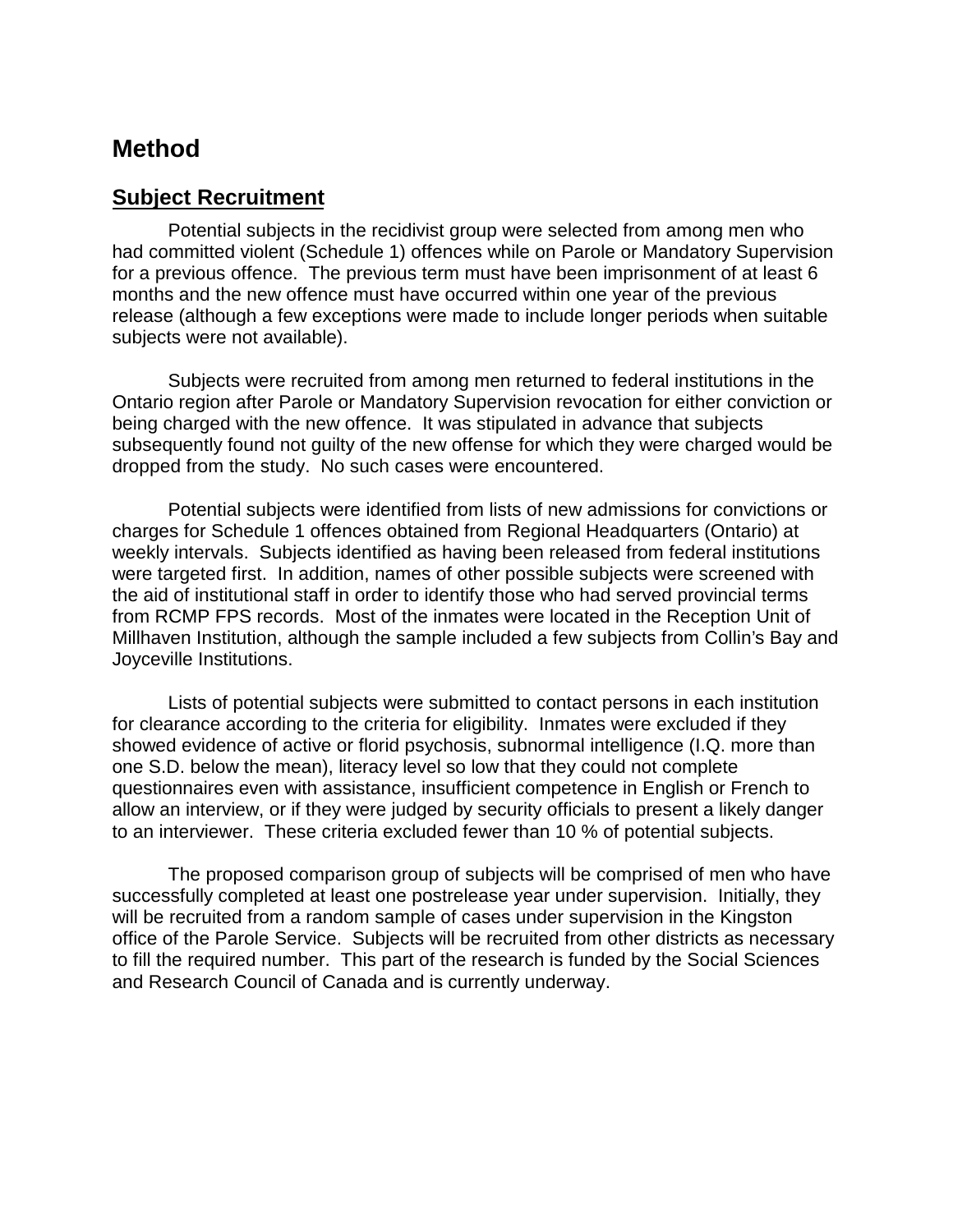#### **Interview Measures**

Data were obtained from a variety of sources. However, the most important was a structured interview with subjects. The interview form is presented in the appendix.

Following from the work cited above on relapse prevention, many of the questions focussed on the events and the sequences of behavior that ultimately led to release failure, concentrating on the period immediately prior to the subject's revocation. Information was elicited on the level of psychosocial functioning, the nature and severity of life problems, and the relationship of these problems to reoffending. Similarly, following from previous work on the relationship between coping and criminal behavior, questions were asked for detailed information about how the inmate dealt with his problems.

All questions did not apply to every subject, as the details of offences and their precursors varied. For example, for robbers we explored expectations about the amount of money to be gained, while for sex offenders, precursors to sexual aggression such as deviant sexual fantasies were covered. For subjects in the comparison group there are no new offences to discuss, but a parallel form is used to deal with events in the month preceding the interview.

#### **Questionnaire Measures**

Subjects were also given a set of questionnaires to gather supplementary information on specific topics. Some of the measures that we have chosen were developed for use with other populations or in very different circumstances, and required adaptation for the present purpose. Other measures were developed and tested for this project. For these reasons, the first few months of this project were devoted to developing, adapting and testing the measures.

The questionnaire measures are presented in the appendix.

a) Alcohol and drug abuse is frequently found among offender populations and has also been found to predict reoffending (Waller, 1974). The Alcohol Dependence Scale (Skinner & Horn, 1984) as well as the Drug Abuse Screening Test (Skinner, 1982) were employed. These are brief self-report scales that measure the dimension of dependence on alcohol or drugs and the problems associated with it. Subjects were also be asked to answer in terms of their alcohol/drug use around the time of their release failure.

b) Emotional state prior to and at the time of release failure was measured in several ways. Subjects were asked in the interview about their mood and emotional state in the period preceding the events which resulted in revocation. In addition, several questionnaires were included to assess subjects' emotional reactions. The Beck Depression Inventory (Beck, 1967) was employed as a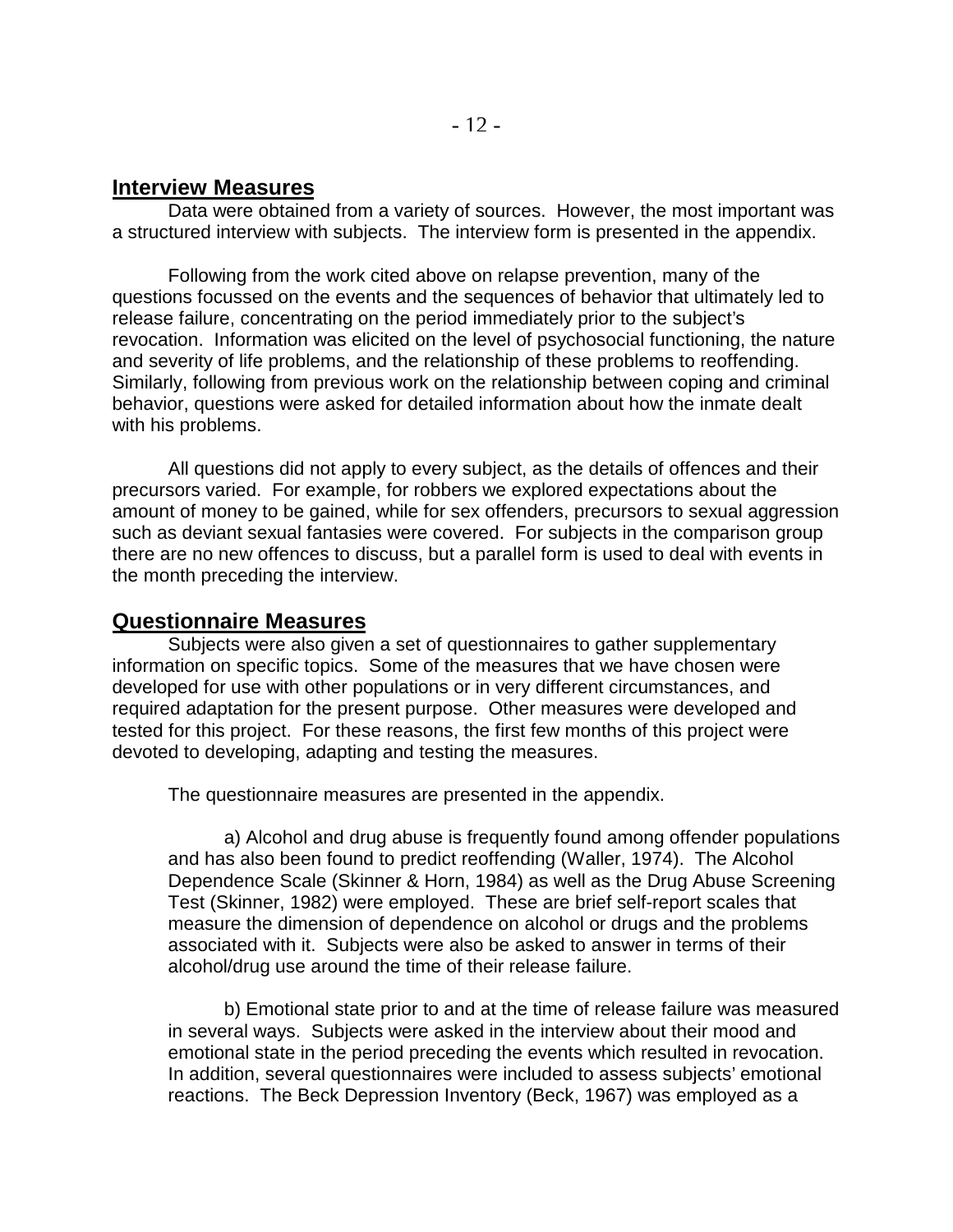standard measure of depression with good psychometric properties. Anger was measured with the Multidimensional Anger Inventory (Siegel, 1986). This inventory yields scores on anger arousability, range of anger eliciting situations, hostile outlook, as well as precipitants and expression of anger. It is internally consistent and has good test-retest stability. Anxiety was measured with the Spielberger Trait Anxiety Inventory (Spielberger, Gorsuch and Lushene, 1970). This scale's content, concurrent and construct validity compare favourably with other published tests of anxiety.

c) Ability to cope in various situations was measured with the Coping Situations Questionnaire (Zamble, unpublished). A variety of common life situations that individuals must cope with are described. The respondent was instructed to imagine that each situation is currently happening to him, and to describe how he would deal with it or work it out. He was also asked questions about his thoughts and feelings in each case. While this instrument has not been standardized, it is derived from those used successfully in the past (Porporino, 1983; Zamble, Porporino, and Kalotay, 1984; Zamble and Porporino (1988).

d) Other scales measured some specific behavioral patterns. A Socialization Questionnaire (Zamble, unpublished) asked subjects about relationships, leisure time and accommodation. Zamble and Porporino (1988) have found that offenders often depend on fluid and generally superficial relationships and that instability is found in most aspects of their lives, e.g., residences, activities and personal relationships. This questionnaire attempts to measure such a pattern. A Time Use Questionnaire (Zamble, unpublished) was also included. Developed from Zamble and Porporino's (1988) findings that many offenders often live in the present, without much concern for the past or future, this scale seeks to determine how people organize their time, and how they conceptualize time generally. The Social Desirability Scale from the PRF was used to assess the degree to which subjects attempted to "fake good".

#### **File Data**

Information on previous institutional behavior, primarily disciplinary offenses, and on problems seen during supervision by parole officers, were obtained from files. File data were also used for comprehensive information on previous criminal history.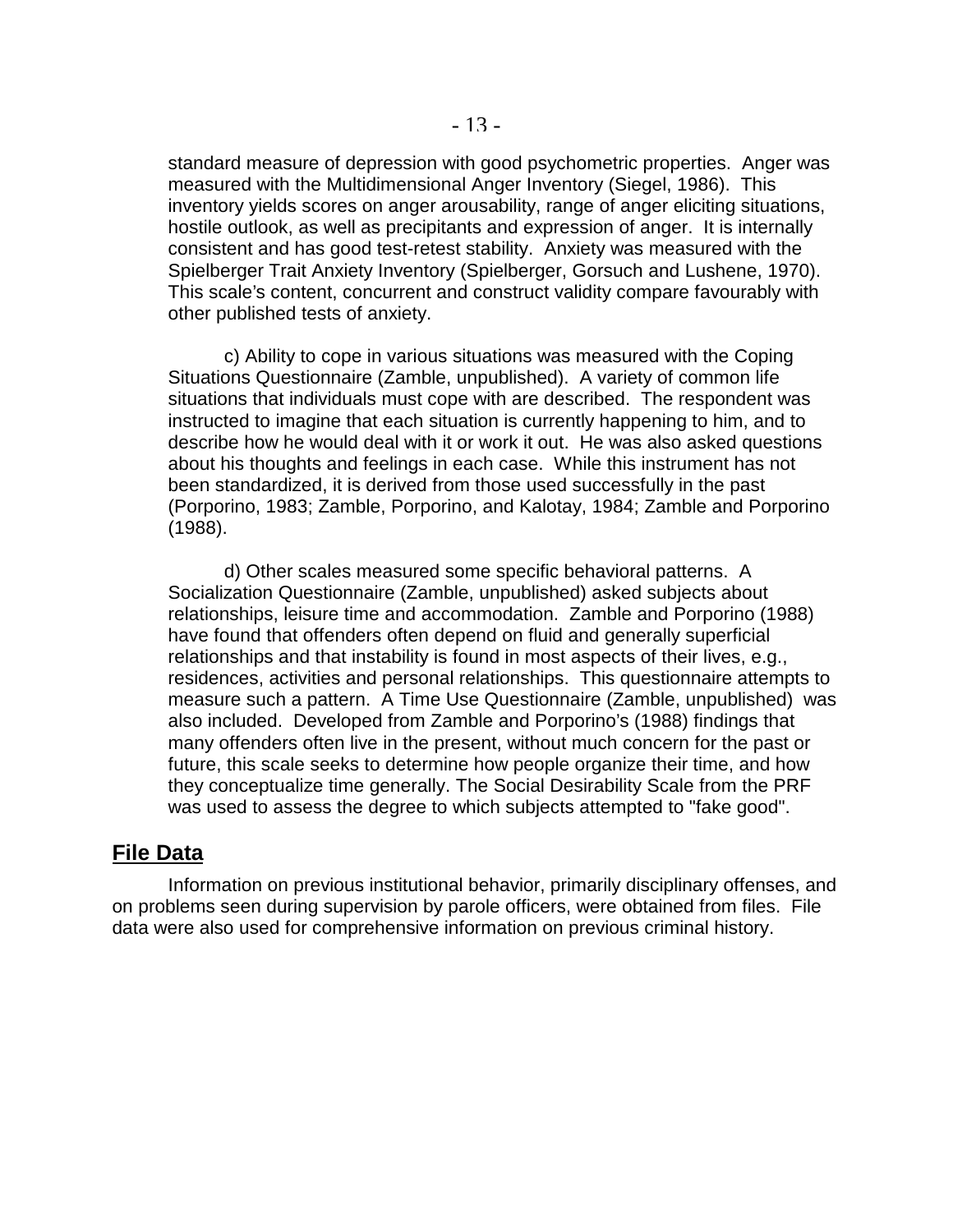#### **Measures Of Risk**

As discussed above, one purpose of this research was to examine and interpret dynamic risk factors in comparison with static antecedents of parole failure. The resultant information may be useful in improving the level of prediction of release failure possible from current instruments. Therefore, two of the best measures of risk that use static variables, each of them developed in Canada, will be included: The Nuffield General Recidivism Scale (Nuffield, 1982) and the Level of Supervision Inventory (LSI; Andrews, Kiessling, Mickus, and Robinson, 1986). Most of the items necessary for these scales were included in the interview, the others were taken from files.

#### **Procedure**

Because the quality of much of the information of interest is dependent on the accuracy of recall, candidates were contacted as soon as possible after they were identified, usually within the first two weeks after their return to the penitentiary, usually in the Reception Unit at Millhaven, but some of them had already been sent to their receiving institutions. All interviews took place within 60 days of the offence.

Over 80% of those asked agreed to participate. For those who agreed, the interview started immediately after consent was given. The interview took between 60 and 90 minutes. The interviews were held in the common room or in interview rooms at the Millhaven reception units. The interviews were conducted by a single interviewer under semiprivate conditions.

Questionnaires were given to the subjects after the interview, although in some cases, the questionnaires had to be read to the subjects. Completion of the questionnaires took about 45 minutes. File data were taken from a systematic search done after the interview.

## **Confidentiality Of Information**

In accordance with the standards of professional research, and the requirements for clearance by our Ethics Review Committee, we guaranteed confidentiality to subjects (see the consent form in the appendix). They were asked to sign a consent sheet in which this condition was clearly stated, and the researcher also signed to establish the contract. Each subject was assigned a unique number and all records were identified only with this number. The list of assignments of names to numbers were stored under lock and were accessible only to the principal investigators and the research assistants.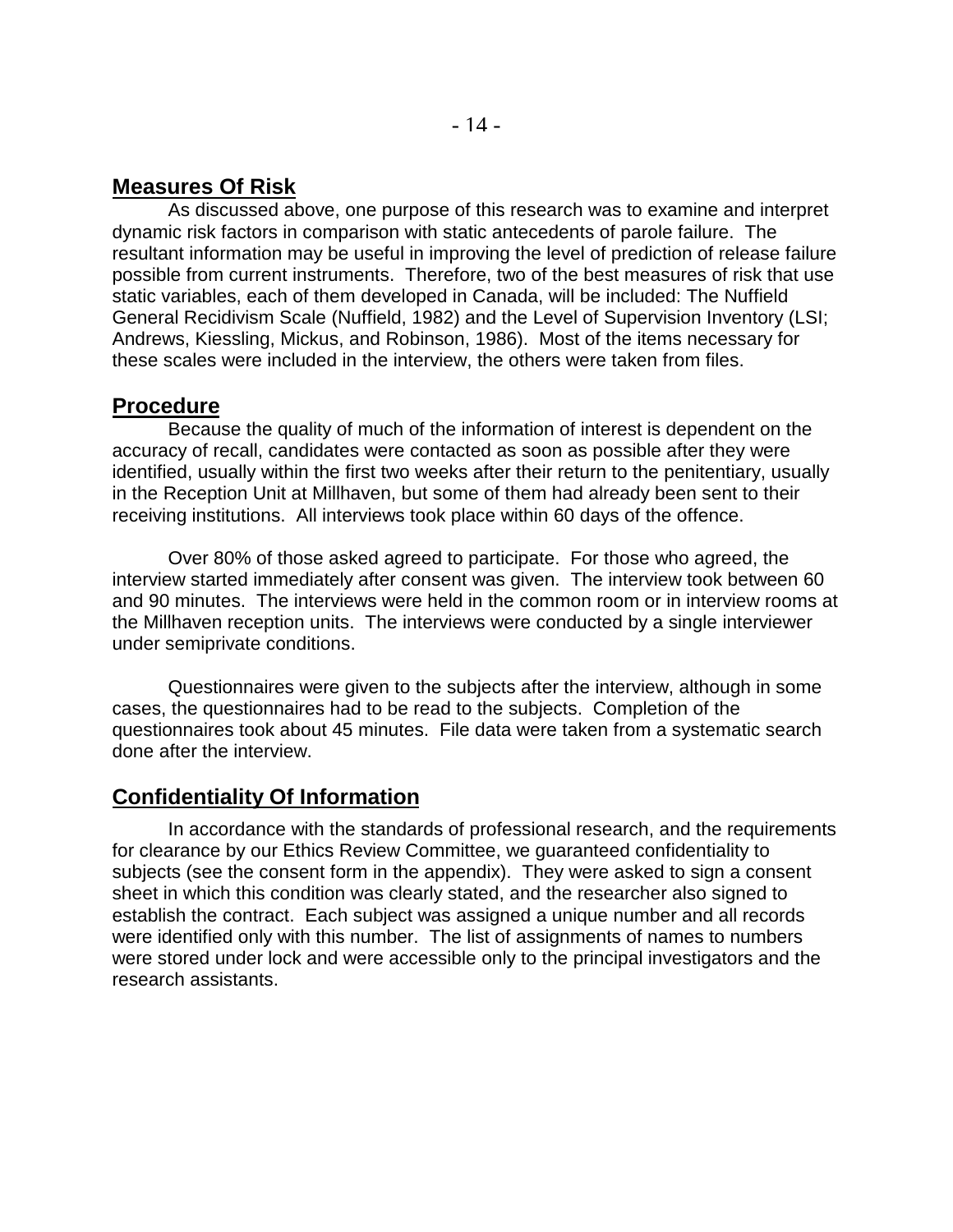#### **Data Analyses**

The purpose of this study was to identify dynamic antecedents of recidivism that can be measured in the postrelease period. In order to accomplish this aim, a large number of measures were examined simultaneously for their predictive value. These measures can be divided into several classes: historical (e.g., offence history), individual differences (e.g., anger proneness, intelligence, coping ability), general postrelease (e.g., self ratings of mood in the time before the reoffense or during a specified period of successful supervision), and specific postrelease (i.e., the particular events that preceded a specific arrest). The initial data analysis task was to reduce the number of variables within a given predictor domain. Measures that had intractable problems (e.g., missing data, extremely skewed distributions, no real variance) were eliminated. The remainder of the variables were examined for redundancy; highly intercorrelated variables were combined or eliminated.

The analyses in the present report are basically descriptive. In addition, we have compared offenders who were convicted of robbery to offenders who were convicted of serious assaultive offences on key variables.

When data from successful supervisees become available, hierarchical setwise analyses on the reduced data set using the measurement domains specified above as units will be employed to determine the best combination of variables for differentiating offender groups from each other and from the successful releasees.

Since the specific postrelease variable set provided a unique set of events for each subject, it will not be included in the above analyses. This variable set is nonetheless of great practical and theoretical interest; it allows us to examine what particular antecedent events recidivists reported (for example, whether an offence was planned and how far back this planning began). Such information is directly relevant to programming for recidivism prevention and for parole supervision. This information will also be useful in other comparisons and analyses, e.g., close inspection of subjects without previous history of violence.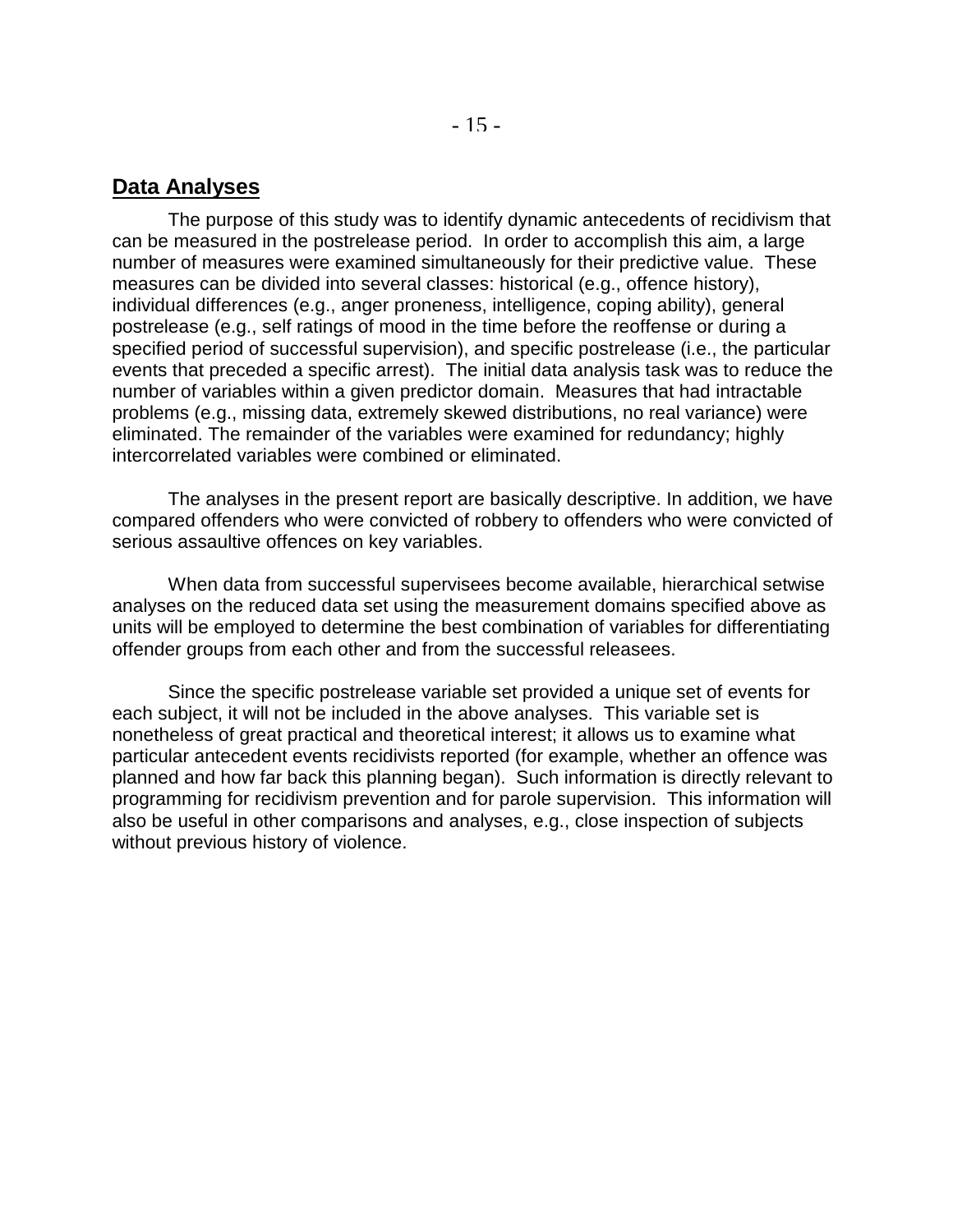Data were collected from 100 inmates; 39 of them had been convicted of robbery and 52 were convicted of violent or sex offences. The principal comparative analyses in this report contrast these two groups of inmates.

## **Personal And Criminal History**

The inmates' background characteristics and life histories are what one would expect in a sample of core offenders. Their average age was 29.4 years, ranging from 19 to 60 years. On average, they had successfully completed 9.5 years of school.

There was clear evidence of a long history of personal instability. The longest time they had held any single job was only 30.6 months, and one-third had never held a job longer than 6 months. The longest relationship with a woman was only a little longer, with a mean of 38.1 months, and 26% of subjects had never had a relationship longer than 6 months. Forty-eight percent said that they had been previously treated for an alcohol or drug problem, and 40% claimed to have been treated for a psychological or psychiatric problem, other than alcohol abuse, while living in the community. As expected in light of these statistics, 32% said that they had seriously considered suicide and 22% reported actually attempting it.

These indicators of poor mental health are matched by long and extensive criminal histories. Subjects reported that they were, on average, 14.6 years of age when they first had trouble with the law. A majority (57%) had other family members who had criminal records. They averaged 24.4 previous convictions recorded on their FPS forms, with a range from 3 to over 100. Most had violent offences among those listed, even before the current offence: The mean total of violent offences was 5.2. Of course, all had previously served time in prison, because this was one of our selection criteria. Most had served their preceding term in Ontario, and for 75% their last release was from a medium-security institution, most commonly a federal penitentiary. Most (89%) had been under supervision and revoked for the current offence. The average time on the outside between the previous release and the new arrest was only 4.7 months, with a range of a few days to almost 19 months, with 96% reimprisoned within a year.

Thus, it can be concluded that we were successful in defining and recruiting a population of recidivists with serious criminal histories. In addition, because we had specified a new violent offence as a selection criterion, all (except one) had such offences. The most serious current offence is shown in Table 1.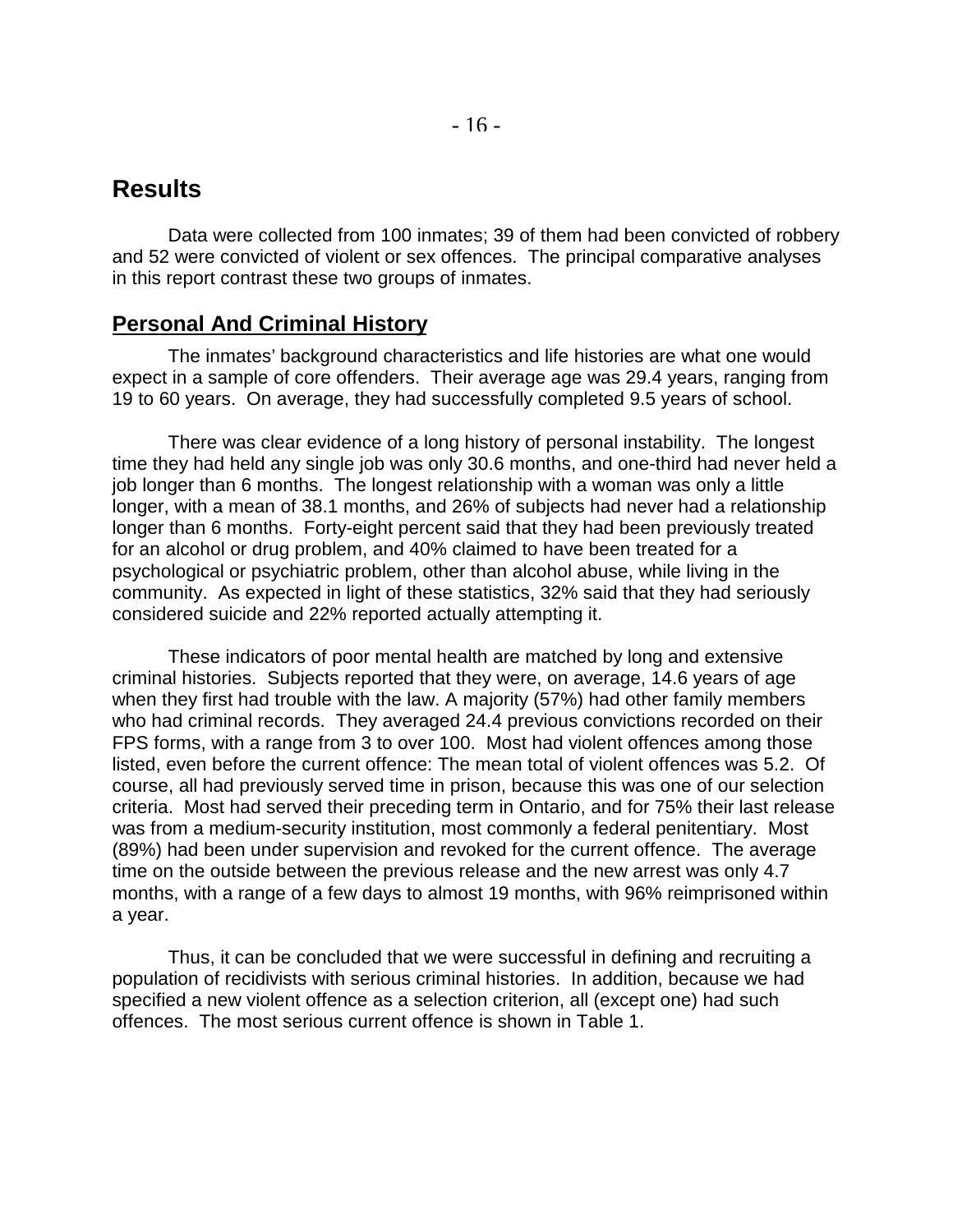|  |  |  |  |  | <b>Table 1: Principal Current Offence</b> |
|--|--|--|--|--|-------------------------------------------|
|--|--|--|--|--|-------------------------------------------|

| Robbery                         | 39 |
|---------------------------------|----|
| Assault (general)               | 34 |
| Homicide, or aggravated assualt | 9  |
| Sexual Assualt (rape)           | 8  |
| Sexual Assualt (pedophilia)     | 1  |
| Other                           | Q  |

The mean length of the aggregate current term was 52 months, with a range up to 14 years.

#### **Behavior While On Release**

The information we gathered was centered on the month before the occurrence of the current offence. The largest proportion of subjects (32%) lived in a nuclear family with wives and children, and another 8% lived with their parents; in contrast, 29% lived on their own, and another 18% lived with friends, situations likely to be somewhat less settled than living with family.

Looking at their living accommodations provides some further detail. Only 12% owned the accommodations in which they lived, while 59% resided in rented houses or apartments. Others lived in less stable places, 17% in rooming houses or institutions and 5% having no fixed address at all. At the time of their arrest, about as many (43%) were married or living in common-law relationships as were single (42%); the others were mostly divorced or newly separated from relationships.

In terms of employment, the greatest number (42%) were unemployed, an unemployment rate somewhat higher than found in previous samples of offenders. Only 39% were occupied in full-time jobs or school programs, with the others working part-time. The main source of income was from employment for 39%, while 33% were supported principally by government benefits including disability and welfare. In response to the same questions, 16% admitted that their principal income had come from illegal activities.

Much of the information on lifestyles is encapsulated in Table 2, which shows the amount of non-working time spent in a variety of categories. As can be seen, most subjects spent the greatest amount of time in unstructured activities, with the highest value in "Nonspecific activities with friends (hanging around)". In contrast, family duties and organized activities occupied on the average much less time.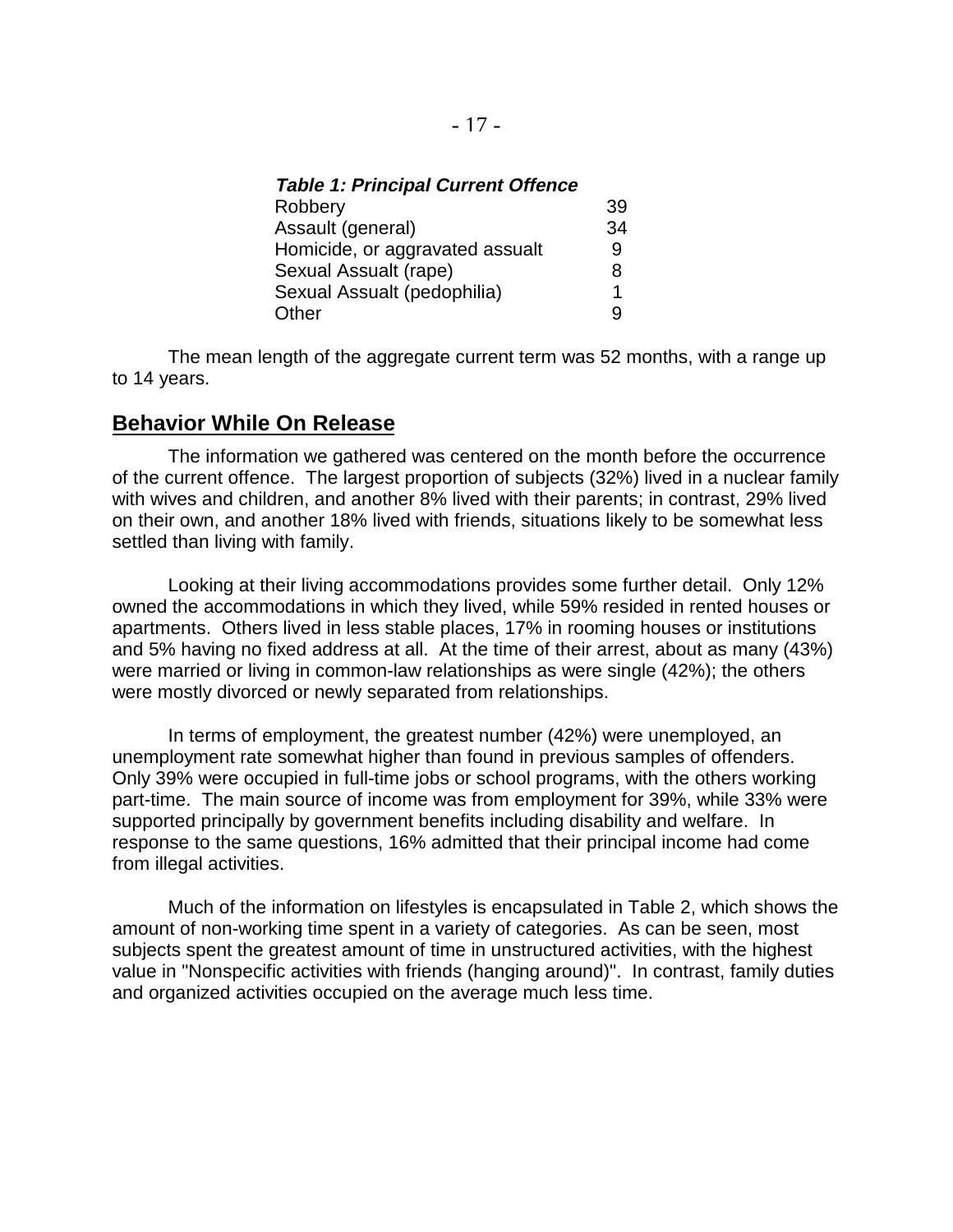| Category                          | Mean       | Percent with None (0) |
|-----------------------------------|------------|-----------------------|
|                                   | Hours/Week |                       |
| Family                            | 8.2        | 38                    |
| <b>Hobbies</b>                    | 2.8        | 73                    |
| <b>Listening to Music</b>         | 19.9       | 28                    |
| TV                                | 11.0       | 27                    |
| <b>Physical Activities</b>        | 6.0        | 54                    |
| Specific Activity with friends    | 5.6        | 53                    |
| Nonspecific activity with friends | 20.6       | 30                    |
| Other                             | 10.3       | 65                    |

#### **Table 2: Time In Various Activities**

We asked subjects about a variety of problems that they may have encountered. The highest percentage (59%) said that they had had some problem in their relationships with their wives or girlfriends, while other kinds of interpersonal problems, such as conflicts with work supervisors or co-workers, were far less frequently reported (7 and 6%, respectively). In response to specific questions aimed at assessing financial needs and motivations, many said that they had had money problems, but only 18% thought they had not had enough money to survive, while another 20% described their money problem as the (almost universal) gap between means and desires.

Given the offenders' perceptions of these problems, one might have expected subjects to look for assistance. However, only a minority said that they sought help anywhere. The greatest number (36%) asked for help from friends, most frequently loans when money was short. Only about half as many (19%) ever sought help from their wives. We had also asked whether they could have gone to any source for help, and about as many said that they could have gone to persons such as wives, parents, or friends (but did not) as actually did seek help. This appears to be confirmation of some of the Macho or "independent" descriptions of offender socialization patterns, although it may also be the result of prison experience.

Simply asking subjects to name areas in which they experienced difficulties can be misleading because problems vary in seriousness from trivial to overwhelming. Near the end of the interview, therefore, subjects were asked to rate the seriousness of any problems they had mentioned as occurring during the month before the current offence on a 10-point scale. The results can be seen in Table 3. The three highest ranked problem areas, substance abuse, physical and (mostly) emotional problems, and money, were also the most frequently mentioned, each cited in some form by about two-thirds of subjects, so it is evident that they had felt seriously troubled in some respects.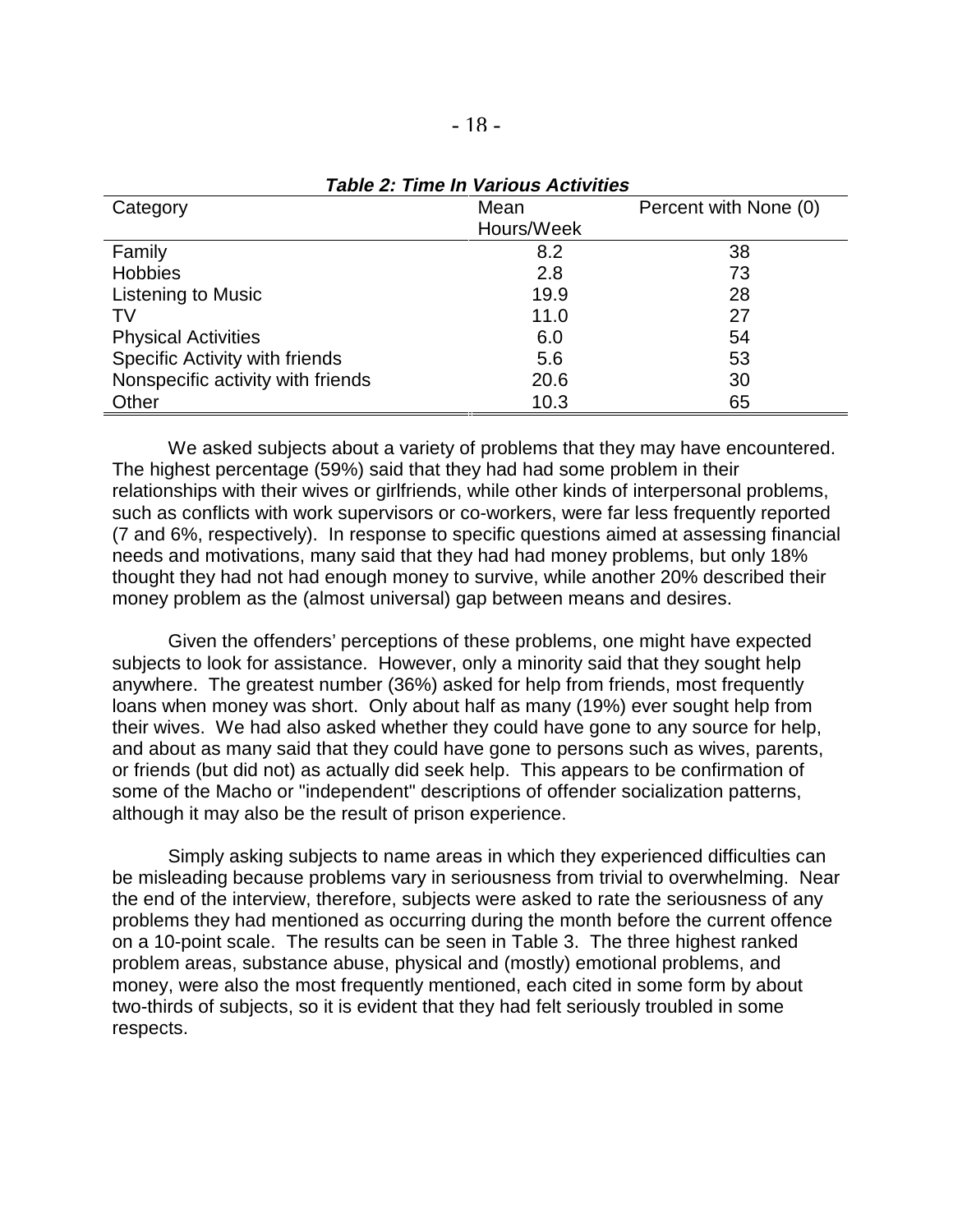| Problem                         | <b>Mean Seriousness</b> |
|---------------------------------|-------------------------|
| Alcohol/drug use                | 5.4                     |
| Money                           | 5.0                     |
| Physical/emotional health       | 3.9                     |
| Wife/family                     | 3.6                     |
| Housing, physical environment   | 3.5                     |
| Work/school (inc. unemployment) | 3.4                     |
| Leisure time (inc. boredom)     | 2.8                     |
| <b>Friends</b>                  | 2.7                     |
| Release supervision/conditions  | 2.7                     |

**Table 3: Mean Rated Seriousness Of Selected Problem Categories**

#### **Substance Abuse**

On the basis of our theoretical expectations and prior knowledge, substance abuse and emotional dysphoria had been particularly targeted for detailed investigation. The resultant data are of some interest, and they also lead us into discussion of the precursors of the new criminal offences; they will be considered below.

It has been previously shown that offenders have substantial problems with alcohol and drug use, and that intoxication often accompanies the commission of criminal acts. For these reasons, prohibitions on drinking are a common condition of release supervision. Indeed, 78% of our subjects reported that they were under such restrictions during the last month before their new offence; this included most of those who were under supervision.

To determine how effective such restrictions were, we asked subjects when they first had violated any of their release conditions. The first conditions violated were almost always those prohibiting alcohol and drug use. To our surprise, 56% of those under supervision admitted to having violated their terms in the first week of release. When we asked for more specific information on how soon after release they had begun drinking, 44% said that they had at least one drink on their first day, and another 18% had drunk within the first week. Similarly, 31% had taken at least one illegal drug on the first day, and another 16% within the first week.

These figures are mutually supportive and they are strong evidence that the simple imposition of restrictions on alcohol and drug use had little effect. There was almost immediate violation of release conditions by a large majority of offenders. Given this, it is interesting to consider the reasons for the violation. In general, the motivations provided by subjects are not very profound: "Social circumstances or pressure" was the reason most commonly cited (in 22% of the sample).

Additional detail is provided in Table 4, which summarizes answers to specific questions about the reasons for the resumption of alcohol and drug use. In general, the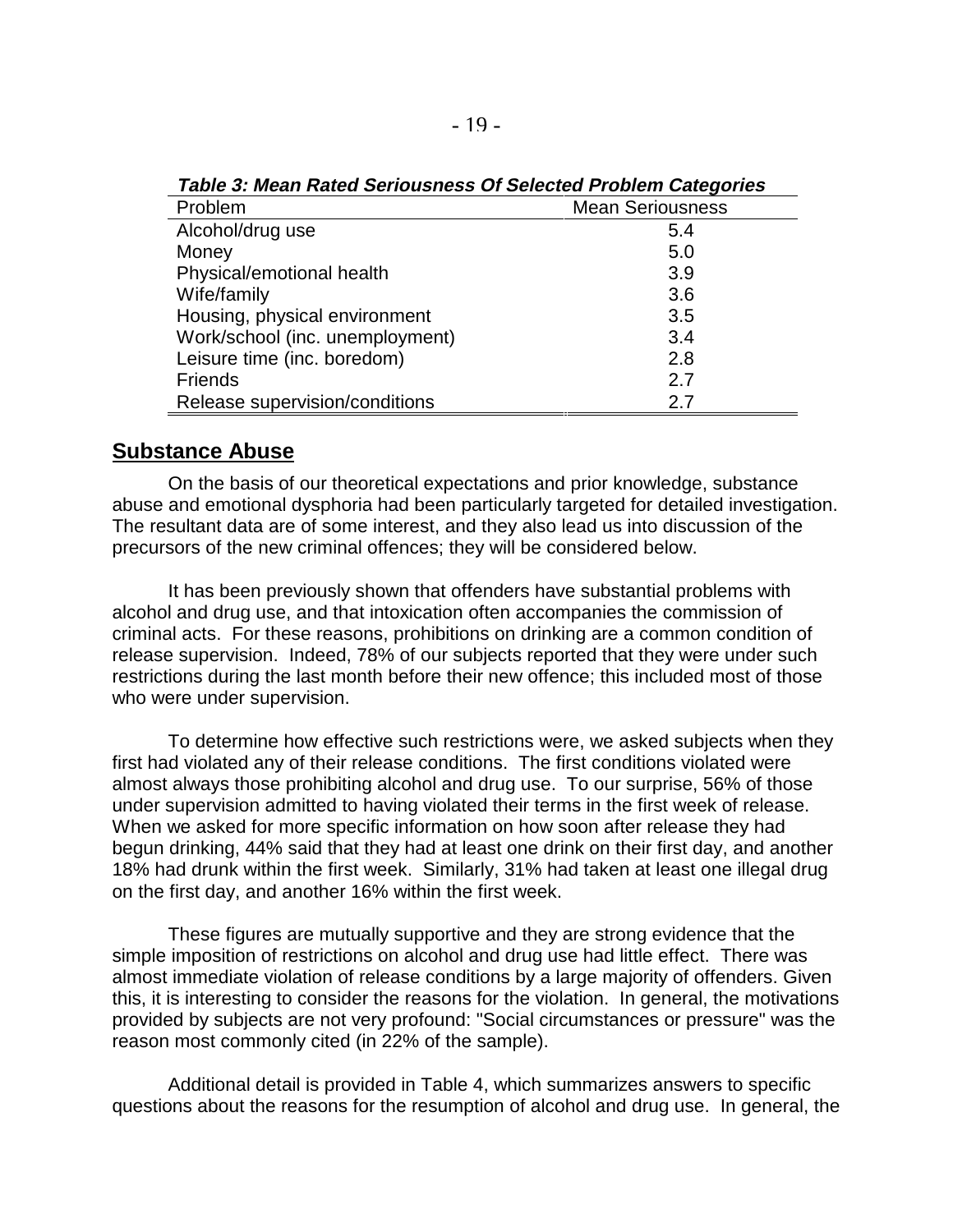resumption of alcohol or drug use does not seem to have been in response to any particular environmental circumstances. Rather, it appears to be just a resumption of previous behavior, after the interruption of a term of imprisonment.

| <b>Description</b>           | Percent (Alcohol) | Percent (Drug) |
|------------------------------|-------------------|----------------|
| <b>Pleasent Consequences</b> | 29                | つつ             |
| <b>Social Pressure</b>       | 25                | 22             |
| Response to Problem          | 16                |                |
| Habitual use                 |                   |                |
| Don't Know                   | 4                 |                |

**Table 4: Reasons For (Re-)Starting Alcohol And Drug Use After Release**

In addition to information on first use, we also gathered a variety of data on the amount of drinking and drug use. Most of the sample drank some amount of alcohol, with only 15% claiming to abstain. The mean frequency of drinking occasions was 12.6 per month, i.e., almost half of all days. The mean quantity of drinks per occasion was 12.7. Combined, these figures yield a Frequency-Quantity Index (arguably the best single measure of consumption) with an average of 8.1 standard drinks daily for all subjects, including abstainers (or 9.6 excluding nondrinkers). This figure is very similar to the value of 8.0 found before (Zamble and Porporino, 1988).

Use of other drugs is harder to quantify, because the dosage and potency of street drugs varies so much, but we can at least show the frequency of use. Table 5 lists the percentages of subjects who said that they commonly used substances in each of a variety of categories. Overall, 65% of subjects used one of these substances. In general, the results are as expected, and as previously shown. However, the amount of use of cocaine seems much higher than in previous comparable surveys (Zamble and Porporino, 1988), providing confirmation for recent observations that cocaine use has increased considerably over the last decade. There appears to be compensatory decreases in some other categories, e.g., amphetamines and stimulants.

| Table 5: Categories Of Drug Use |                     |
|---------------------------------|---------------------|
| <b>Drug Class</b>               | <b>Percent Used</b> |
| Cannabis                        | 57                  |
| Amphetamines                    |                     |
| Stimulants or hallucinogens     | 12                  |
| Sedatives or barbiturates       | 10                  |
| <b>Opiates</b>                  | 5                   |
| Cocaine                         | 28                  |

**Table 5: Categories Of Drug Use**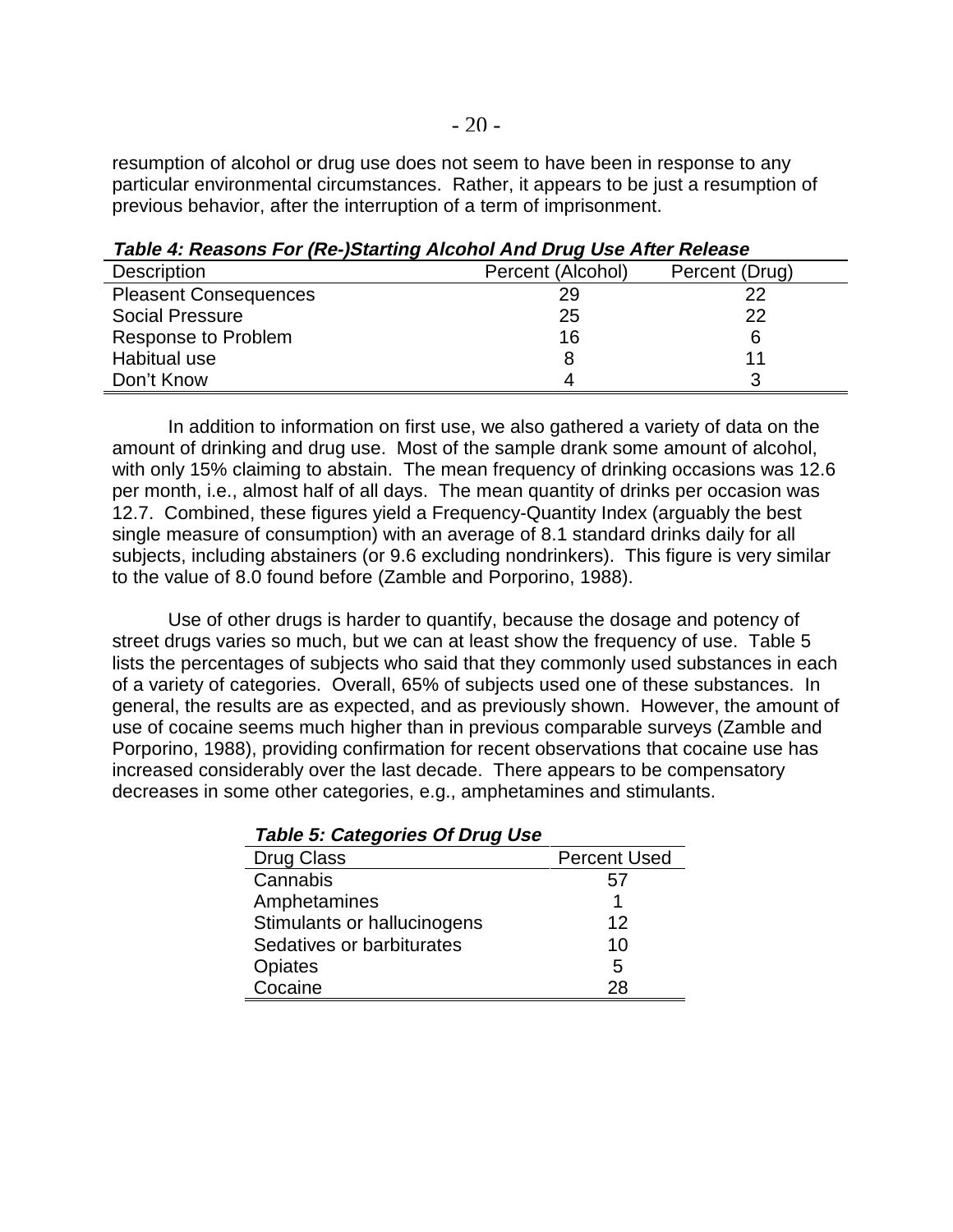It is important to consider not only the amount of substance use, but also the effects of those substances. The interview included questions asking about how frequently the respondent was verbally or physically aggressive, or, in contrast, socially withdrawn, after consuming alcohol or other drugs. About half of the subjects (from 47 to 53% for the respective effects) said that alcohol increased each of these behaviors. In the case of other drugs, about 30% reported aggression, while 73% said that they became withdrawn. Thus, subjects perceived a link between aggression and alcohol, but a smaller effect for other drugs, which they saw as more frequently linked with social withdrawal and isolation.

Some further information on alcohol and drug use was gathered using instruments developed by the Addiction Research Foundation. The mean score on the Alcohol Dependency Scale (ADS) was 9.6, with only 28% having scores of 0 (no evidence of dependency). On the Drug Abuse Screening Test (DAST) the mean was 5.7, with only 31% having scores of 0. These scores are useful as summary measures of substance abuse for comparison with other populations and for multivariate statistical analyses. In addition, information about the relationship between substance use and offending will be educed in a later section of this report.

#### **Emotional States**

Relapse theory argues that one of the primary antecedents of failure is the emergence of dysphoric emotional states, just as would be predicted from the failure of coping efforts, so the interview included items to measure emotional states. Overall, it was evident that subjects were far from enthusiastic about their lives in the period preceding their new offence.

Some summary evidence of this is available in answers to questions asking subjects to evaluate their lives in general for the relevant period. For example, 81% said that they had worried that their lives were not going the way they wanted. When we asked them to rate their lives in the community on a scale from 1 ("unbearable") to 100 ("all you'd ever want from life"), the mean was only 44.9, with about half of subjects giving ratings of below 50.

Much more detail can be seen in Table 6. A fairly comprehensive list of emotional states was presented to subjects and they were asked to specify which they had experienced in the final month before the offence. The emotions of principal clinical concern, i.e., depression, anxiety, and anger, had each been experienced by the majority of subjects. However, one might expect that a variety of states would be experienced by fairly high proportions of people over a period as long as a month, so the absolute numbers can be neglected, although the ordering of frequencies is probably meaningful.

#### **Table 6: Emotions Experienced In The Month Preceding The Offence**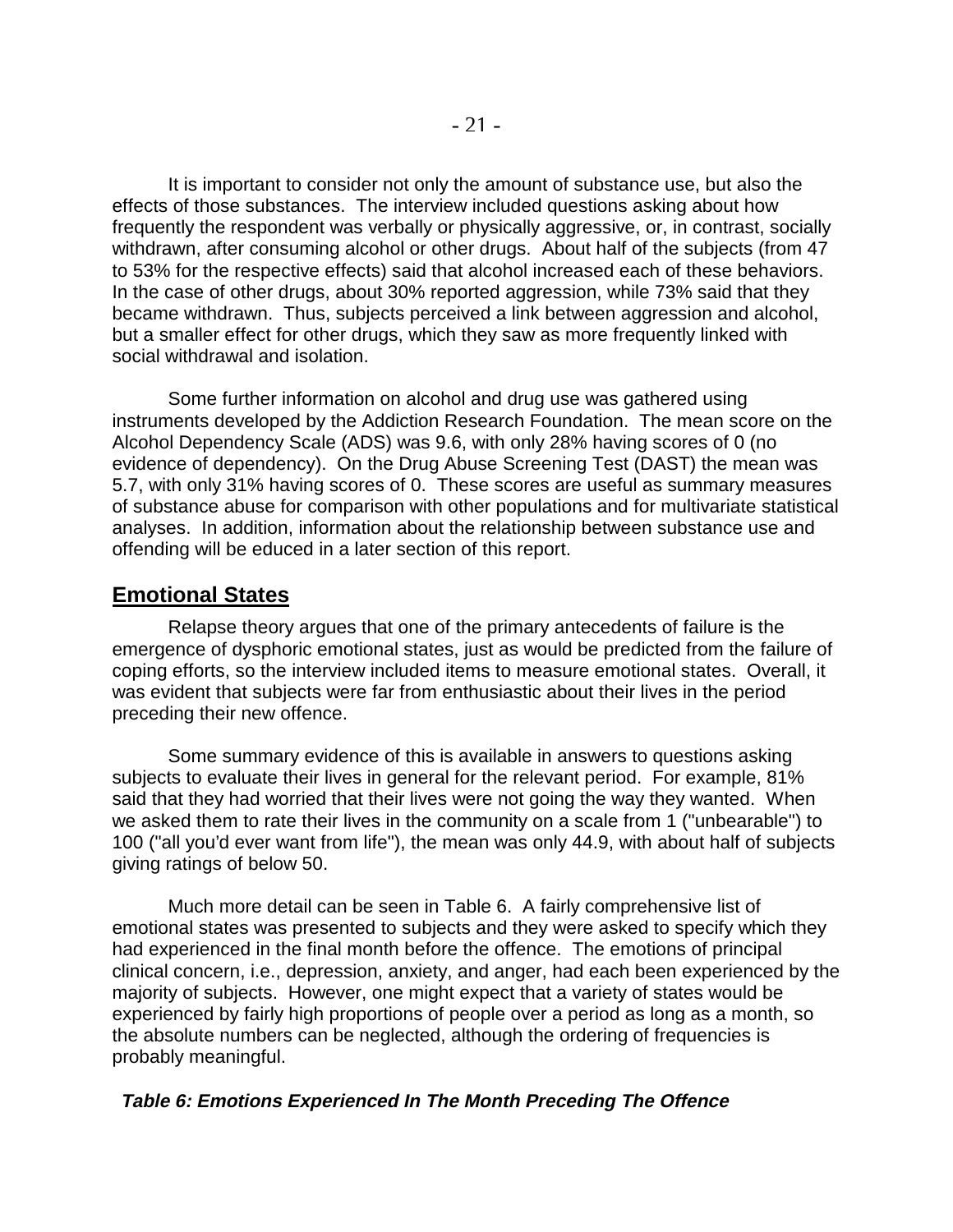| <b>State</b>          | Percent      | Percent          |
|-----------------------|--------------|------------------|
|                       | Experiencing | <b>Strongest</b> |
| Hopelessness          | 38           | 4                |
| Depression            | 58           | 23               |
| Moody/brooding        | 41           | 5                |
| Anger                 | 52           | 17               |
| Frustration           | 57           | 9                |
| <b>General stress</b> | 41           | 5                |
| Anxiety               | 54           | 15               |
| Guilt                 | 31           | 4                |
| Loneliness            | 37           | 4                |
| <b>Boredom</b>        | 31           |                  |
| Sexual frustration    | 14           |                  |
| <b>Numbness</b>       | 23           |                  |
| Positive emotions     | 51           | 8                |
| Other                 | 11           | 3                |

In addition, and more revealing for descriptive purposes, is the choice of which emotion predominated for each subject in the same period. As can be seen from the table, depression (23%) was the most frequent choice, followed by anger (17%) and anxiety (15%). Although a majority of subjects had reported feeling positive emotions during this period, such emotions were the strongest for only 8%. Other states, such as boredom and sexual frustration, although frequent, seem to be only relatively minor constituents of most subjects' palette of emotions.

Thus, it would appear that subjects' lives on the outside were often characterized by dysphoric emotions. This may have been reactive and specific to what they were experiencing at that time, the result of generalized personality dispositions, or, more likely, a mix of the two. Some additional information on emotional experiences closer to the time of the offence will be considered in the following section.

However, we have additional evidence that the dysphoria persisted, and that in many cases it may have been of clinical magnitude. Our set of questionnaires included the Beck Depression Inventory, the most widely used measure of clinical depression. The mean score was 16.9, substantially higher than even that for a random sample of inmates at the beginning of their terms (the mean in Zamble and Porporino (1988) was 13.0) and far higher than any non-clinical population norm. Almost half of the sample had scores higher than 15, a level used to indicate symptoms at a clinical level.

Similarly, scores on the Spielberger State Anxiety Index averaged 48.1. On this scale, a standardization group of patients diagnosed as suffering from anxiety reactions had a mean of 46.0, so the obtained scores indicate a very substantial amount of disturbance.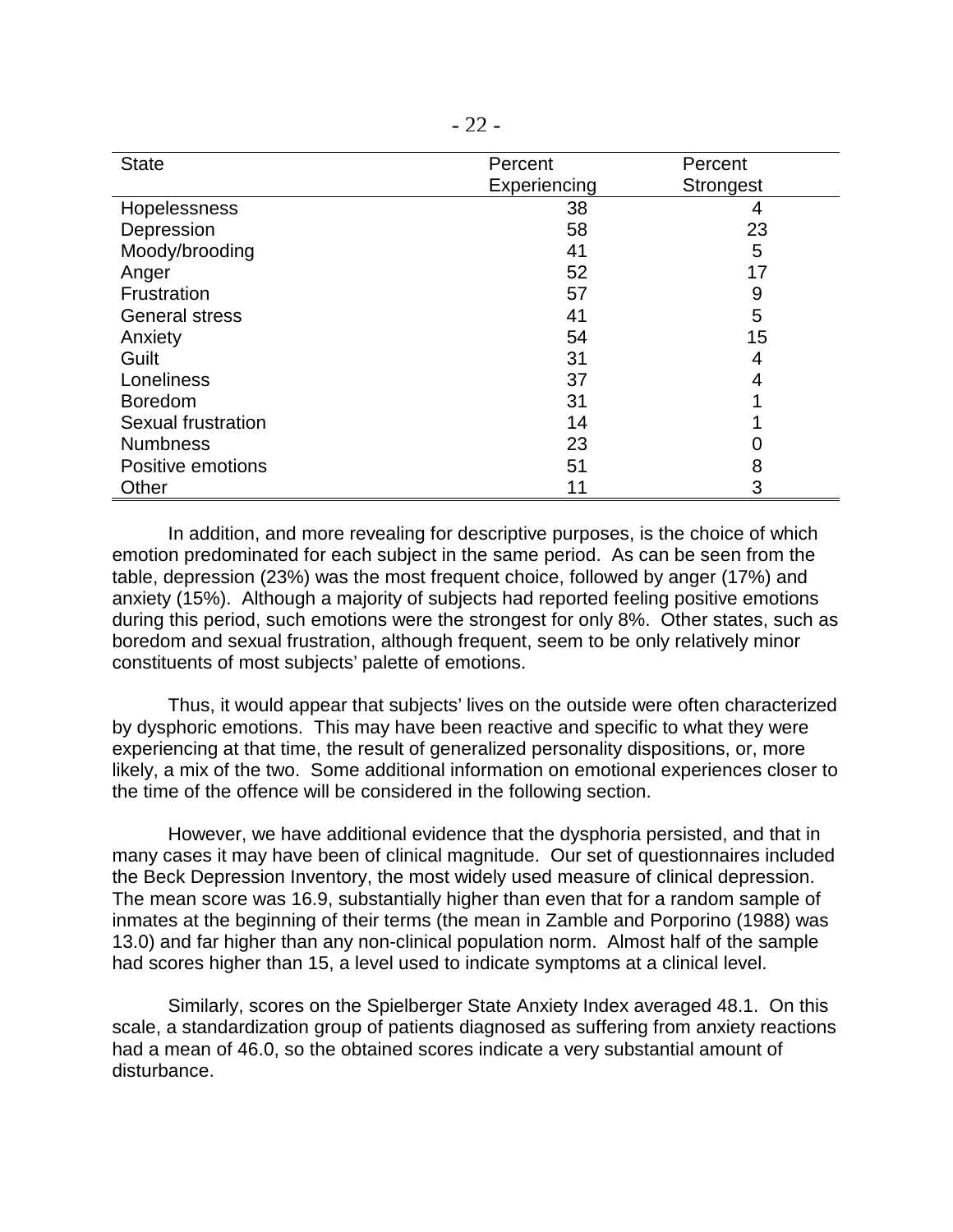Thus, although concurrent information on the degree of disturbance experienced by subjects on the outside is not available, there is strong, if retrospective, evidence of major disturbances during their community tenure.

It is very likely that these emotional disturbances are linked to difficulties in coping with problems in the community. One of our questionnaires assessed the effectiveness of coping efforts, using a set of five common problem situations; the results ought to be comparable to those found previously when coping was assessed with each individual's unique set of problem situations. On this scale, the mean Coping Efficacy was 9.9, on a scale with a practical working range of 4 to 20. In contrast, the comparable value from a sample of correctional workers (Hughes, 1990) was about 16. (Moreover, the current values are very likely overestimates, since questionnaire administration requires that problems which the subject omits be counted as missing, while in face-to-face administration these are likely the cases that would have the lowest scores.) Only 12% were above the level of 12, considered the point of mediocre coping, and none were as high as the mean for the noncriminal sample. Although coping was not the focus of this study, it can be said that subjects had major deficiencies in the ability to cope with everyday problems.

#### **Offence Precursors**

Although the preceding sections have established the occurrence of certain behaviors and emotional patterns while subjects were on the outside, it remains to be seen whether such events were more closely involved with the commission of their new violent crimes. This was one of the primary purposes of the study, so much of the interview focused on experiences and events preceding the offence.

For many subjects, the beginning of the offence process seems to have been related to some exacerbation of their negative mood states. We surveyed their emotional responses in the last 48 hours preceding the offence, just as we had done for the longer period of a month reported in Table 6. The comparisons between these results, shown in Table 7, and those for the longer period, are instructive.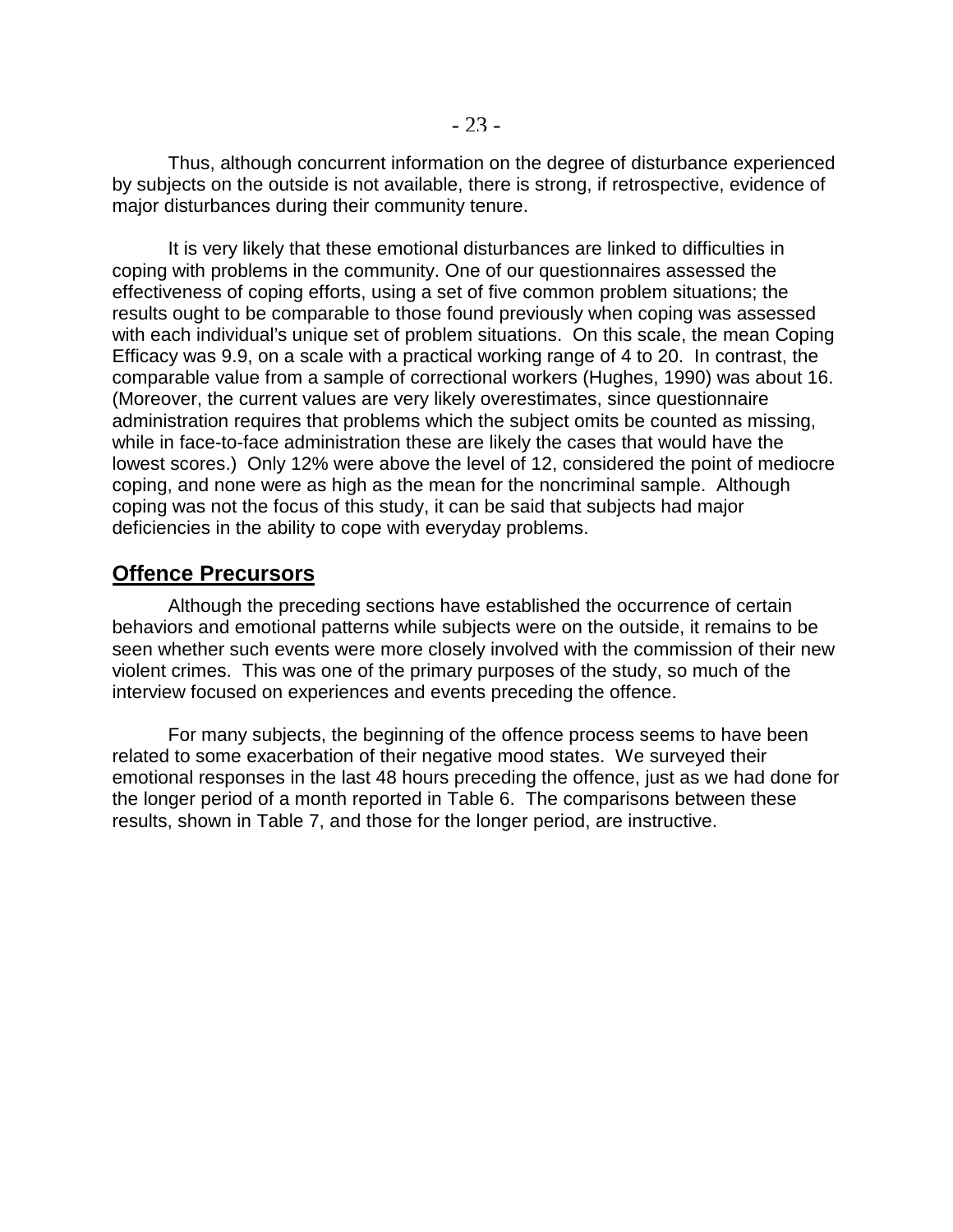| <b>State</b>          | Percent      | Percent          |
|-----------------------|--------------|------------------|
|                       | Experiencing | <b>Strongest</b> |
| Hopelessness          | 24           | 5                |
| Depression            | 37           | 17               |
| Moody/brooding        | 24           | 2                |
| Anger                 | 43           | 22               |
| Frustration           | 37           | 4                |
| <b>General stress</b> | 28           | $\overline{2}$   |
| Anxiety               | 38           | 14               |
| Guilt                 | 16           | 3                |
| Loneliness            | 25           | 4                |
| <b>Boredom</b>        | 15           |                  |
| Sexual frustration    | 9            |                  |
| <b>Numbness</b>       | 14           | 3                |
| Positive emotions     | 32           | 14               |
| Other                 | 15           |                  |

**Table 7: Emotions Experienced Within 48 Hours Prior To The Offence**

As one would expect, the numbers of subjects who reported experiencing various emotions was generally lower in the shorter period, with the numbers decreasing overall by about one-third. However, the percentage of those reporting some anger fell by less than the others, from 52 to 43. At the same time, the frequency of feelings of guilt and boredom dropped more than the others. From this, one might infer that the approach of the offence was characterized by a relative shift from general dysphoria to anger. The occurrence of events and thoughts that might lead to an offence would likely drive out boredom and suppress guilt feelings.

The above reasoning is quite speculative, and the figures in the tables make it clear that no dramatic shift was visible for most inmates. However, the argument is strengthened somewhat when one looks at the mood states named by subjects as the strongest they had experienced in the two periods. The percentages increased in only two categories: Anger, and positive mood. Again there seems to be a shift to anger, although the significance of the corresponding increase in positive mood states is unclear.

Regardless of the validity of the above interpretation, the evidence does show that dysphoric emotional states predominated in the period immediately preceding the offence. Anger (22%) was clearly the most common state at that time, followed by depression and anxiety. This supports the argument that such states are linked with the occurrence of criminal acts, although the strength of the argument must be limited by the present lack of baseline or comparative data.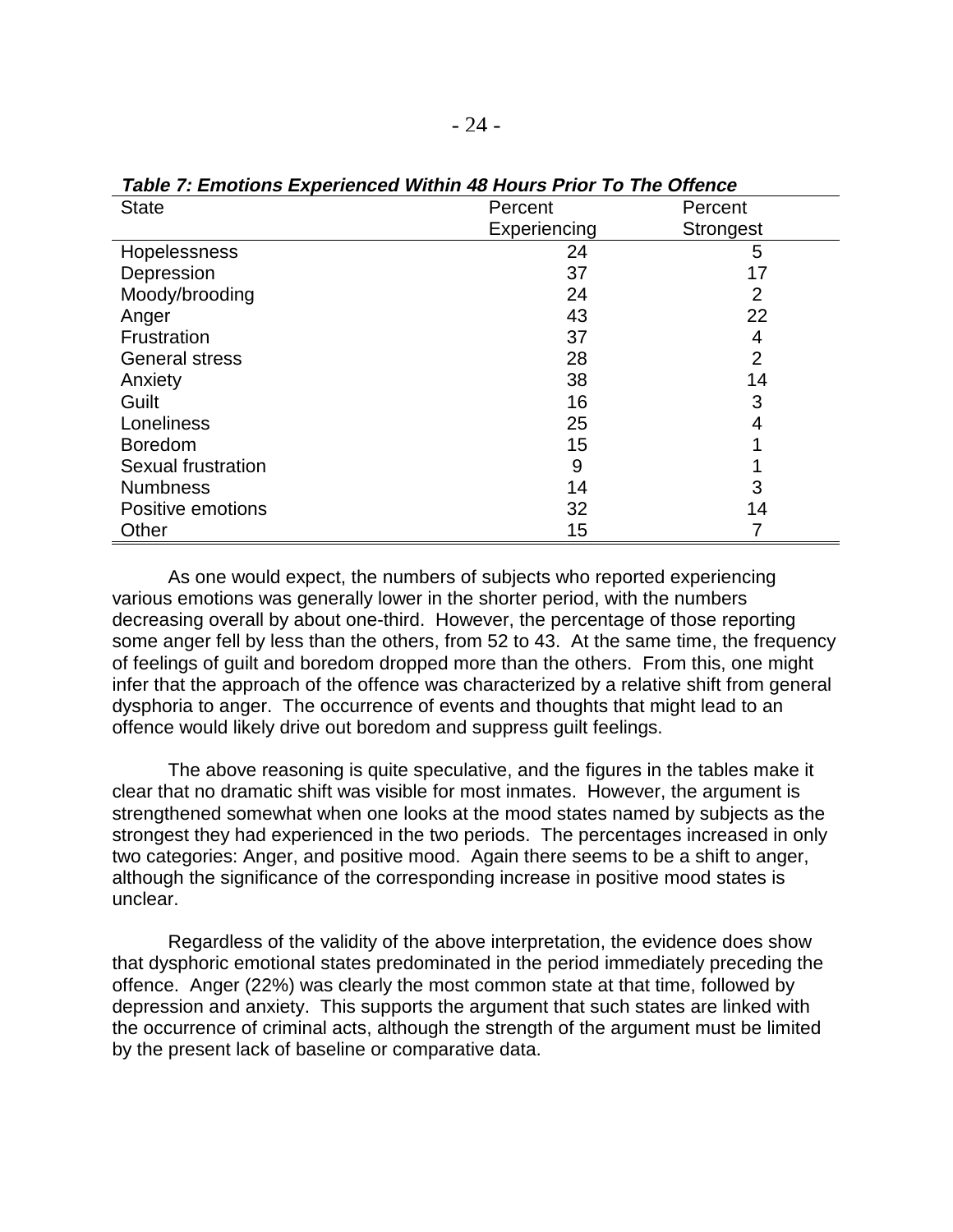The argument for links between mood state and offending is also strengthened by other results. We asked subjects to tell us whether they thought that something in particular had happened just before their first thoughts of the offence. Most of them (76%) responded affirmatively. Such a recognition is of course retrospective and may contain some elements of self-justification, but it is interesting nevertheless.

Much more direct was a question asking subjects to specify what they thought had led them to the offence. For this, we had a set of categories established in advance, with the results shown in Table 8. Although financial gain is the single most frequently chosen motive, it was cited by only one-quarter of subjects, and the two anger categories together contain the same proportion. Over a third of the sample gave reasons that were definitely linked to emotional or mood states. Interestingly, the numbers citing social or peer pressure, or boredom and the need for excitement, were low. One might conclude that there were several subpopulations of offenders here, one acting for financial gain, and the other precipitated by poor coping and emotional states. Together, these categories account for about three-quarters of the known reasons.

| radio 6. Thoughts About Milat Lou To Onchoc |         |
|---------------------------------------------|---------|
| Category                                    | Percent |
| General anger or frustration                | 12      |
| Specific anger                              | 14      |
| (Emotionally) out of control                | 11      |
| <b>Boredom</b>                              | 3       |
| Money                                       | 25      |
| Sexual frustration                          | 1       |
| Peer pressure                               | 6       |
| Don't know                                  | 19      |
| Other                                       |         |

#### **Table 8: Thoughts About What Led To Offence**

This perceived motivation is strongly related to the type of offence. Financial gain was cited for 88% of robbers, while it was rarely listed for other types of offenders. Statistically, the association is significant at the most stringent level of confidence ( $X^2$ )  $= 40.68$ , p $< 0.01$ ). This provides some evidence that offenders' cognitions are differentially associated with the nature of their offences.

In addition to emotional difficulties, the preceding sections had indicated the possible contribution of substance abuse to the occurrence of the new offence. Information on drinking and drug-taking in the 24 hours before the offence is presented in Table 9.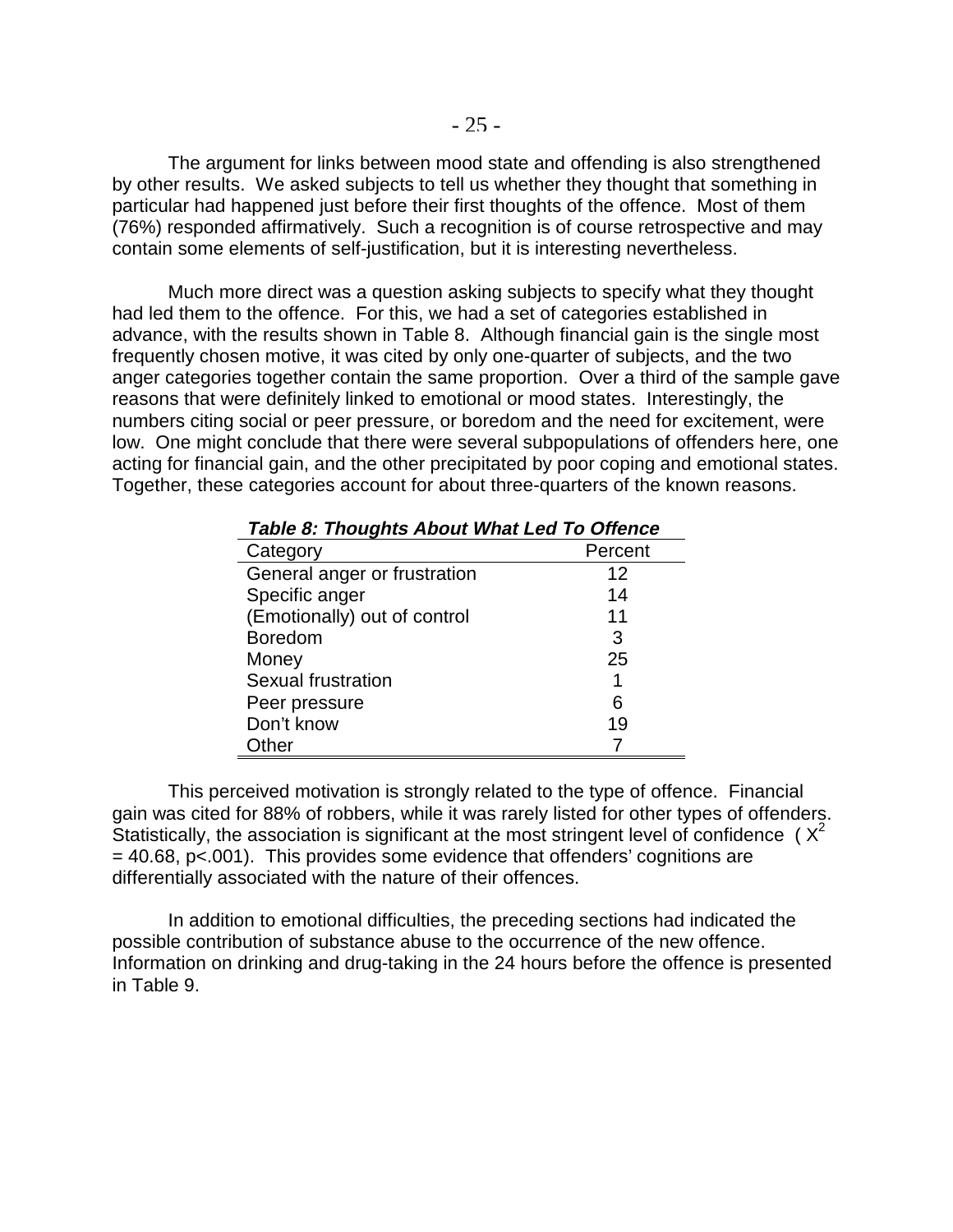| Drug Class                  | <b>Percent Using</b> |
|-----------------------------|----------------------|
| Alcohol                     | 67                   |
| Cannabis                    | 22                   |
| Amphetamines                | 0                    |
| Stimulants or hallucinogens |                      |
| Sedatives or barbiturates   | 10                   |
| Opiates                     | 3                    |
| Cocaine                     | 17                   |

**Table 9: Drugs In The 24 Hours Preceding Offence**

For those who were drinking, the mean number of drinks in the 24-hour period was 11.2, somewhat higher even than the overall daily average for drinkers. It is interesting that only a minority of those who commonly used cannabis or hallucinogens reported use just before the offence, while all of those using "downers", two-thirds of the cocaine users, and most of the alcohol drinkers had used their respective substances in that period. This may reflect differences in addictiveness between these types of drugs, or it may show some relationship to the occurrence of violent behavior.

There are also some relationships between substance abuse and the type of offence committed. For purposes of comparisons, all offences clearly involving personal attacks, i.e., homicide, assault, rape, etc., were combined into a single category, and contrasted with robbery and with a third category (other) where the nature of the interaction between offender and victim was unclear, e.g., pedophilia. Measures of substance abuse were also reduced to two or three categories to increase the power of nonparametric statistical analyses.

These analyses showed that robbers used (nonalcohol) drugs more frequently than others (  $X^2$  = 9.81, p<.05) and also that they used more types of drugs (  $X^2$  = 10.88, p<.05). In contrast, robbers seemed to use alcohol less than the other subjects, and, although the results did not quite reach statistical significance for any single measure (e.g., for the Frequency-Quantity Index, ( $X^2 = 5.40$ ,  $p < 07$ ) the various measures all show the same tendency.

In summary, there is evidence that some of the features evident in offenders' lives on the outside continued until the time of their most recent criminal behavior. There is also (weaker) evidence of shifts in emotional state just before the offence, and some indication of heavy substance abuse at the same time. The type of substances used may be differential across offences. Many subjects themselves thought that emotional difficulties were the cause of their offences, and that their substance abuse was linked to aggressive and violent behavior. If these are truly precursors of a relapse into recidivism, then we ought to be able to link them to events in the offence process, so we are led to consider some evidence on just what happens during that process.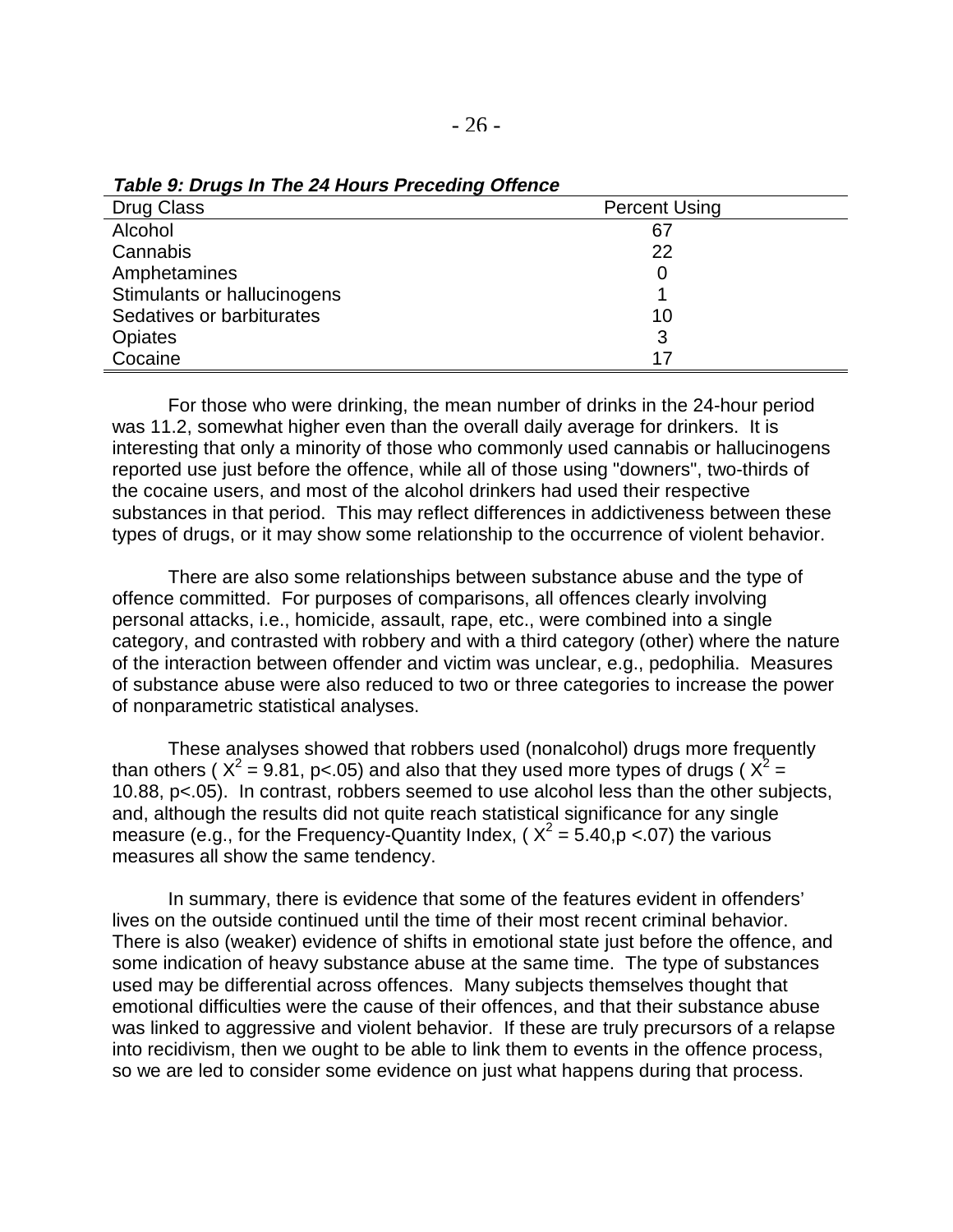## **Offence Process**

In addition to looking for the situational and internal precursors of offences, we wanted to be able to describe the progression of events actually involved in the offence itself. This is important for a number of reasons: For example, it can tell us about the realistic chances of being able to intervene just before an offence, or at least how to recognize that a critical series may have begun. Therefore, much of this study was concerned with offenders' actions and thoughts that were directly involved in the offence.

One can think of a criminal offence as the endpoint of a decision process that progresses from casual thoughts to a definite commitment to action. Therefore, we plotted a series of six landmarks: The first passing or fleeting thought of committing an offence; the first longer thought, defined as lasting a minute or more; the first time the person considered that he might actually carry out an offence; the first casual plans; the first specific or detailed plans; and, finally, the point of no return, where carrying out the offence was inevitable.

One would expect that not every offence would include each of these stages. For example, the first two stages might occur together, or the planning stages might also be combined; in very impulsive or spontaneous cases, the planning stages might be abbreviated or even eliminated. Therefore, during the interview, we asked subjects whether - and, if so, when - they had experienced each stage.

To help maintain consistency and to make the task simpler, subjects were given a visual image of a time line (p. 19 of the Interview Protocol, see Appendix). The time represented spans the time from several months before the offence up to its occurrence, in "psychological logarithm" units that telescope the entire period backward from the offence, so that short periods close to the offence are represented by the same lengths as longer periods further away. Subjects were asked to place each of the critical sequence events on this line.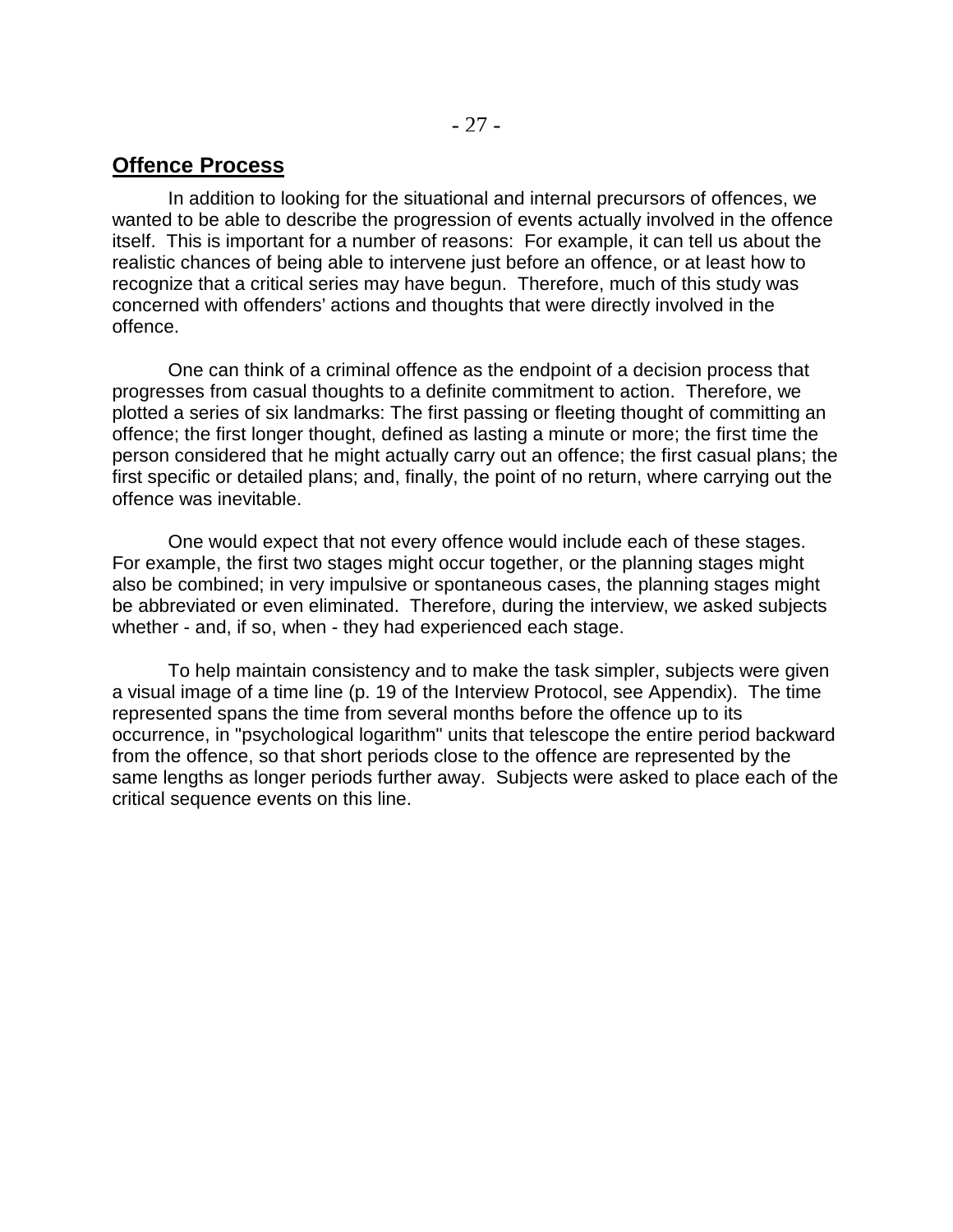| Table 10: Thinking Landmarks In Offence Process (Percentages Of Subjects) |       |        |          |  |
|---------------------------------------------------------------------------|-------|--------|----------|--|
| Time Interval                                                             | First | Longer | Consider |  |
| One month or more before offence                                          | 26    | 14     |          |  |
| One week or more (but less than a                                         |       |        | 9        |  |
| month)                                                                    |       |        |          |  |
| One day or more (but less than a week)                                    | 10    | 12     | 13       |  |
| Hours (but less than a day)                                               | 8     | 11     | 13       |  |
| Within an hour of the offence                                             | 6     | 10     | 8        |  |
| At the time of the offence                                                | 38    | 44     | 50       |  |

**Table 10: Thinking Landmarks In Offence Process (Percentages Of Subjects)**

First = First passing thought of offence

Longer  $=$  First longer thought  $($ >1 min.) of offence

Consider = First time considered might actually do it

The results can be seen in Tables 10 and 11, which show how long before the offence subjects located each of the landmarks. Overall, the lack of anticipation is impressive, whichever measure one considers. For close to half of the subjects, the entire process, from first passing thought to commission of the offence, was collapsed into an hour or so. While one can understand that the point of no return would be close to the event, it is somewhat surprising that so few did any real planning, e.g., only 26% say that they considered definite plans or rehearsed for more than an hour before the offence.

| Time Interval                            | Plan 1 | Plan 2 | No Return |  |
|------------------------------------------|--------|--------|-----------|--|
| One month or more before offence         |        |        |           |  |
| One week or more (but less than a month) | 5      |        |           |  |
| One day or more (but less than a week)   | 10     |        |           |  |
| Hours (but less than a day)              | 11     |        |           |  |
| Within an hour of the offence            | 12     | 12     |           |  |
| At the time of the offence               | 59     | 62     | 76        |  |

**Table 11: Planning Landmarks In Offence Process (Percentages Of Subjects)**

Plan  $1 =$  First thoughts of planning offence

Plan  $2$  = First definite plans

No Return  $=$  When offence was inevitable

While the time line for the offence is generally short, there are differences according to some concomitant factors. Among these were statistically significant differences on every measure, except for the point of no return, according to the type of offence. For example, 51% of the robbers started planning more than an hour before the offence, versus 21% of all other offenders (  $X^2 = 12.45$ , p<.01). As might be expected given the relationship between type of offence and perceived motivation, subjects' cognitions about the cause of their offence were also significantly related to the length of anticipation, i.e., those who acted for financial gain had thought of the offence earlier and planned longer than others. For example, 52% of subjects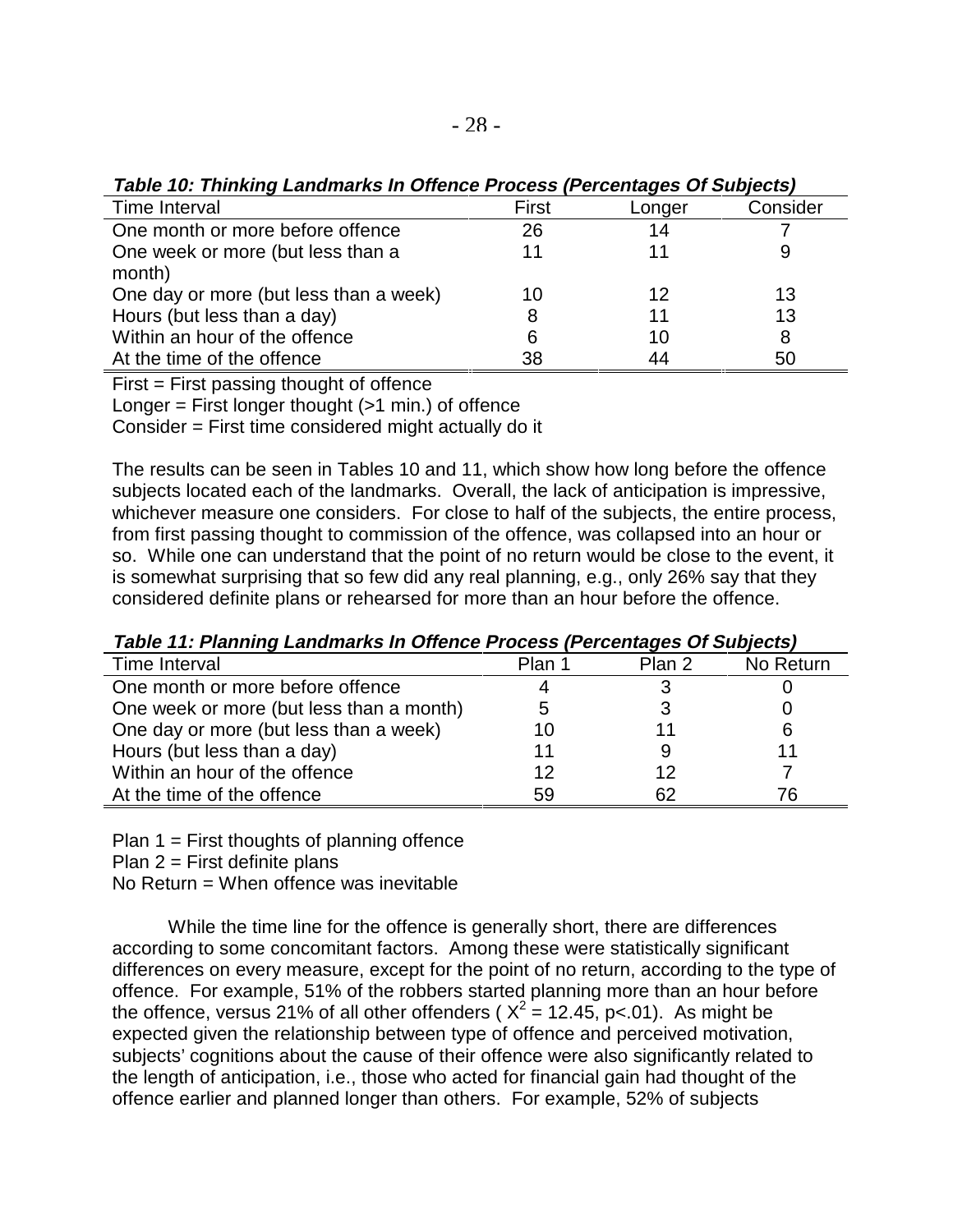motivated by financial gain planned more than one hour, as compared to only 16% of the others ( $X^2 = 10.92$ , p <.01).

In addition, antecedent factors captured in some of our measures also affected the time line. Means for each of the landmarks (again, with the exception of the point of no return) were significantly shorter for subjects who consumed more than 3 standard drinks of alcohol in the 24 hours preceding the offence. Using again the time of first planning as representative, 11% of those consuming more than 3 drinks began planning more than an hour before the offence, as opposed to 38% of those who drank less or not at all ( $X^2$  = 7.43, p<.01). Similarly, there was evidence of effects from the amount of drug use, although it was weaker.

Other analyses showed relationships between the offence time line and emotional events. Subjects who had felt angry during the final month were more likely to think of an offence earlier than others (  $X^2 = 5.19$ , p <.05) although they did not plan any earlier. However, those who felt generally stressed or anxious not only thought of offences earlier ( $X^2 = 4.42$  and  $X^2 = 7.31$  for the two respectively, p <.05) but they also decided significantly sooner that they might actually commit the offence ( $X^2$  = 3.99 and  $X^2$  = 5.97 respectively, p <.05) and differences for the other landmarks approach significance. In contrast, those who reported feeling positive emotions in the month before the offence were likely to enter into the critical sequence later, with significant differences visible up to the time of definite planning. Interestingly, feelings of depression or hopelessness show no suggestion of a relationship to the onset of the offence pattern.

Some further data provide significant additional detail about subjects' thought processes preceding their criminal acts. In addition to locating events on the time line, we asked them whether they had ever daydreamed or fantasized about a new offence. Most (86%) said that they had not entertained themselves with such thoughts. However, the more interesting question was the followup, which asked why they had not done so. Only 7 men answered that they had been worried about the possible negative consequences, and only 4 said that they had considered possible victims. In answer to a different question, which asked specifically and directly whether they had ever thought of the victim of their most recent offence before committing it, only 1 subject said yes, and the other 99 said that they had not.

When we asked whether they had ever fantasized about pleasant or rewarding consequences of possible offences, a much greater proportion (61%) of those answering admitted to having done so. For these, the most frequently cited anticipated reward was material gains (33%), while self-esteem or peer-esteem were very rarely cited (1% each). This strongly reinforces evidence considered earlier about perceived motivations.

In general, these results document the spontaneous nature of violent offences far better than anything we are aware of in the previous literature. Although the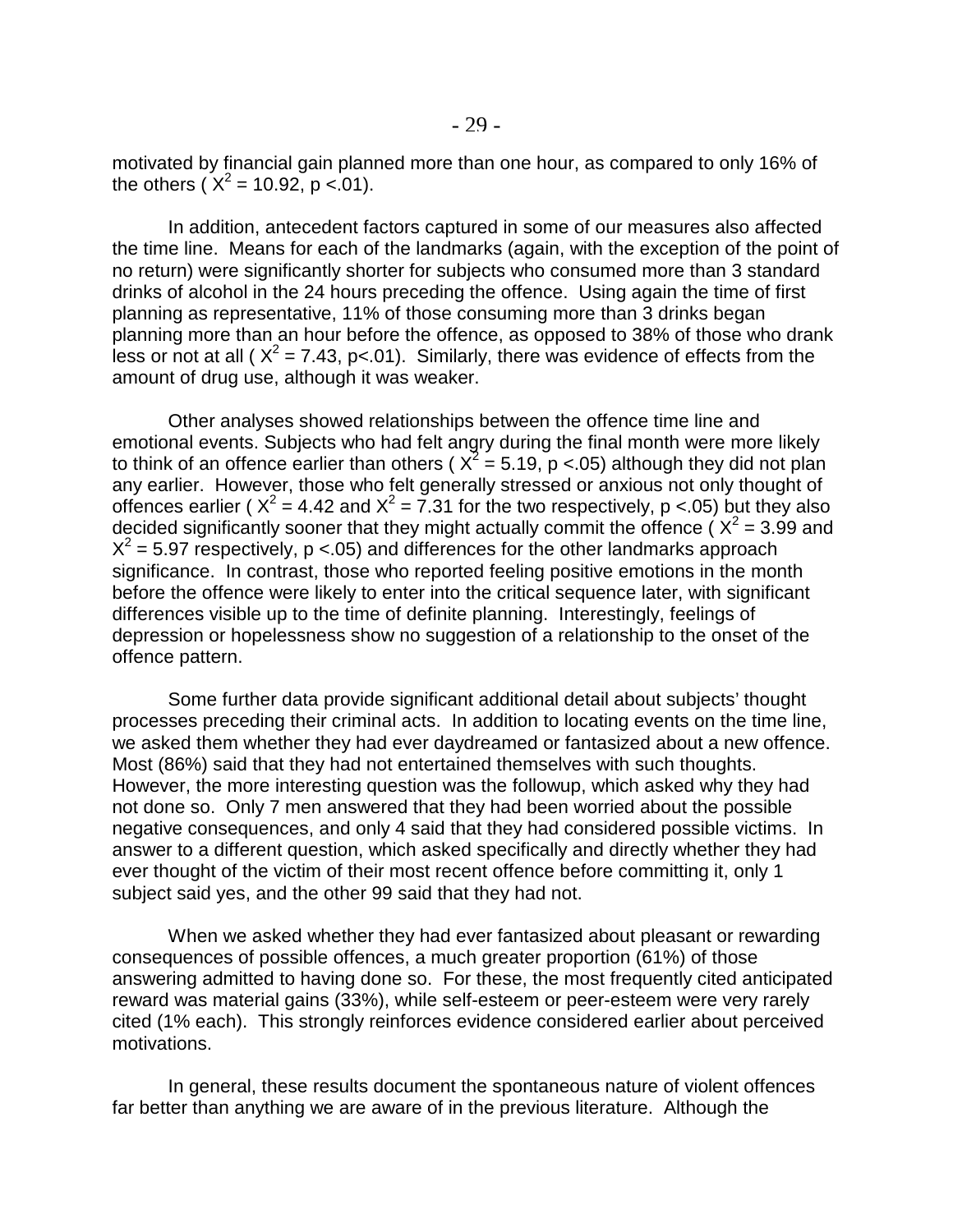impulsive nature of habitual offenders had been widely reported for some time, this may be the first quantitative description of the process. The implications for models of rational considered decision making, on which most of the criminal law is based, would appear to be devastating.

It would appear that for many offenders the offence process has something of a ballistic nature: Once it is set off, it runs very quickly on its course. At the same time, the onset of the chain is affected by certain behavioral and emotional events. Thus, treatments or interventions that concentrate on criminal cognitions or habits of impulsive thinking are unlikely to succeed in the prevention of violent new offences. Rather, we would argue that intervention must deal instead with the priming events involved, e.g., mood states and substance use.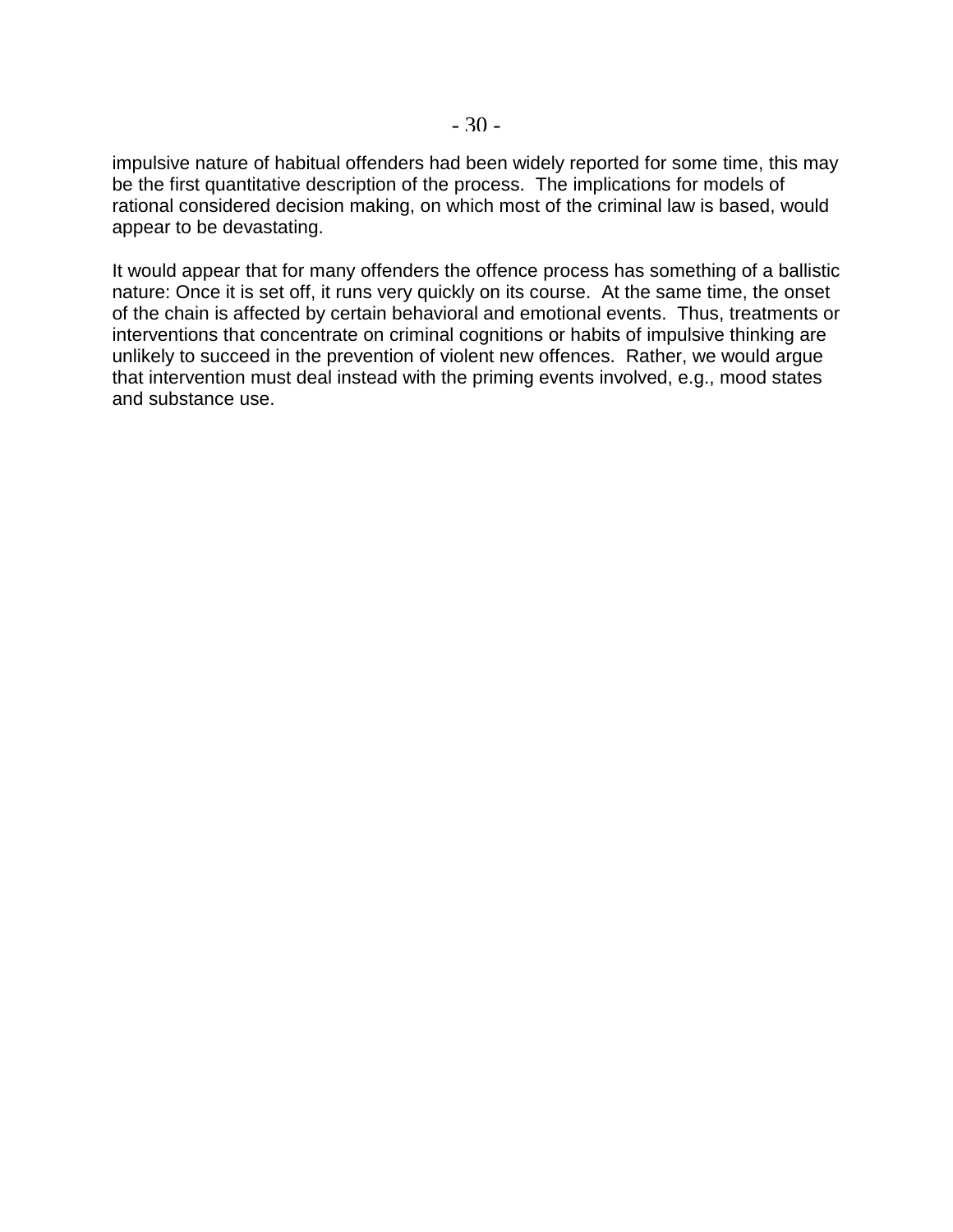### **General Discussion**

To date, most of the information we have reported is descriptive in nature. We plan, however, to move forward on two fronts. The addition of data from a group of successful supervisees will permit us to draw sharper conclusions about the likely causal influence of the precursors to criminal offending that we have identified in the recidivist sample. Similarly, the addition of more recividists, including nonviolent offenders, will allow finer grained analyses according to offence type.

After dealing with the task of specifying the dynamic aspects of the model more completely, we need to address some issues in the substantive interpretation of static risk factors and their possible relation to dynamic antecedents of parole failure. For example, how are static predictors to be interpreted in the present context? We know that they are related to recidivism and treatment failure but not by what mechanism. From a theoretical viewpoint, it is unsatisfying to rest with the identification of a group of miscellaneous variables that are empirically linked to outcome. However, it is not at all clear how relative risk is related to the sequence of events in the recidivism process. We will address these and similar questions by exploring the use of static risk factor scores as moderator variables.

In an important but often neglected study, Chaiken and Chaiken (1984) gathered self reported and officially recorded-offence data from 2,200 inmates in American prisons from three states. These investigators succeeded in identifying 15% of their sample as a type of criminal that they labelled "violent predators" who reported committing robbery, assaults, and illegal drug deals. Violent predators turned out to have committed crimes of all types much more frequently than other offenders, most of whom committed crimes at quite low rates. Because of the greatly disproportionate share of serious crimes committed by violent predators, their identification and study is a high priority. Unfortunately, they cannot accurately be identified by officially recorded offence data alone.

Because the group of offenders we have selected for study are already recidivists, a substantial proportion of them are likely to be violent predators whom we can identify with the interview and LSI data we have collected. These offenders will be young, unmarried, have previous robbery convictions, have very poor employment records, demonstrate criminal versatility, have very high LSI scores, drug and alcohol problems, and a juvenile history of frequent violent crimes (Chaiken & Chaiken, 1984). Many, if not all of these inmates, will meet Hare's criteria for psychopathy.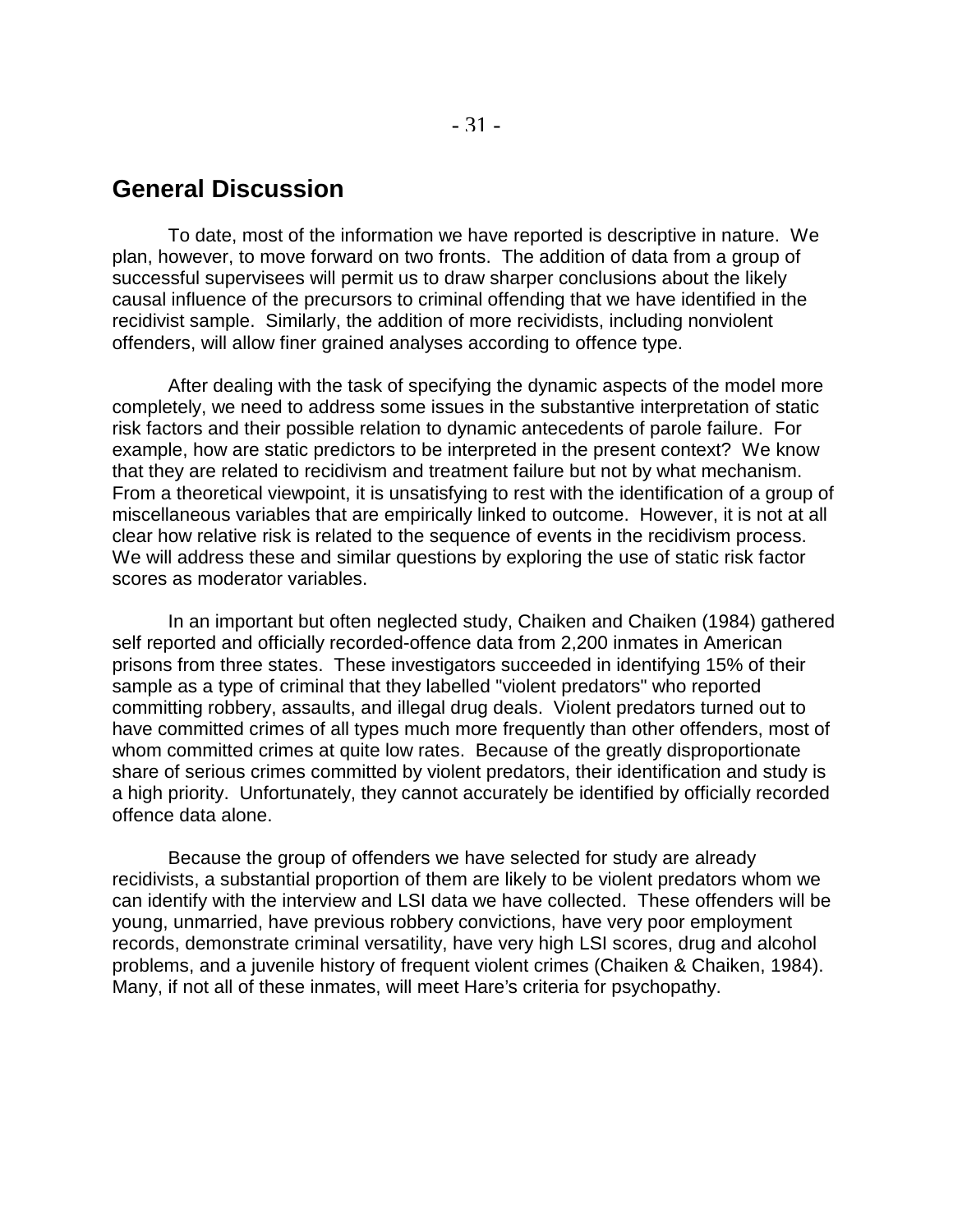Based upon our knowledge of violent predatory psychopathic criminals, we predict that the conditions leading to their criminal offences will be markedly different from those leading to the criminal acts of other offenders. Based upon the work of Newman and his colleagues (Newman, 1991; Newman, Patterson, Howland, & Nichols, 1990; Wallace & Newman, 1991), we expect that violent predatory criminals will be less likely to consider the possible negative consequences of criminal behavior because they are "reward driven". In addition, their offences will be more impulsive, occur earlier in their supervision, and be less tied to dysphoric emotional states. The personality of these offenders will be relatively more responsible for the criminal act than environmental precipitants. Situational phenomena and dysphoric mood are predicted to be more important precipitants of criminal behavior among other offenders.

 The separation of our recidivists into violent predator and other inmate groups should permit the more accurate delineation of the relationship of emotional and environmental precipitants to criminal acts in both types of offenders. These results will have direct implications for the development of more effective programs of treatment and supervision. Similarly, we expect that we will be able to separate the "other offenders" into several groups that will differ according to precipitants and motivations, as some of the results presented above imply. These differentiations may lead to some very useful guidelines for supervision.

The principal threat to the inferential value of the information acquired in this study is posed by retrospective bias. Newly arrested releasees could very well distort their recall of events through the filter of their current difficulties. To the extent that this is operative, it changes the status of many of the measures from predictive to postdictive, i.e., measures that might appear to have predictive validity could have no validity when used in prediction. Partly, this problem can be circumvented by the comparisons between different types of recidivists because the issue of retrospective bias will be identical for violent predators and other inmates and among inmates who have committed different types of offences. The ultimate method of addressing this methodological problem, is our plan to conduct a followup of the comparison group of releasees who have not yet reoffended, because the model generated using data collected from the recidivist group can be used to predict subsequent offending within this group.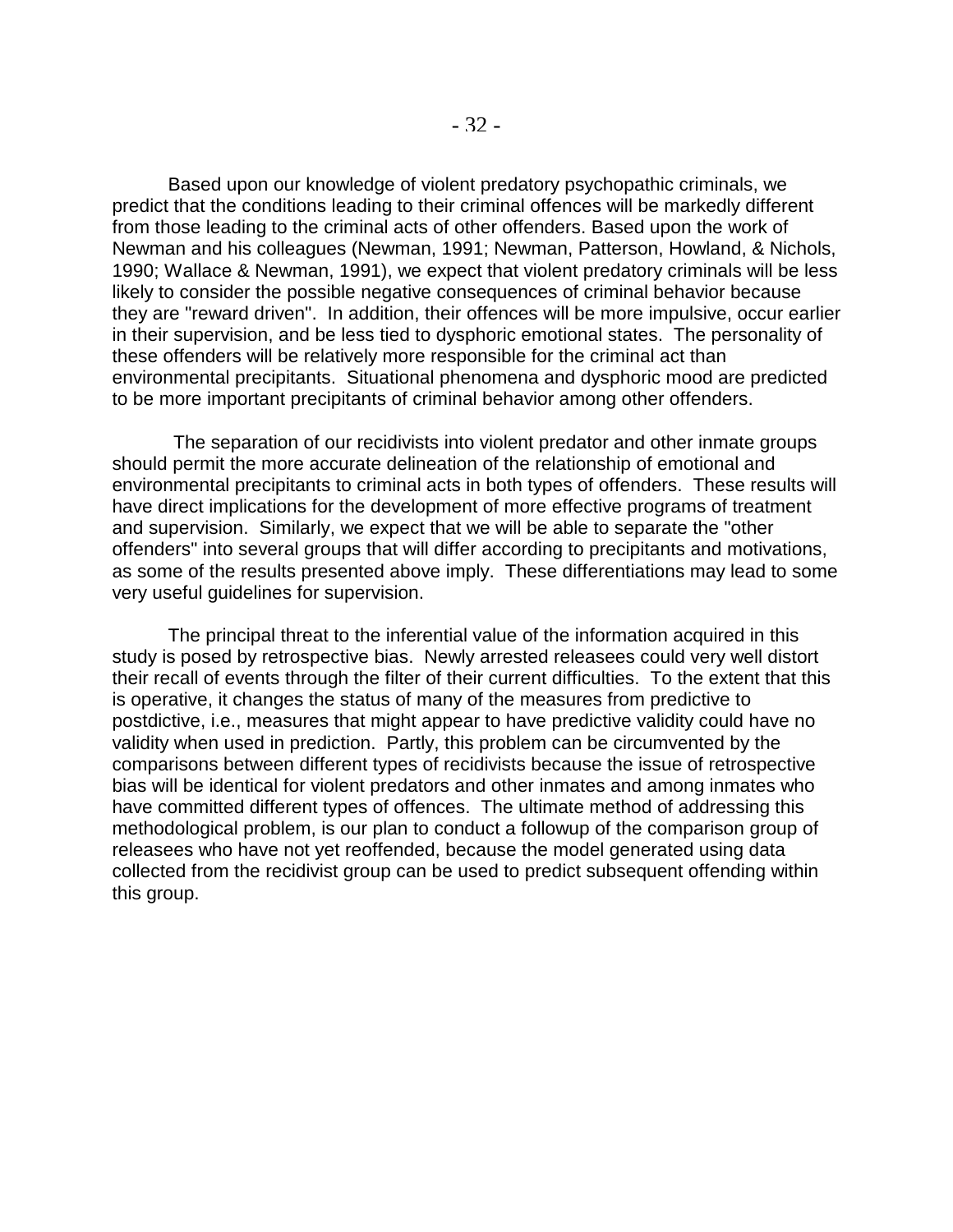## **References**

- Adams, K. (1983). Former mental patients in a prison and parole system: A study of socially disruptive behavior. Criminal Justice and Behavior, 10, 358-384.
- Andrews, D.A. & Friesen, W. (1987). Assessments of anticriminal plans and the prediction of criminal futures: A research note. Criminal Justice and Behavior, 14, 33-37.
- Andrews, D.A., Kiessling, J.J., Mickus, S., & Robinson, D. (1986). The construct validity of interview-based risk assessment in corrections. Canadian Journal of Behavioral Science, 18, 460-471.
- Barton, R.R. & Turnbull, B.W. (1979). Evaluation of recidivism data: Use of failure rate regression models. Evaluation Quarterly, 3, 629-641.
- Beck, A.T. (1967). Depression: Clinical, experimental and theoretical aspects. New York: Harper & Row.
- Beck, A.J. & Shipley, B.E. (1987). Recidivism of young parolees. Bureau of Justice Statistics Special Report. Washington, D.C.: U.S. Department of Justice, Bureau of Justice Statistics.
- Bonta, J. & Motiuk, L. (1985). Utilization of an interview-based classification instrument: A study of correctional halfway houses. Criminal Justice and Behavior, 12, 333-352.
- Brown, R.C., D'Agostino, C.A., & Craddick, R.A. (1978). Prediction of parole outcome based on discriminant function. Corrective and Social Psychiatry and Journal of Behavior Technology, Methods and Therapy, 24, 93-101.
- Carlson, K.A. (1973). Some characteristics of recidivists in an Ontario institution for adult male first incarcerates. Canadian Journal of Criminology and Corrections, 15, 1-15.
- Chaiken, M.R. & Chaiken, J.M. (1984). Offender types and public policy. Crime and Delinquency, 30, 195-226.
- Frisbie, L.V. (1969). Another look at sex offenders in California. California Mental Health Research Monograph, 12, Sacramento: Department of Mental Hygiene.
- Gabor, T. (1986). The prediction of criminal behavior: Statistical approaches. Toronto: University of Toronto Press.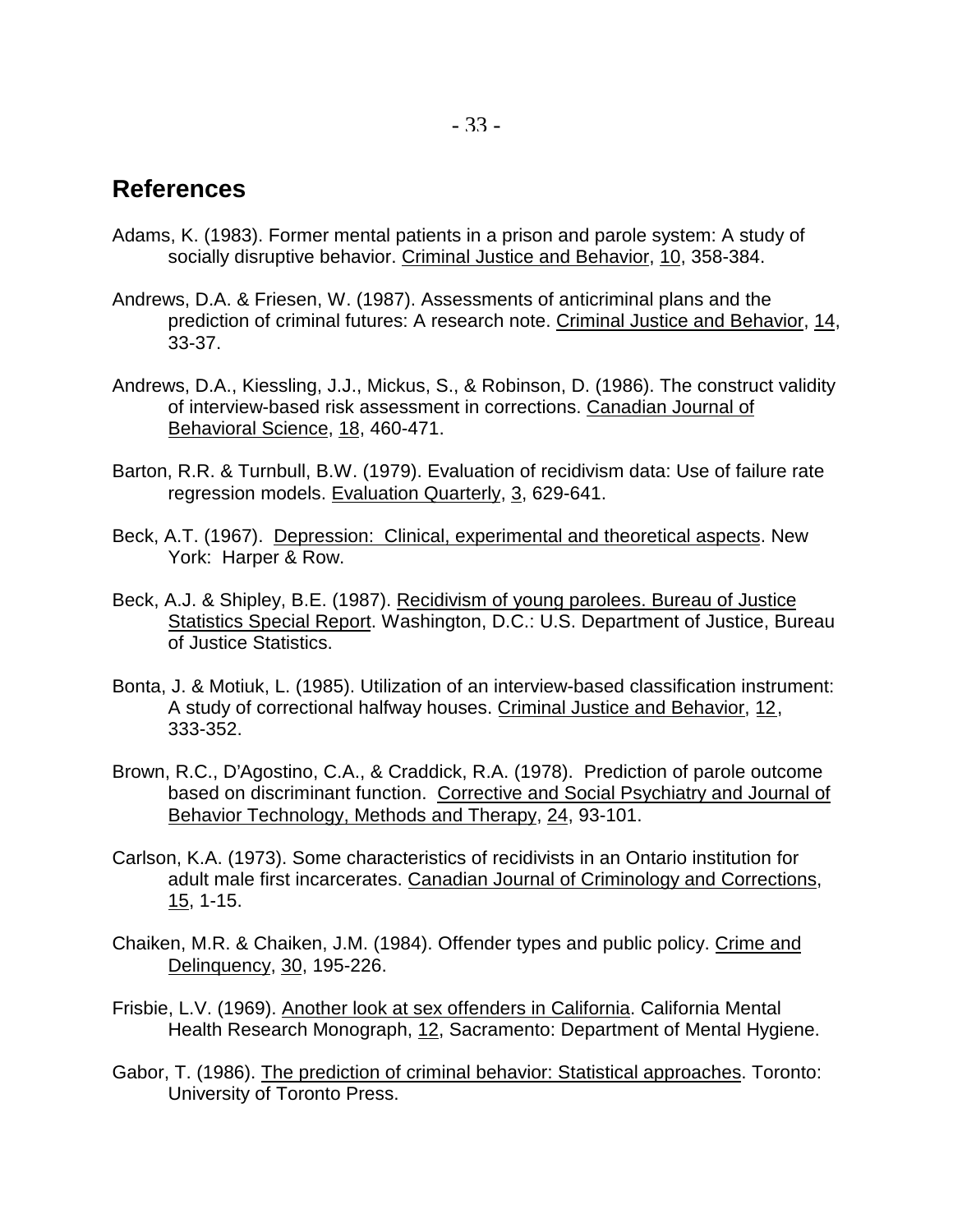- Gendreau, P., Grant, B.A., & Leipciger, M. (1979). Self-esteem, incarceration and recidivism. Criminal Justice and Behavior, 6, 67-73.
- Gendreau, P., Madden, P.G., & Leipciger, M. (1979). Norms and recidivism for first incarcerates: Implications for programming. Canadian Journal of Criminology, 21, 1-26.
- Gendreau, P., Madden, P.G., & Leipciger, M. (1980). Predicting recidivism with social history information and a comparison of their predictive power with psychometric variables. Canadian Journal of Criminology, 22, 328-337.
- Gottfredson, D.M., Wilkins, L.T., & Hoffman, P.B. (1978). Guidelines for parole and sentencing. Toronto: Lexington.
- Gottfredson, M.R., Mitchell-Herzfeld, S.D., & Flanagan, T.J. (1982). Another look at the effectiveness of parole supervision. Journal of Research in Crime and Delinquency, 19, 277-298.
- Hare, R.D. & McPherson, L.M. (1984). Violent and aggressive behavior by criminal psychopaths. International Journal of Law and Psychiatry, 7, 35-50.
- Hart, S.D., Kropp, P.R., & Hare, R.D. (1988). Performance of male psychopaths following conditional release from prison. Journal of Consulting and Clinical Psychology, 56, 227-232.
- Heilbrun, A.B., Heilbrun, L.C., & Heilbrun, K.L. (1978). Impulsive and premeditated homicide: An analysis of subsequent parole risk of the murderer. Journal of Criminal Law and Criminology, 69, 108-114.
- Holland, T.R., Holt, N., & Brewer, D.L. (1978). Social roles and information utilization in parole decision-making. Journal of Social Psychology, 106, 111-120.
- Lutey, C. (1977). Individual intelligence testing: A manual and sourcebook, (2nd edition.). Greeley, Colo.: Carol L. Lutey Publishing.
- MacCulloch, M.J., Snowden, P.R., Wood, P.J.W., & Mills, H.E. (1983). Sadistic fantasy, sadistic behavior and offending. British Journal of Psychiatry, 143, 20-29.
- Mandelzys, N. (1979). Correlates of offense severity and recidivism probability in a Canadian Sample. Journal of Clinical Psychology, 35, 897-907.
- Marlatt, G. A., and Gordon, J.R. (1980). Determinants of relapse: Implications for the maintenance of behavior change. In P.O. Davidson and S.M. Davidson (Eds.) Behavioral Medicine: Changing Health Lifestyles. New York: Bruner/Mazel.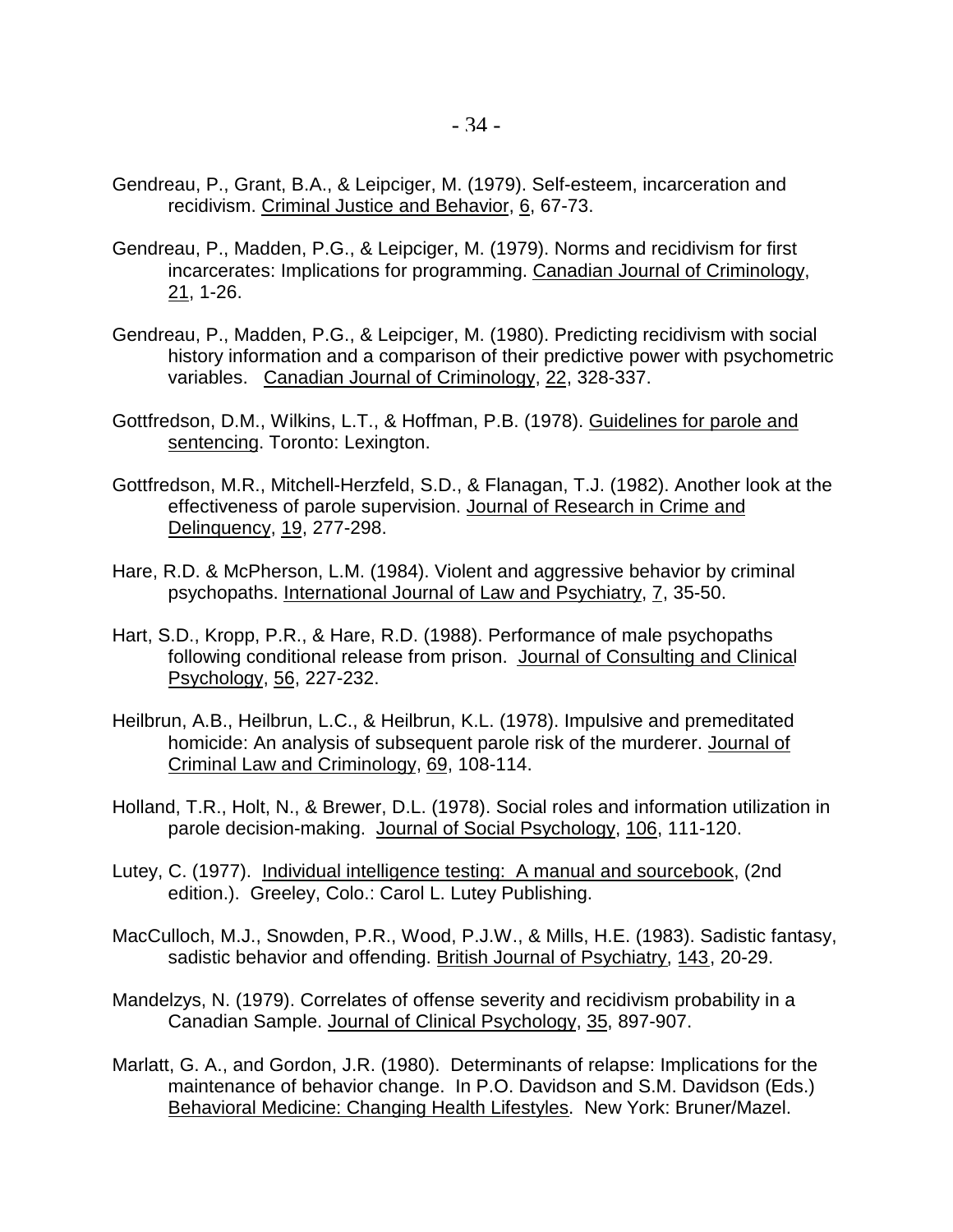- Milan, M.A. (1987a). Basic behavioral procedures in closed institutions. In E.K. Morris & C.J. Braukmann (Eds.), Behavioral approaches to crime and delinquency: A handbook of application, research and concepts. (pp. 161-193). New York: Plenum.
- Monahan, J. (1981). Predicting violent behavior: An assessment of clinical techniques. Beverly Hills, Cal.: Sage.
- Newman, J.P. (1987). Reaction to punishment in extraverts and psychopaths: Implications for the impulsive behavior of disinhibited individuals. Journal of Research in Personality, 21, 464-480.
- Newman, J.P., Patterson, C.M., Howland, E.W., & Nichols, S.L. (1990). Passive avoidance in psychopaths: The effects of reward. Personality and Individual Differences, 11, 1101-1114.
- Nietzel, M.T. & Himelein, M.J. (1987). Probation and parole. In E.K. Morris & C.J. Braukmann (Eds.), Behavioral approaches to crime and delinquency: A handbook of application, research and concepts. (pp. 109-133). New York: Plenum.
- Nuffield, J. (1982). Parole decision-making in Canada: Research towards decision guidelines. Ottawa: Supply and Services Canada.
- Pithers, W.D., Kashima, K.M., Cumming, G.F., Beal, L.S., & Buell, M.M. (1988). Relapse prevention of sexual aggression. In R.A. Prentky & V.L. Quinsey (Eds.), Human sexual aggression: Current perspectives, 528, (pp. 244-260). Annals of the New York Academy of Sciences.
- Porporino, F. (1983). Coping behavior in prison inmates: Description and correlates. Unpublished Ph.D. thesis, Queen's University at Kingston.
- Porporino, F.J., Zamble, E., & Higginbottom, S.F. (in press). Assessing models for predicting risk of criminal recidivism. Journal of Criminal Justice.
- Quinsey, V.L. (1980). The baserate problem and the prediction of dangerousness: A reappraisal. Journal of Psychiatry and Law, 8, 329-340.
- Quinsey, V.L. (1984). Institutional release policy and the identification of dangerous men: A review of the literature. Criminologie, 17, 53-78.
- Quinsey, V.L. (1988). Assessments of the treatability of forensic patients. Behavioral Sciences and the Law, 6, 443-452.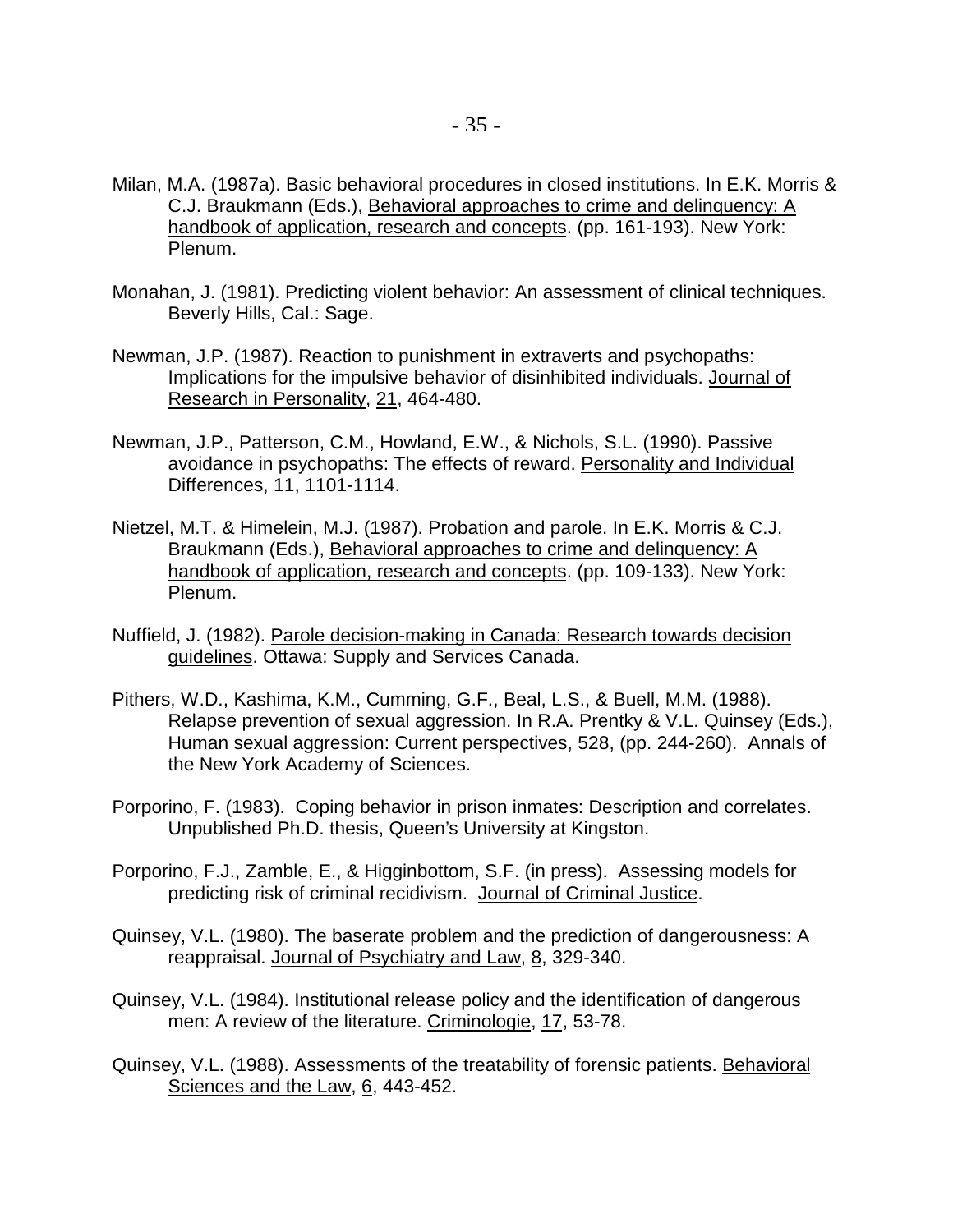- Quinsey, V.L. & Maguire, A. (1986). Maximum security psychiatric patients: Actuarial and clinical prediction of dangerousness. Journal of Interpersonal Violence, 1, 143-171.
- Quinsey, V.L. & Walker, W. (in press). Dealing with dangerousness: community risk management strategies with violent offenders. In R. Peters, R.J. McMahon, & V.L. Quinsey (Eds.), Aggression and violence throughout the lifespan. Sage.
- Rhodes, W. (1986). A survival model with dependent competing events and right-hand censoring: Probation and parole as an illustration. Journal of Quantitative Criminology, 2, 113-137.
- Rice, M.E., Harris, & Quinsey, V.L. (1990). A followup of rapists assessed in a maximum security psychiatric facility. Journal of Interpersonal Violence, 5, 435- 448.
- Rice, M.E., Quinsey, V.L., & Harris, G.T. (in press). Sexual recidivism among child molesters released from a maximum security psychiatric institution. Journal of Consulting and Clinical Psychology.
- Rice, M.E., Quinsey, V.L., & Houghton, R. (1990). Predicting treatment outcome and recidivism among patients in a maximum security token economy. Behavioral Sciences and the Law. 8, 313-326.
- Ross, R.R., Fabiano, E.A., & Ewles, C.D. (1988). Reasoning and rehabilitation. International Journal of Offender Therapy and Comparative Criminology, 32, 29-35.
- Siegel, J.M. (1986). The multidimensional anger inventory. Journal of Personality and Social Psychology, 51, 191-200.
- Skinner, H.A. (1982). Drug Abuse Screening Test. Addictive Behaviors, 7, 363-371.
- Skinner, H.A. & Horn, J.L. (1984). Alcohol Dependence Scale User's Guide. Toronto: Addiction Research Foundation.
- Spielberger, C.D., Gorsuch, R.L., & Lushene, R.E. (1970). STAI manual for the State-Trait Anxiety Inventory ("Self-evaluation questionnaire"). Palo Alto, Calif.: Consulting Psychologists Press.
- Wallace, J.F. & Newman, J.P. (1991). Failures of response modulation: Impulsive behavior in anxious and impulsive individuals. Journal of Research in Personality, 25, 23-44.

Waller, I. (1974). Men released from prison. Toronto: University of Toronto Press.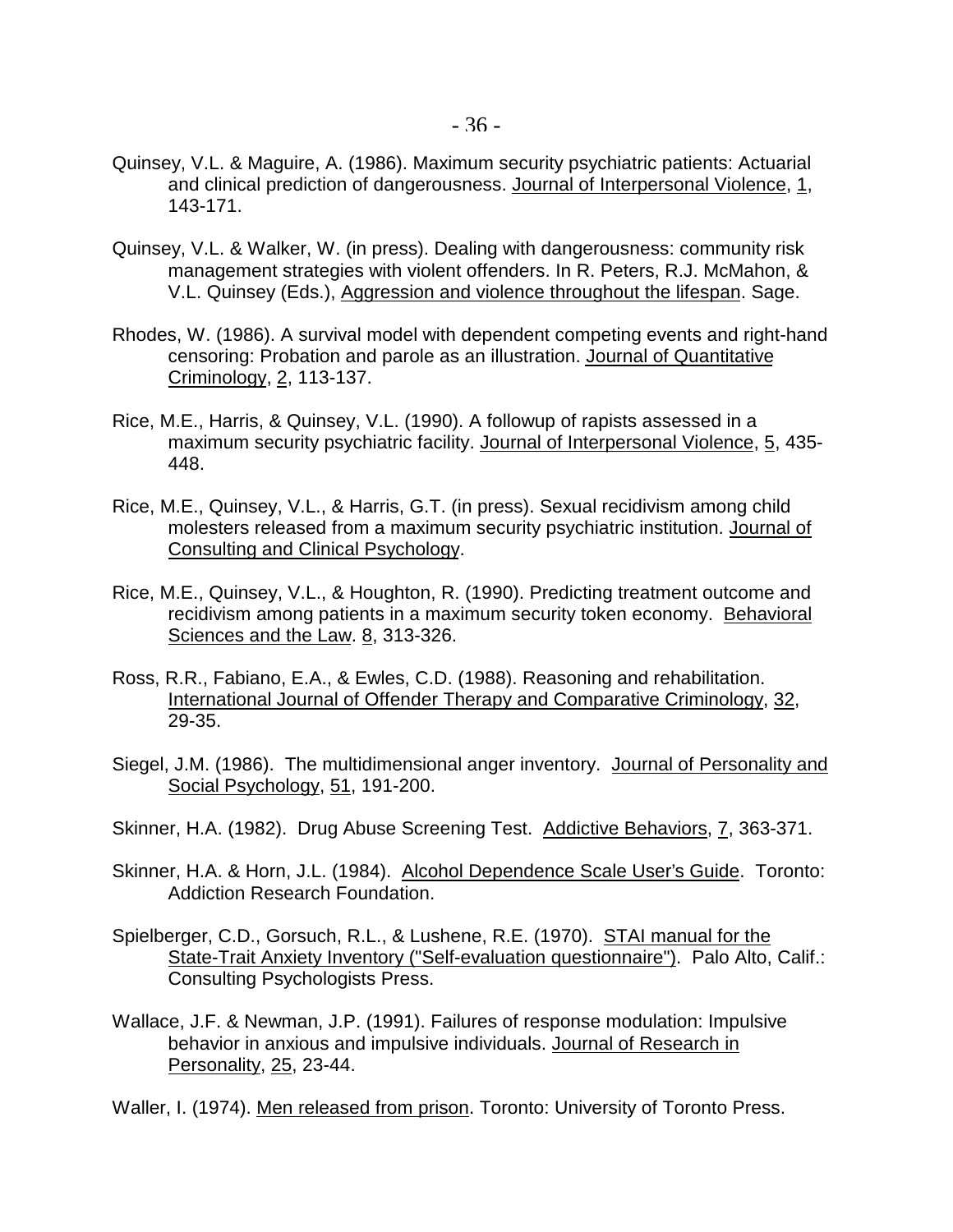- Watson, D., Clark, L.A. & Tellegen, A. (1988). Development and validation of brief measures of positive and negative affect: The PANAS scales. Journal of Personality and Social Psychology, 54, 1063-1070.
- Wormith, J.S. (1984). Attitude and behavior change of correctional clientele: A three year follow-up. Criminology, 22, 595-618.
- Zamble, E. (1989). Coping Situations Questionnaire: Form M. Unpublished. Queen's University.
- Zamble, E. (1988a). A questionnaire for assessing patterns of socialization for criminal offenders. Unpublished. Queen's University.
- Zamble, E. (1988b). A questionnaire for assessing time framing and time use for criminal offenders. Unpublished. Queen's University.
- Zamble, E., and Porporino, F. (in press). Coping, imprisonment, and rehabilitation: Some data and their implications. Criminal Justice and Behavior.
- Zamble, E. & Porporino, F.J. (1988). Coping, behavior, and adaptation in prison inmates. N.Y.: Springer-Verlag.
- Zamble, E., Porporino, F.J. & Kalotay, J. (1984). An analysis of coping behavior in prison inmates. Programs Branch User Report No. 1984-77. Ottawa: Ministry of the Solicitor General of Canada.
- Zarb, J.M. (1978). Correlates of recidivism and social adjustment among training-school delinquents. Canadian Journal of Behavioral Science, 10, 317-328.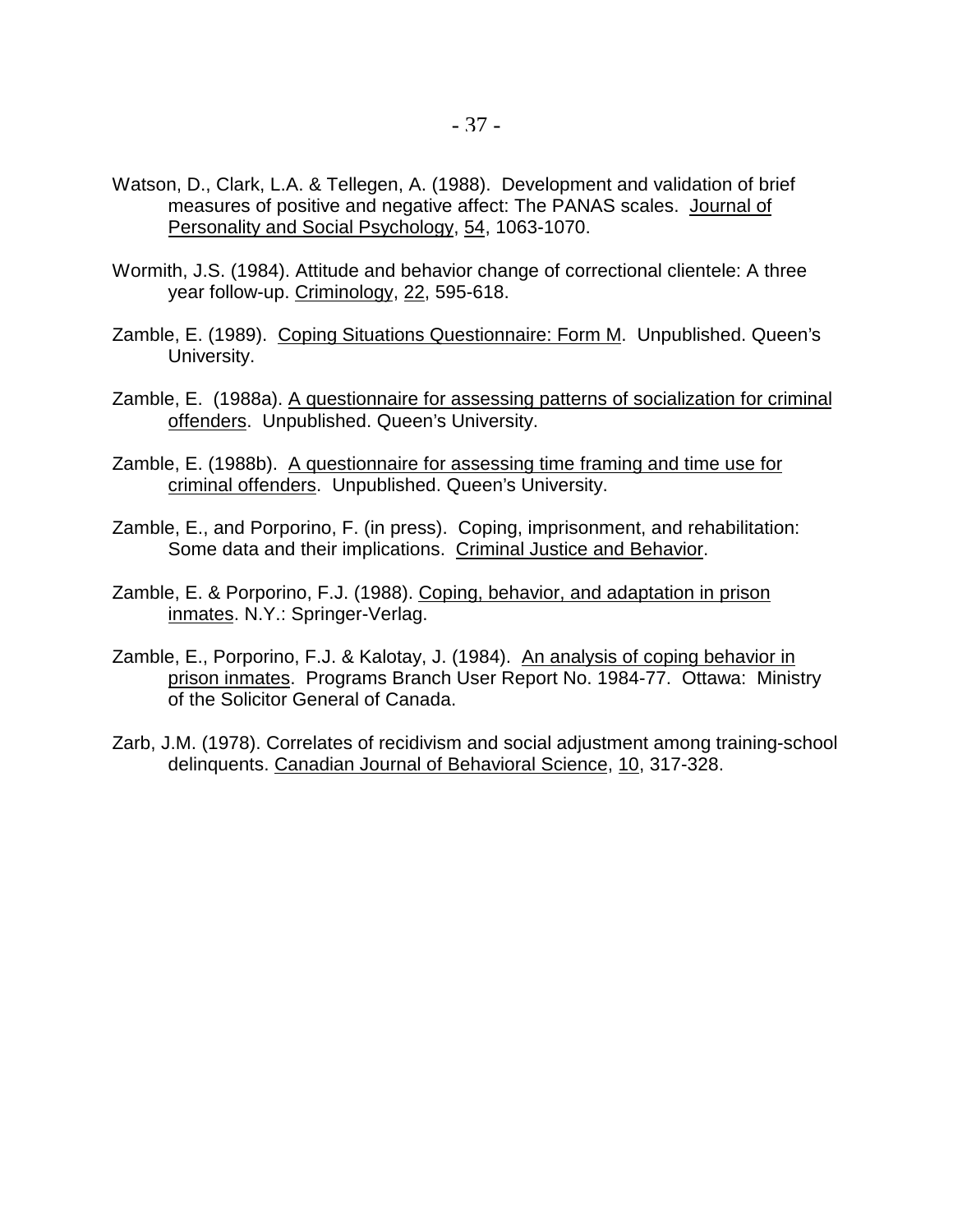Interview Protocol

Recidivism Project Face Sheet

## **-------- DETACH AND STORE SECURELY AFTER COMPLETION -------**

| Subject Number ___________________               |  |
|--------------------------------------------------|--|
| Date Consented ________________________________  |  |
| Date Interviewed _______________________________ |  |
|                                                  |  |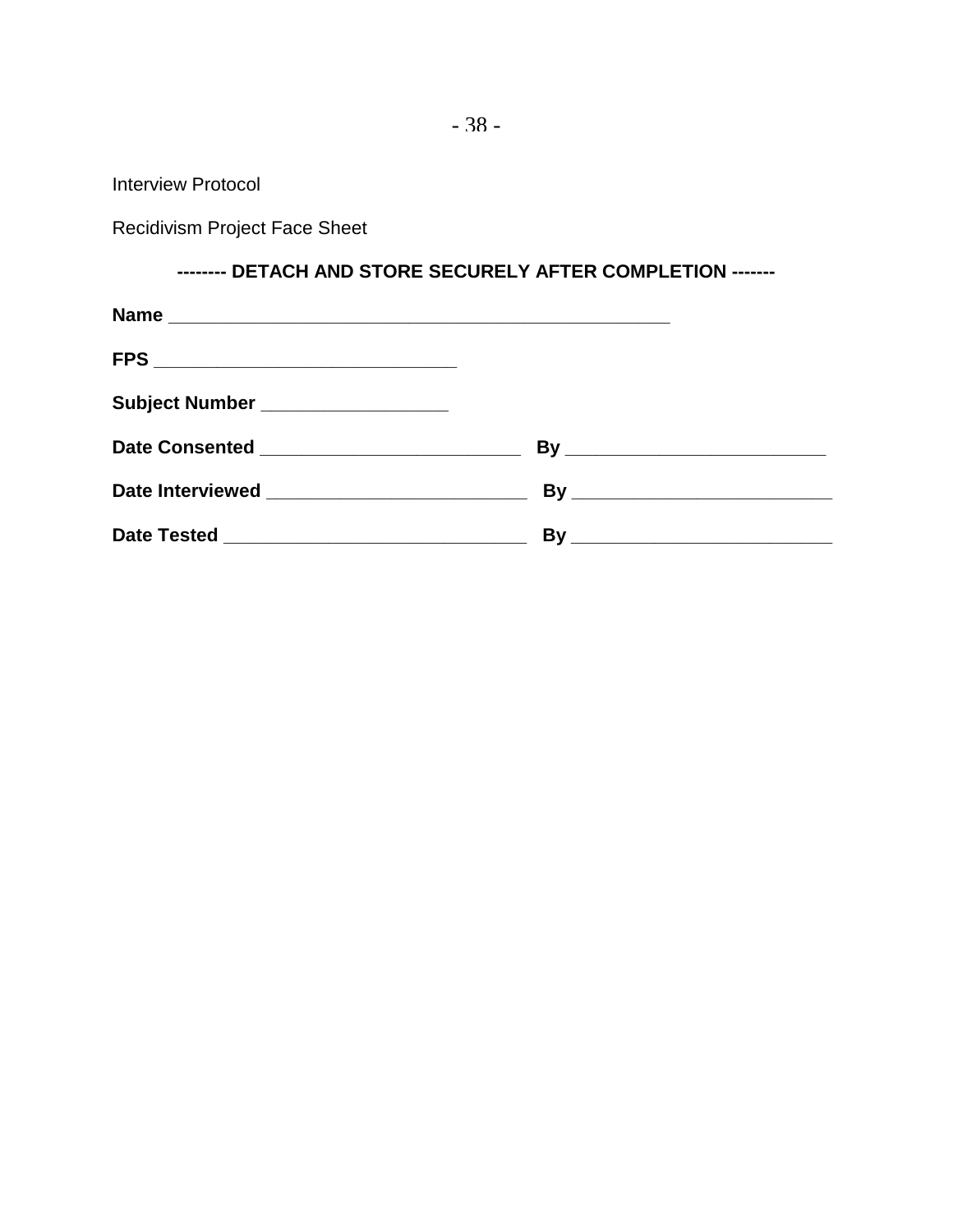# **Recidivism Project: Interview Form Final Working Version - May 31, 1990**

Notes:

Scoring/coding is generally indicated. If an item is omitted because it is not relevant or does not apply, it should be scored -3. Other missing data should be scored as -2. If the subject refuses to answer, score as -1. For dichotomous "yes/no" questions, no = 0,  $yes = 1$ .

Instructions are in parentheses in italics. Optional dialogue is in italics. Additional questions to clarify answers are always permissible. In general, answers should be recorded verbatim as much as possible, even if categories are supplied in the text, to allow later (re)categorization. However, the interviewer should keep possible categories in mind in seeking clarification.

#### **Identification** (fill in from files)

|    | 1. D.O.B. ________________________________                                            |  |
|----|---------------------------------------------------------------------------------------|--|
| 2. | Age:_____________________                                                             |  |
|    |                                                                                       |  |
|    |                                                                                       |  |
|    |                                                                                       |  |
|    |                                                                                       |  |
|    | 6. Last release: Date __________________________<br>From ____________________________ |  |
|    | Type (1 Parole; 2 MS; 3 WED) _____________________                                    |  |
|    |                                                                                       |  |
|    | 8. Previous record: Number of prior convictions ____________________                  |  |
|    | Number of prior violent (schedule 1) __________                                       |  |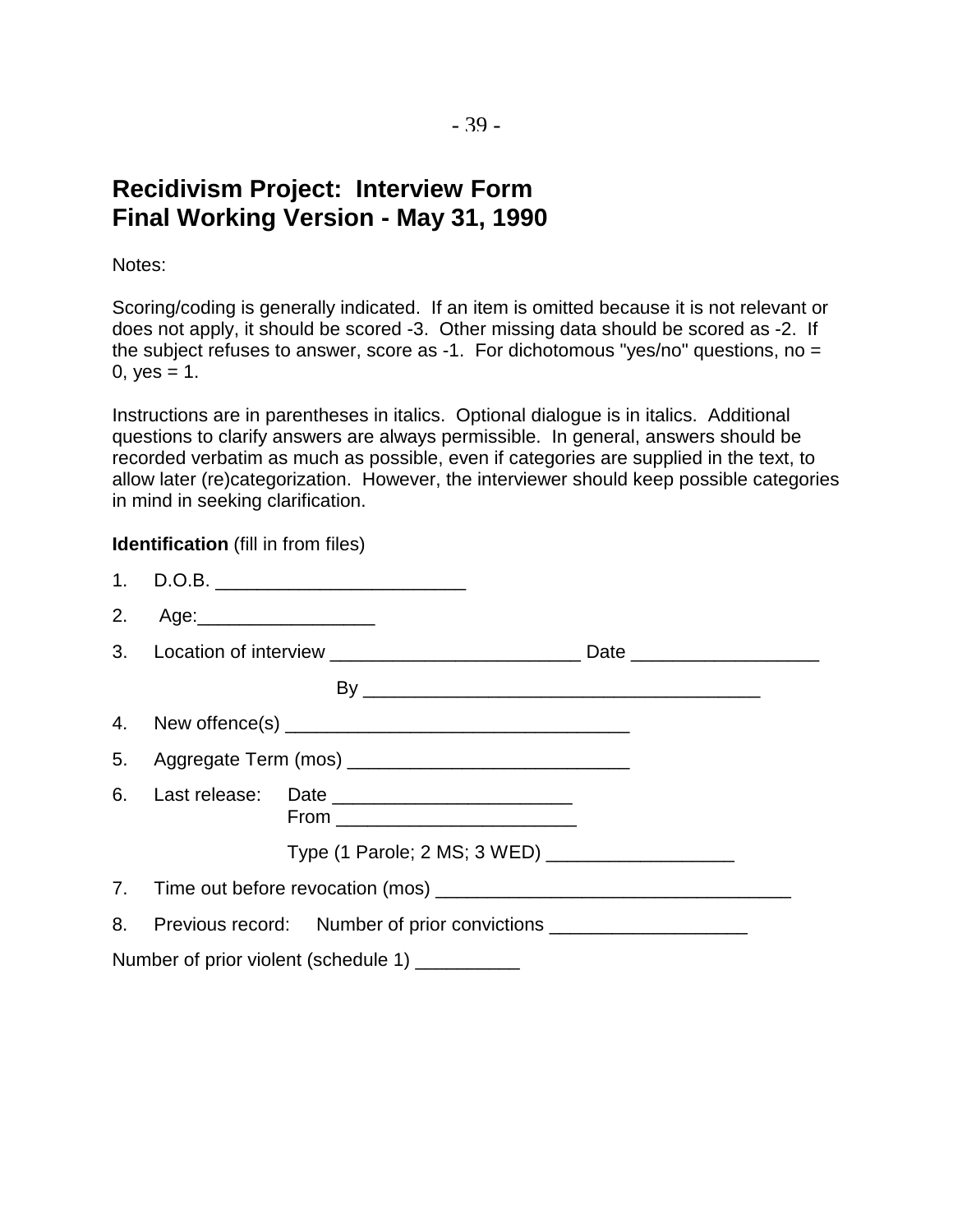#### Introduction

As we explained before, what we are trying to do is to find out what is happening in men's lives while they are out on the street after being in prison. We are trying to find out what sorts of things happen before a new offence, so that in the future we might be able to predict recidivism or maybe even prevent it.

Given what we're interested in, you should be able to see why we're asking most of the questions that follow. ; If not, you can ask for an explanation, and I'll try to explain although it may not be until we're finished the interview because it's very important that we finish in the time we have available. Also, if you have other information that you think is important that I don't ask about, please tell me. This is really the first time that anybody has tried to do this study, so we know it's not perfect.

The last thing I want to say before we get started is to remind you that you have the right to refuse to answer any particular question, although I'd appreciate you telling me why if there's anything you don't want to answer. Do you have any questions now?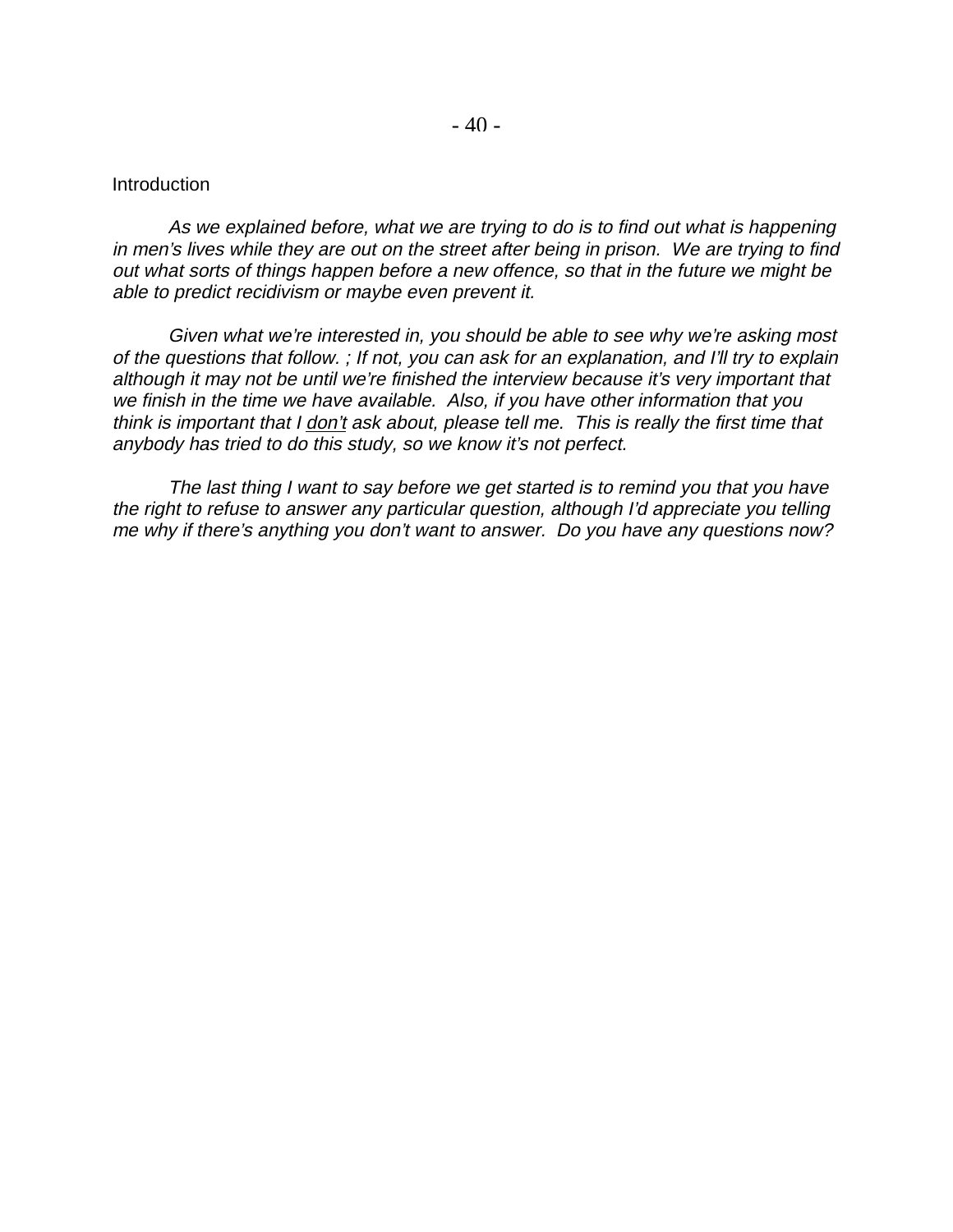## A. BACKGROUND

Let me start with some general stuff. I want to know a bit about your background generally, so these questions do not apply to just to the last time you were outside. This set of questions is sort of a grab bag, but I'm asking them all now because they may be hard to find in your file and they may not fit anywhere else.

1. How far did you go in school before you left? (Distinguish from upgrading in prison)

2. Were you ever suspended or expelled from school? (Y/N) \_\_\_\_\_\_\_\_\_\_

3. How old were you when you left school? \_\_\_\_\_\_\_\_\_\_\_\_\_\_\_\_\_\_\_\_\_\_\_\_\_

4. What was the reason you left? (Want to be able to characterize degree of interest and participation)

- 5. How well did you get along with other students?
	- 1 Very well
	- 2 Satisfactory
	- 3 Not so well
	- 4 Poorly
- 6. How well did you get along with the teachers?
	- 1 Very well
	- 2 Satisfactory
	- 3 Not so well
	- 4 Poorly
- 7. How old were you the first time you ever got into trouble with the law?
- 8. What's the longest time you've ever lived in the same place, since you've been on your own? (mos) \_\_\_\_\_\_\_\_\_\_\_\_\_\_\_\_\_\_

\_\_\_\_\_\_\_\_\_\_\_\_\_\_\_\_\_\_\_\_\_\_\_\_\_\_\_\_\_\_\_\_\_\_\_\_\_\_\_\_\_\_\_\_\_\_\_\_\_\_\_\_\_\_

- 9. What was the longest time you ever worked in the same job? (mos)
- 10. Have you ever been fired from a job? (Yes/No) \_\_\_\_\_\_\_\_\_\_\_\_\_\_\_\_\_\_\_\_\_\_\_\_\_\_\_\_\_\_

a. (If yes) Explain

\_\_\_\_\_\_\_\_\_\_\_\_\_

\_\_\_\_\_\_\_\_\_\_\_\_\_\_\_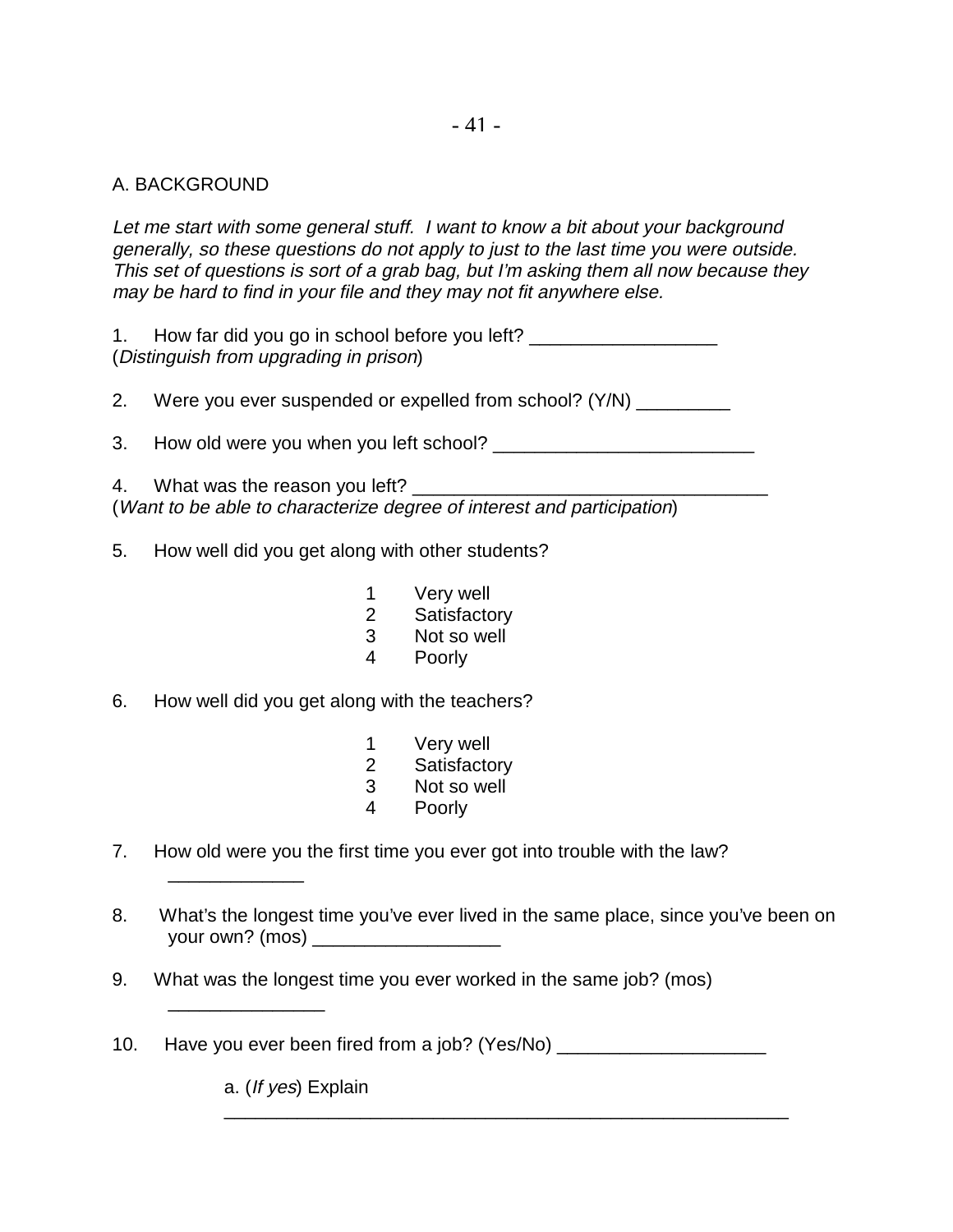| 11.        | What is the longest time you've ever lived with a woman? (mos)                                                                                                                                                                                                                                             |
|------------|------------------------------------------------------------------------------------------------------------------------------------------------------------------------------------------------------------------------------------------------------------------------------------------------------------|
| 12.        | Have you ever had an alcohol or drug problem? (Yes/No) _________________________                                                                                                                                                                                                                           |
|            |                                                                                                                                                                                                                                                                                                            |
|            | b. At what age did your alcohol/drug use become a problem?                                                                                                                                                                                                                                                 |
|            | Drug or alcohol use can cause a variety of problems for people.<br>Did it cause problems for you in any of the following:                                                                                                                                                                                  |
|            | Alcohol 1 drugs 2<br>No 0<br>both 3                                                                                                                                                                                                                                                                        |
|            | (Regardless of answer, ask each of the following.)                                                                                                                                                                                                                                                         |
| 13.<br>14. | b.<br>family (fights with spouse, parents) ____________________<br>C.<br>d.<br>е.<br>f.<br>g.<br>h.<br>Even if you didn't have a problem, did other people ever say anything about your<br>alcohol/drug use? (If yes, get details).<br>Have you ever been treated for an alcohol or drug problem? (Yes/No) |
| 15.        | Have you ever had any problems, which for example could have been treated by<br>a psychologist or psychiatrist? (Yes/No)<br>a. (If yes) Did you ever have treatment for it on the outside? (Yes/No)                                                                                                        |
|            | b. (If yes, get details: diagnosis, length and type of treatment).                                                                                                                                                                                                                                         |
|            | Did you ever get any kind of treatment for emotional problems while you<br>c.                                                                                                                                                                                                                              |
|            | (If yes, get details: diagnosis, length and type of treatment).<br>d)                                                                                                                                                                                                                                      |
|            |                                                                                                                                                                                                                                                                                                            |

\_\_\_\_\_\_\_\_\_\_\_\_\_\_\_\_\_\_\_\_\_\_\_\_\_\_\_\_\_\_\_\_\_\_\_\_\_\_\_\_\_\_\_\_\_\_\_\_\_\_\_\_\_\_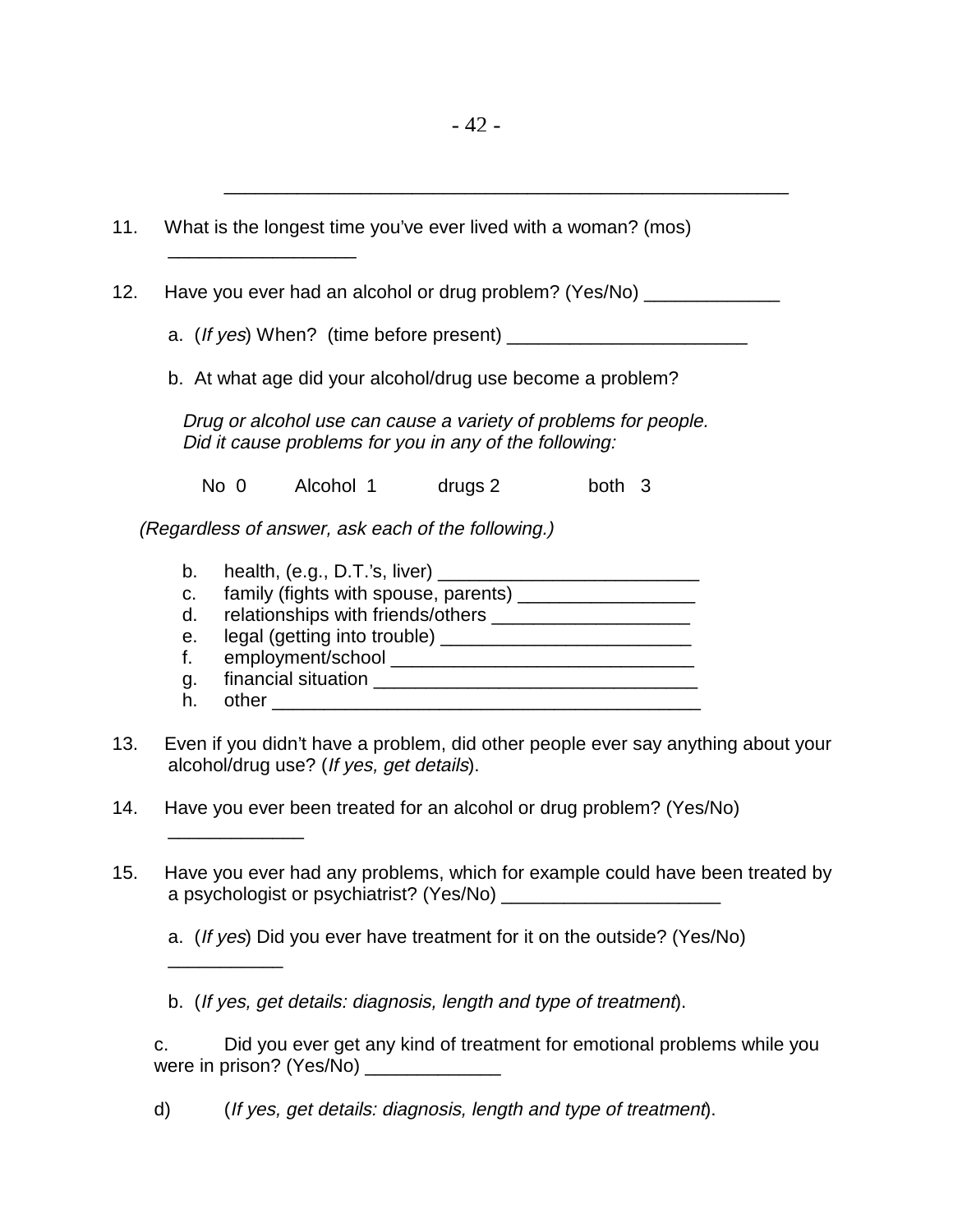16. Have you ever seriously considered suicide? (Yes/No) \_\_\_\_\_\_\_\_\_\_\_\_\_\_\_\_\_

 (If yes) a. When? (Time before present) \_\_\_\_\_\_\_\_\_\_\_\_\_\_\_\_\_ b. Did you actually attempt it?

## **B. GENERAL PROBLEMS**

OK, let's move on to more recent things. What I am going to ask you about in most of the rest of my questions will focus on the period before your new offence, let's say mostly the last month. As much as possible, I'd like you to recall what was happening then, especially in the last few days before your new offence. Unless I tell you otherwise you should answer with what was happening around that time. Is that clear?

1. Let's start with a very general question. Were there any particular problems that you remember in the month before your offence? (If "yes" get specific descriptions)

(If "no" to above, repeat in a different form:) Well, were there things that made your life difficult, or that you were having trouble dealing with? (Specify)

(Make sure that each of the general areas in the rest of the interview is covered. Questions that were answered in response to the general inquiry may be omitted.)

Well, we know from talking to other guys that there are a number of things that they often have trouble with. Let me ask you about them.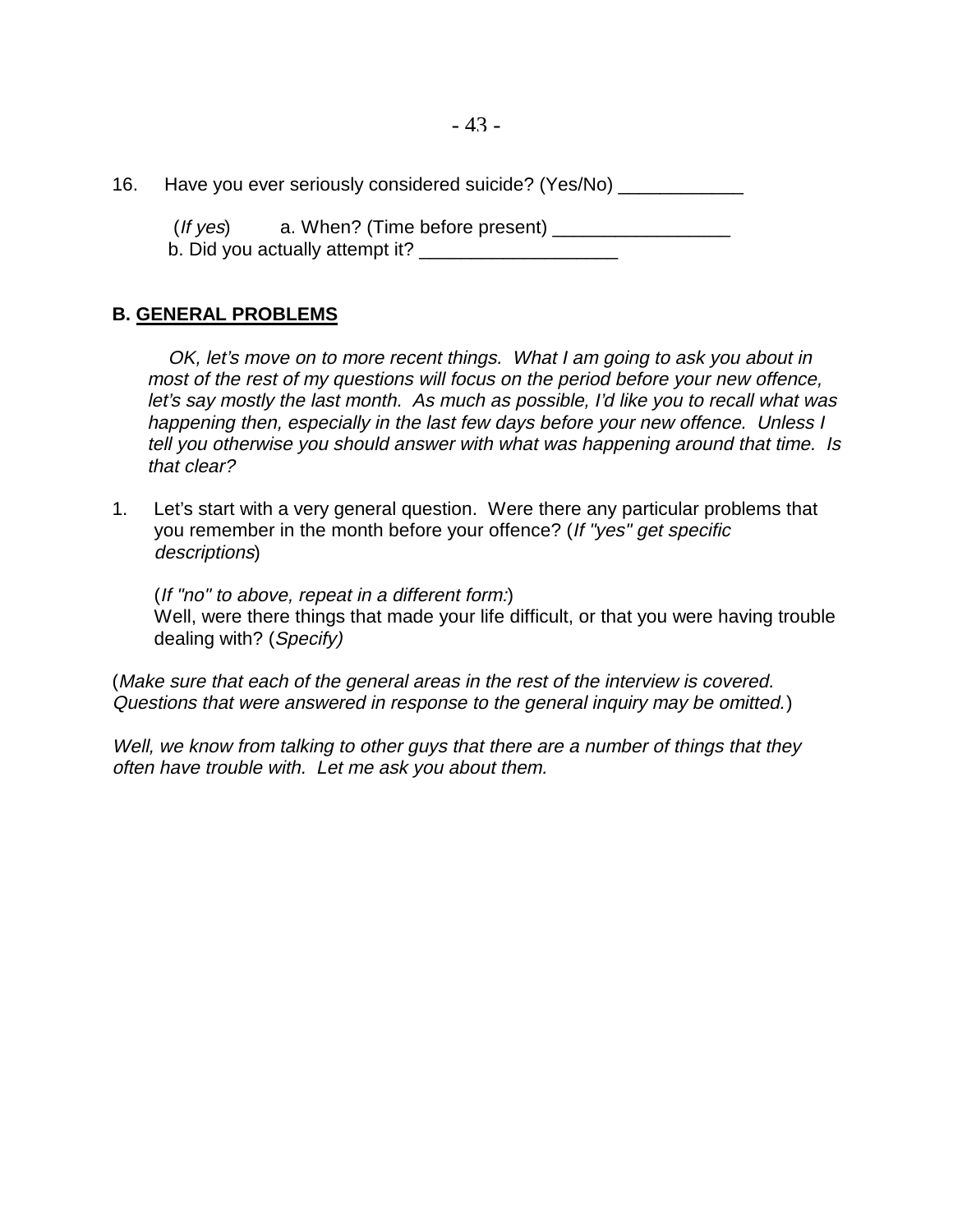#### **C. ACCOMMODATION**

\_\_\_\_\_\_\_\_\_\_\_

First, let's get some information about where you were living and who you were living with in the month before your last offence.

1. So who were you living with? (Circle each one that applies, if changed during month.)

| nuclear family (wife, common-law, children)  |   |
|----------------------------------------------|---|
| family of origin (parents)                   |   |
| other family (siblings, aunt/uncle, cousins) | 3 |
| friends                                      | 4 |
| on your own                                  | 5 |

2. What kind of a place were you living in?

| own house/condominium  |    |
|------------------------|----|
| rented house/apartment | 2  |
| room                   | 3  |
| shelter/hostel         |    |
| institution            | 5  |
| no fixed address       | ิธ |
| other (specify)        |    |

- 3. Including that one, how many different places had you lived in during the previous year?\_\_\_\_\_\_\_\_\_
- 4. Would you say that where you lived was in a high crime neighbourhood?
- 5. What sort of problems did you see with your living arrangements?

crowded poor condition other physical (noisy, location, etc.) interpersonal: neighbours interpersonal: living companions

6. (If not already answered) Did you have any problems with the other people you were living with? \_\_\_\_\_\_\_\_\_\_\_\_\_\_\_\_\_\_\_\_\_\_\_\_

(If yes) What? (Specify)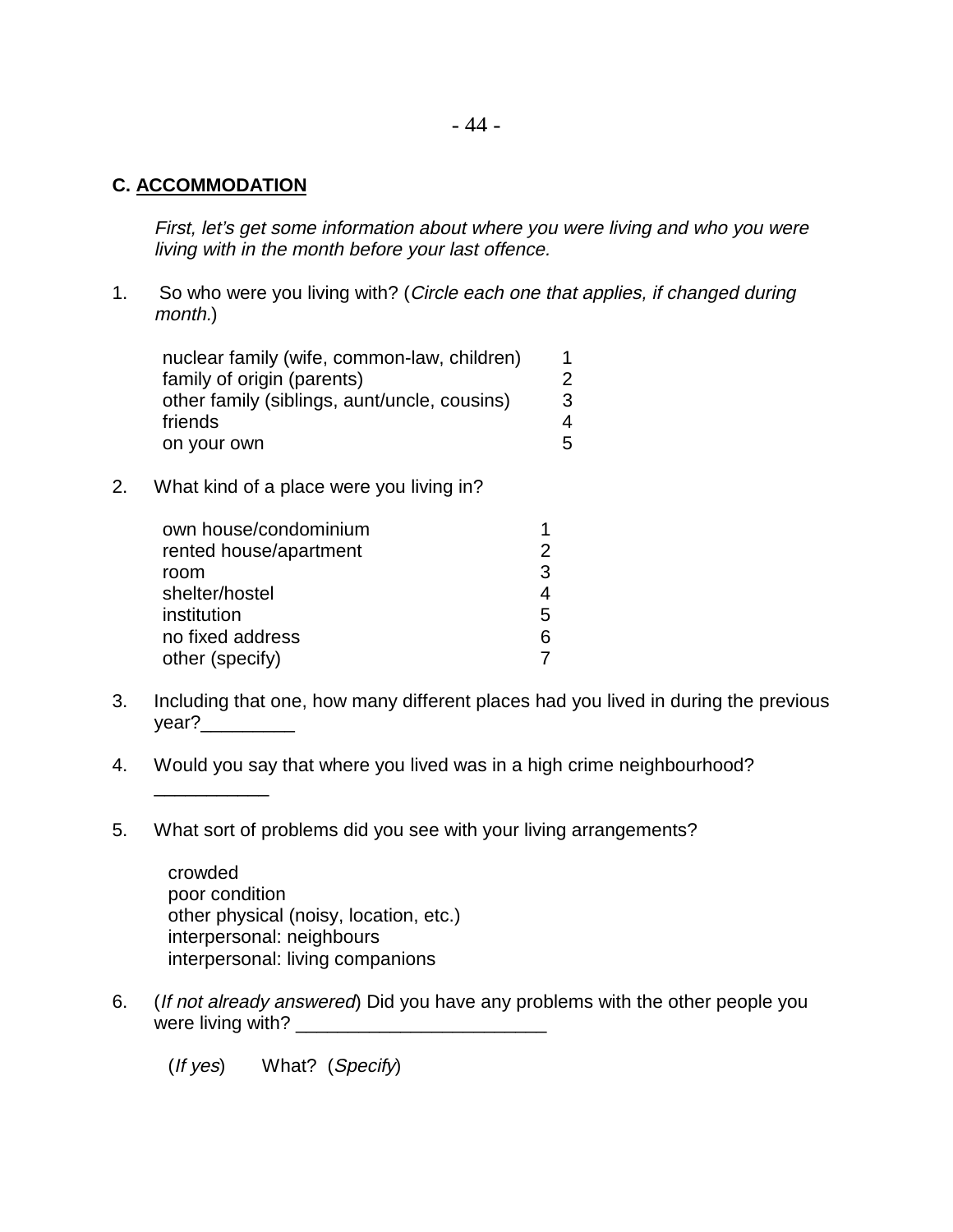#### **D. SUPERVISION**

- 1. You were under supervision by a Parole Officer?
- 2. What special terms were attached to your release, e.g., having to abstain from alcohol?
	- a. (If yes) When was the first time you broke any of those rules?

b. Was there anything that you can remember that was happening in your life at that time that might have led you to break your terms? (Generally want antecedents and consequences, here as well as elsewhere.)

- c. Did your release terms create any difficulties for you?
- 3. How well did you get along with your Parole Officer?
	- 1 Excellent 2 Good 3 OK 4 Not so good 5 Poor, terrible
- 4. Do you think that he/she helped you to get along on the outside, or did he/she maybe make no difference, or even make it harder for you? (Explain)
- 5. What could he/she have done differently so that you wouldn't be here today?

#### **E. FINANCIAL**

I want to ask you now about your financial situation, still for the last month before the offence.

| 1. | What was your main source of income? |   |  |
|----|--------------------------------------|---|--|
|    | employment                           |   |  |
|    | U.I.C. or disability                 | 2 |  |
|    | welfare                              | 3 |  |
|    | spouse/family                        | 4 |  |
|    | friends                              | 5 |  |
|    | illegal activities                   | 6 |  |
|    | other (specify)                      |   |  |

- 2. Did you have any money problems? (Specify)
- 3. Were you able to make ends meet or were you running up debt?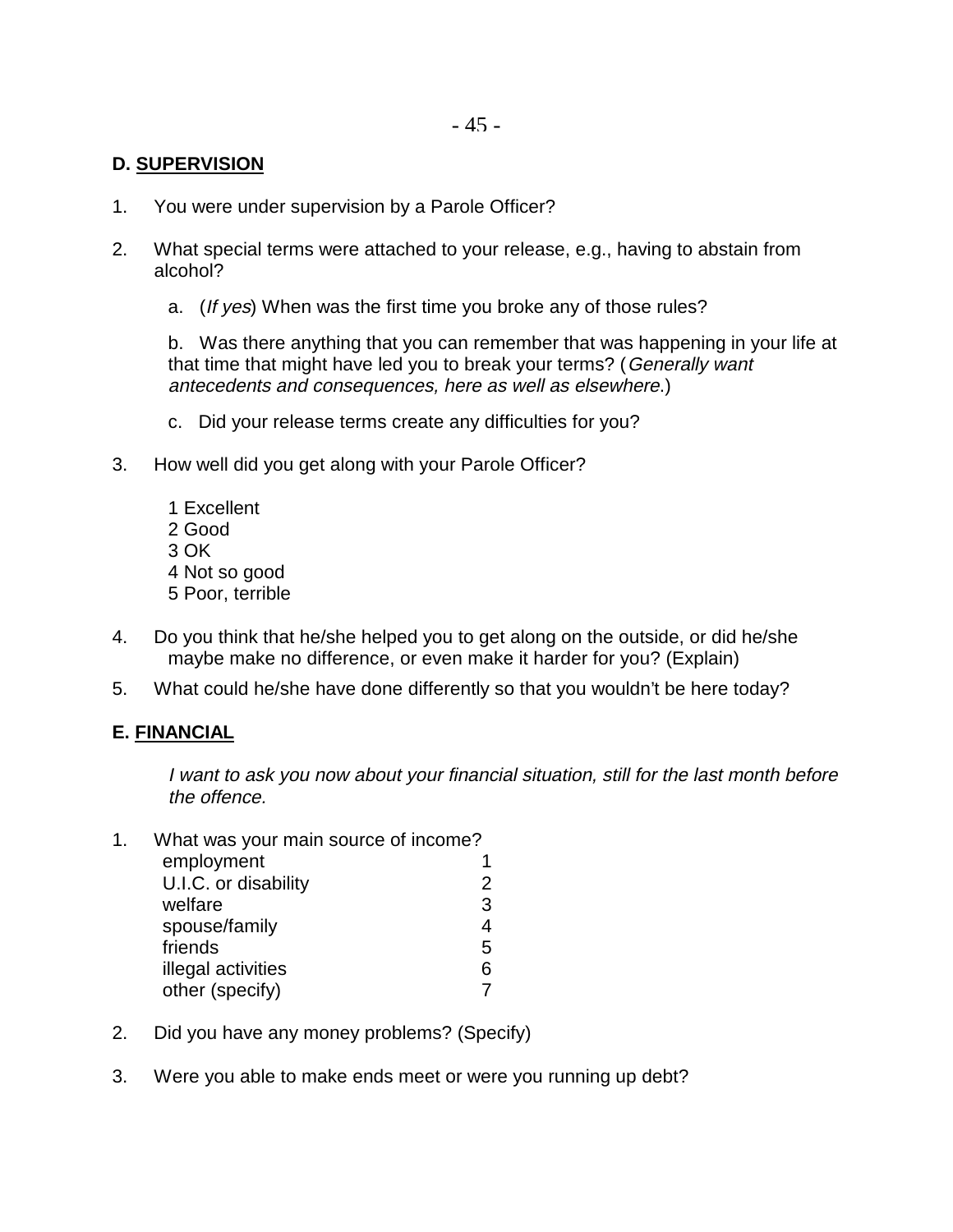- 4. Did you have a bank account?
- 5. How about credit: had you borrowed any money from a bank or loan company, or anyone else? (If yes, get details)
- 6. Did you have a charge card or credit card?
- 7. Did you have any debts that you couldn't pay, or have problems like cheques bouncing or credit cards cut off?

#### F. EMPLOYMENT

Now I would like to ask you some questions about work during the period we're interested in.

- 1. Were you working?
	- a. (If not working) Were you doing something else, like going to school?

| unemployed/not in school |   |
|--------------------------|---|
| student (any program)    |   |
| employed full time       | 3 |
| employed part time       | 4 |

- 2. How long had you been doing that?
- 3. (If working) Was there any change that you were going to lose your job?
- 4. How well did you like your job (program)?

| very well         |   |
|-------------------|---|
| somewhat          | 2 |
| neutral           | 3 |
| disliked some     | 4 |
| strongly disliked | 5 |

- 5. How did you obtain your job? (specify)
	- a. on your own (newspaper etc.)
	- b. through a friend
	- c. through an employment agency (specify)
	- d. other
- 6. Would you say that you worked hard at it?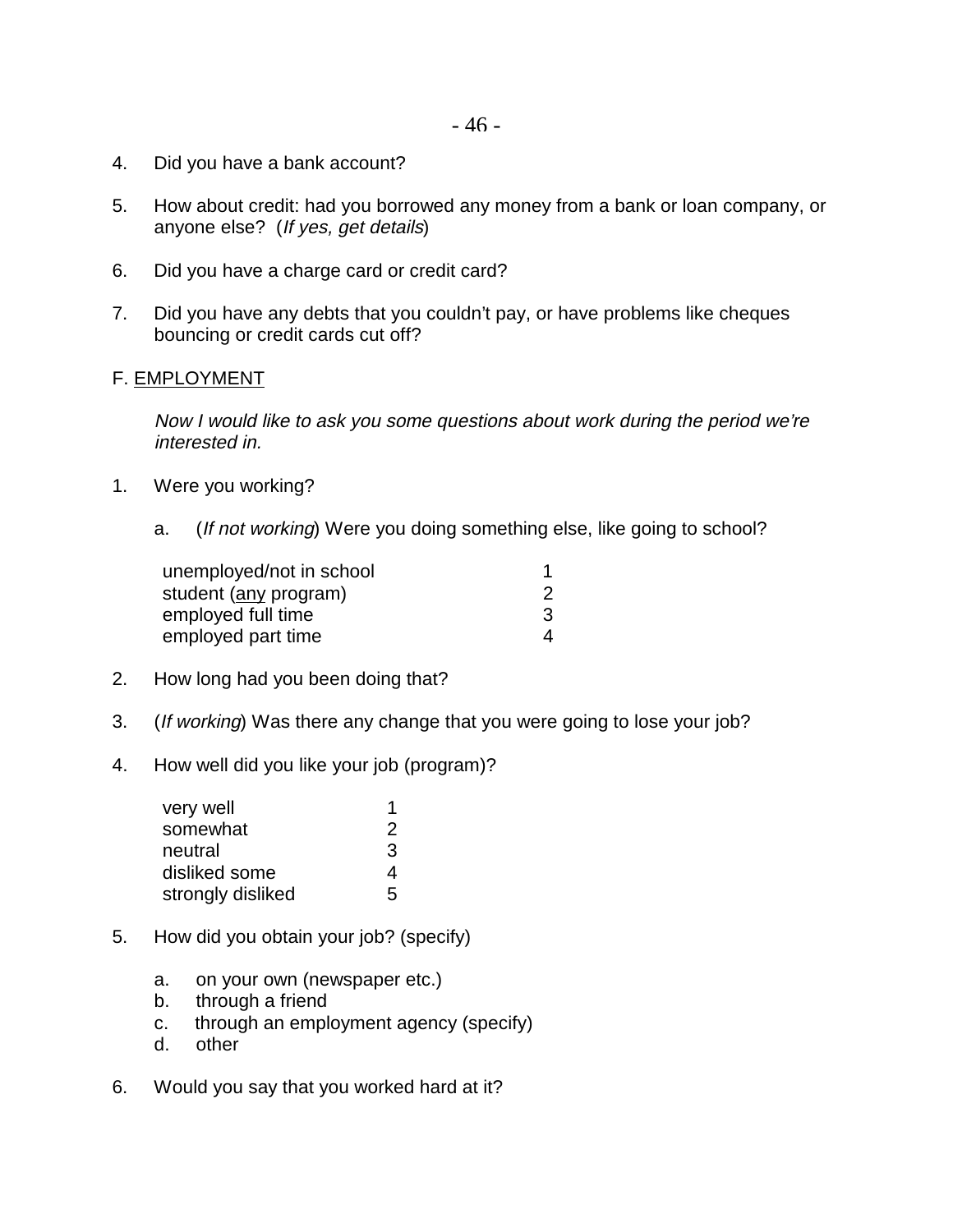- 7. Did you find it hard to get up every morning to go to work/school?
- 8. How often were you late or absent?
- 9. Were you having any problems with work/school?
	- a. (If yes) What?
- 10. (If not already answered) How well did you get along with your boss/teachers? Were there any problems there?
	- a. (If yes) What? (specify)
- 11. How about with the other people you worked with (the other students/trainees)? How did you get along with them?
	- a. (If any problems) (Specify)

#### **G. LEISURE/RECREATION**

Alright, now I am interested in what you did in your spare time. Remember, we're still in that last month.

1. What did you usually do in your spare time?

(Try to specify activities within each category, and get number of hours/week.)

Ever? Yes No Hrs/Wk\_\_\_\_\_\_\_\_\_\_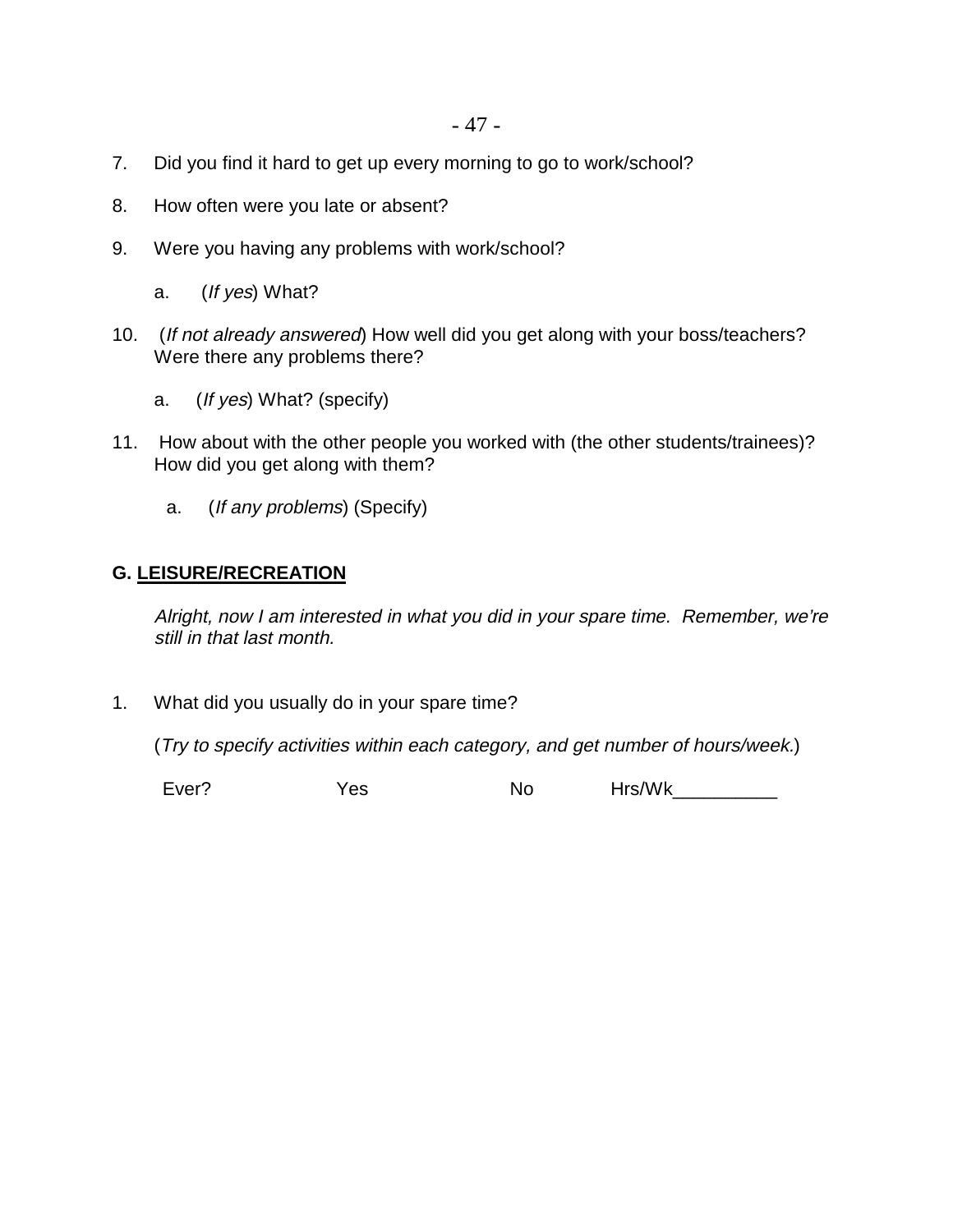- a. Family activities, including housework
- b. Hobbies/crafts
- c. Listening to music
- d. Watching TV
- e. Physical activities: sports/recreation
- f. Specific activities with friends
- g. Hanging around with friends
- h. Other (Specify)
- 2. How often did you feel bored?
	- 1 Never
	- 2 Rarely
	- 3 Sometimes
	- 4 Often
	- 5 All the time
- 3. Did you have enough friends?

a.If you had a personal problem about something, could you go to them for help? b.Did you?

c.(If no to either of the preceding) Why not?

4. What sort of problems did you have with your friends?

#### **H. MARITAL/FAMILY RELATIONSHIPS**

I want to ask now about family.

1. During that last month, were you married or living with a woman?

(Alternative questions may be used to arrive at classification below).

| Legally married       |   |
|-----------------------|---|
| Common-law            |   |
| Separated or divorced | 3 |
| Single                |   |
| Other (specify)       | 5 |

- a. (If married) How well was the relationship working out?
- b. If you had a personal problem about something, could you go to her for help?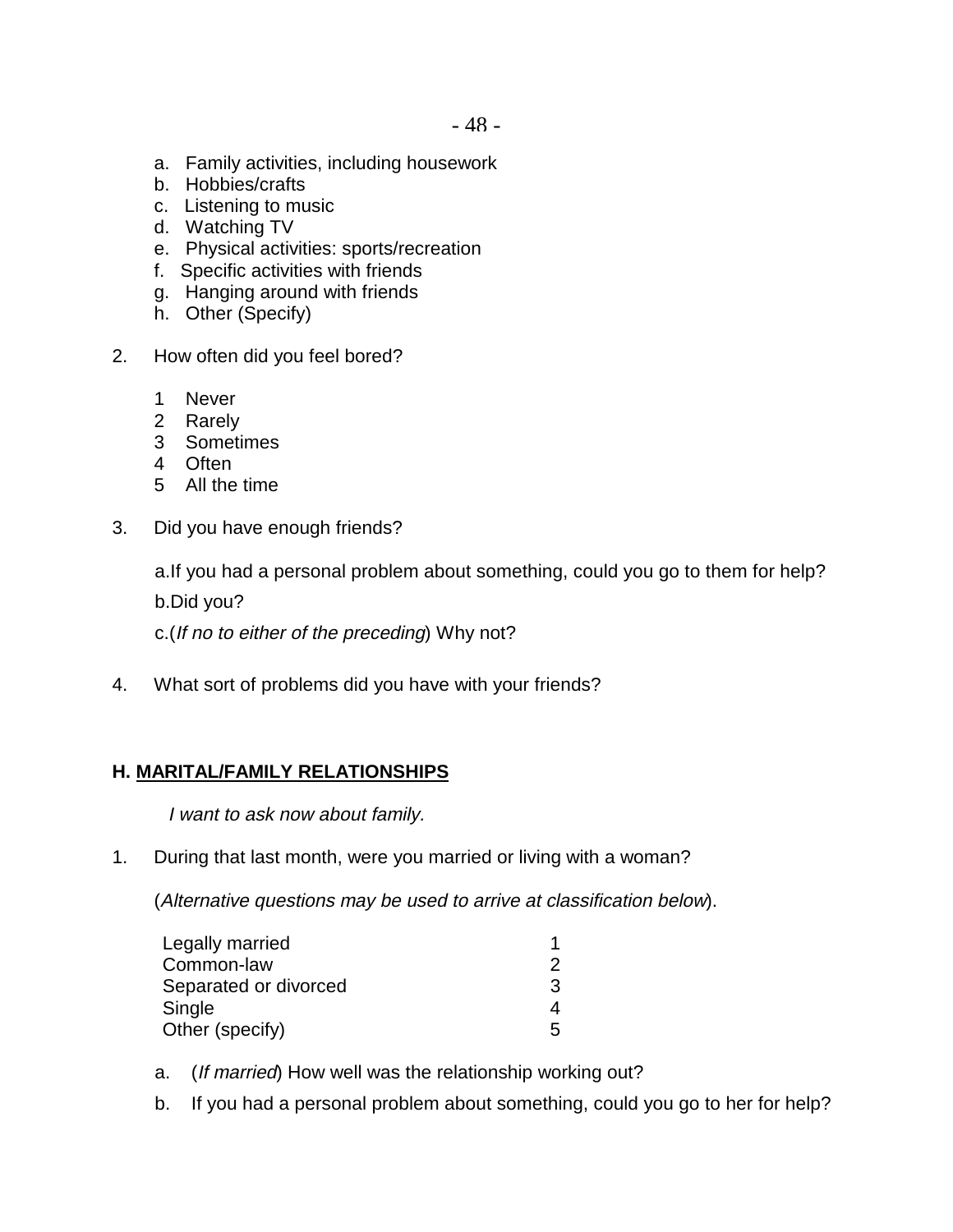- c. Did you?
- d (If no to either of the preceding) Why not?
- 2. Even if you were satisfied with your marital arrangement, did it give you any problems?
	- a. (If yes) What? (specify)

How about other family relationships now.

- 3. Were you in contact with your parents?
	- a. How often did you see them or talk to them on the phone?
	- b. Generally, how well did you get along with them?
	- c. If you had a personal problem about something, could you go to them for help?
	- d. Did you?
	- e. (If no to either of the preceding) Why not?
- 4. What sorts of problems did you have with your parents?
- 5. How about brothers and sisters? Do you have any?
	- a. (If yes) How well did you get along?
	- b. If you had a personal problem about something, could you go to them for help?
	- c. Did you?
	- d. (If no to either of the preceding) Why not?
- 6. What problems if any did you have with your brothers and sisters?
- 7. Has anyone else in your family been convicted of a criminal offence? (If yes, who?)

## **I. ALCOHOL/DRUG USE**

Alright, now I want to ask you a few questions about your use of alcohol and/or drugs in the period I care most about, that is in the last month.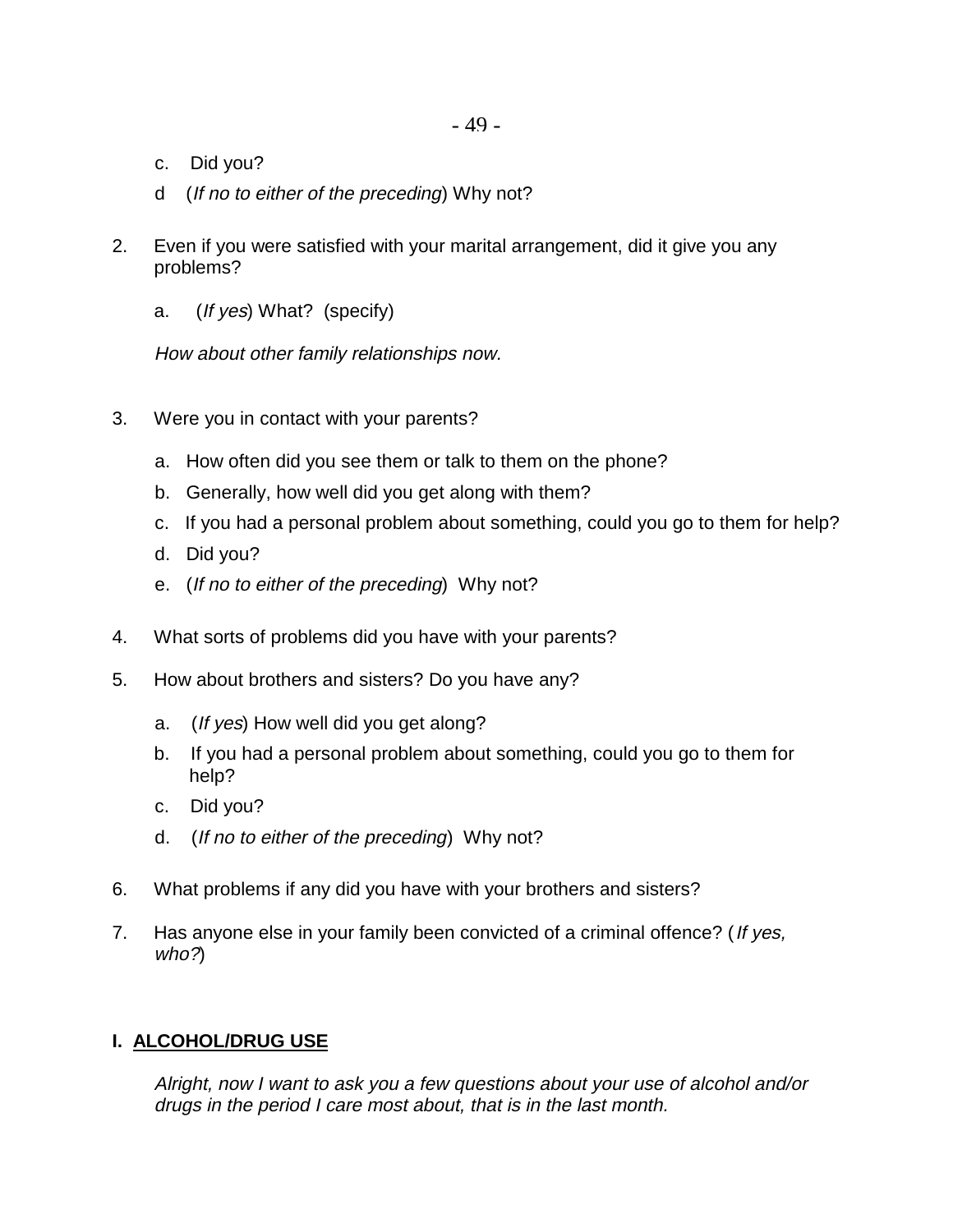1. First, did you drink or use drugs during that time?

No 0 Alcohol 1 Drugs 2 Both 3

2. How much did you drink on a usual drinking day?

TypeStandard drinks

- 3. On how many days during that last month (week) did you drink your usual amount?
- 4. Before that, how soon did you start drinking after your last release?
- 5. Can you remember what led you to start drinking in that period?
- 6. What drugs did you do?
- 7. How often did you take (each of above)?
- 8. On how many days during the last month (week) did you take your average amount of drugs?
- 9. How soon after your last release did you start taking drugs?
- 10. Can you remember what led you to start?
- 11. How would you describe your behaviour when you had been drinking? (Specify; include all below if not clearly stated in answer.)
	- a .Did you get into arguments, or become verbally abusive?
	- never 1 sometimes 2 often 3 most of the time 4 always 5
	- b. Did you become physically aggressive, violent? never 1 sometimes 2 often 3 most of the time 4 always 5
	- c. Did you become withdrawn, isolated or moody?
	- never 1 sometimes 2 often 3 most of the time 4 always 5
	- d. Did you ever become physically aggressive or violent when not drinking or using drugs?

never 1 sometimes 2 often 3 N/A 9 R/A 0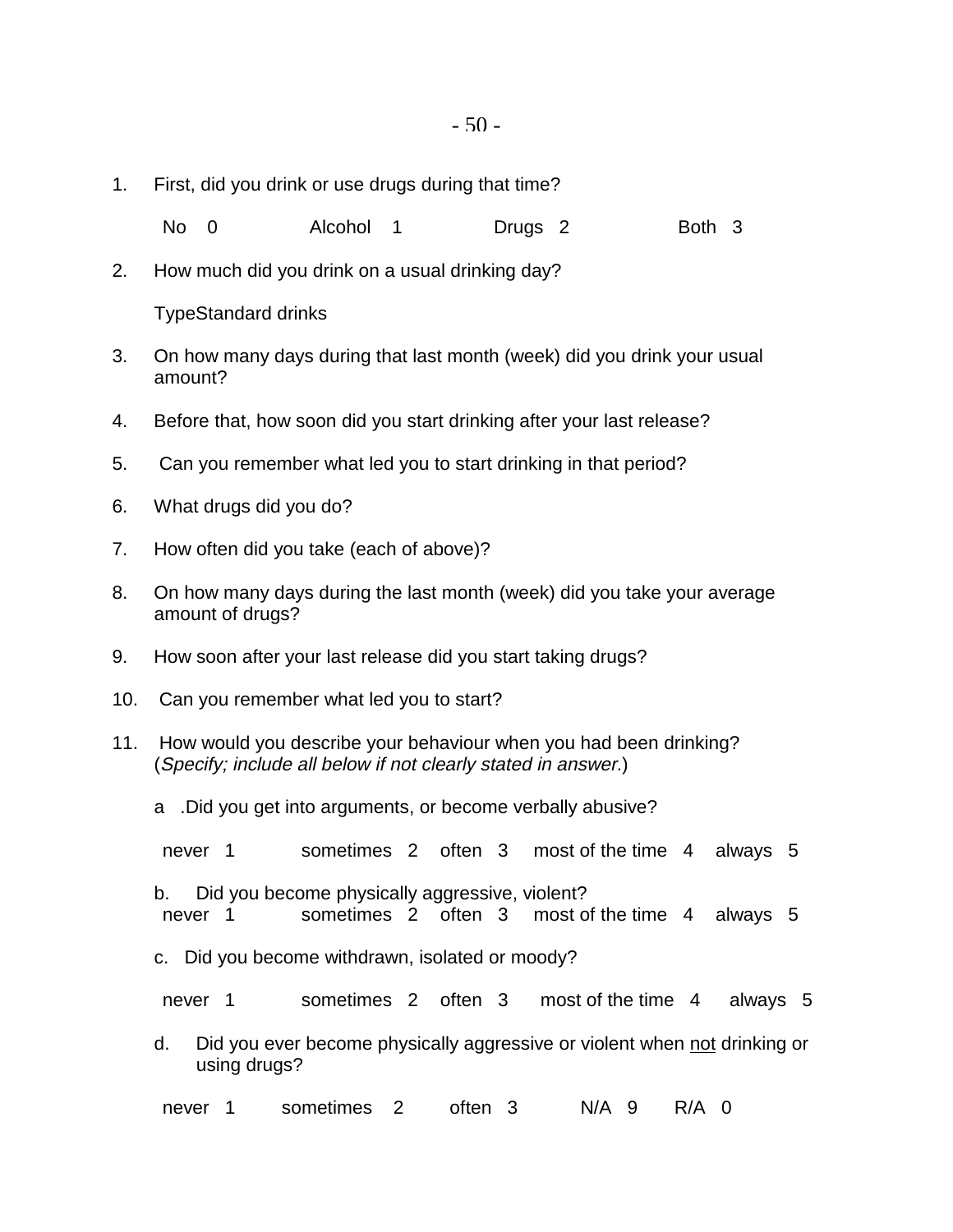- 12. Were you drinking in the 24 hours just before the new offence?
	- a. (If yes) How much?
	- b. For how many days in a row?
- 13. How would you describe your behaviour when you had been taking drugs? (Specify; include all below if not clearly stated in answer.)

a.Did you get into arguments, or become verbally abusive? never 1 sometimes 2 often 3 most of the time 4 always 5 b.Did you become physically aggressive, violent? never 1 sometimes 2 often 3 most of the time 4 always 5 c.Did you become withdrawn, isolated or moody? never 1 sometimes 2 often 3 most of the time 4 always 5

14. Did you take any drugs in the 24 hours just before the new offence?

a.(If yes) Which? b.How much (of each)? c.How many days in a row just before the offence?

- 15. This may seem like a dumb question, but can you tell me why you were drinking/doing drugs?
	- a. Did you look forward to it when you weren't doing it?
	- b. What went through your mind when you thought about getting a drink/hit?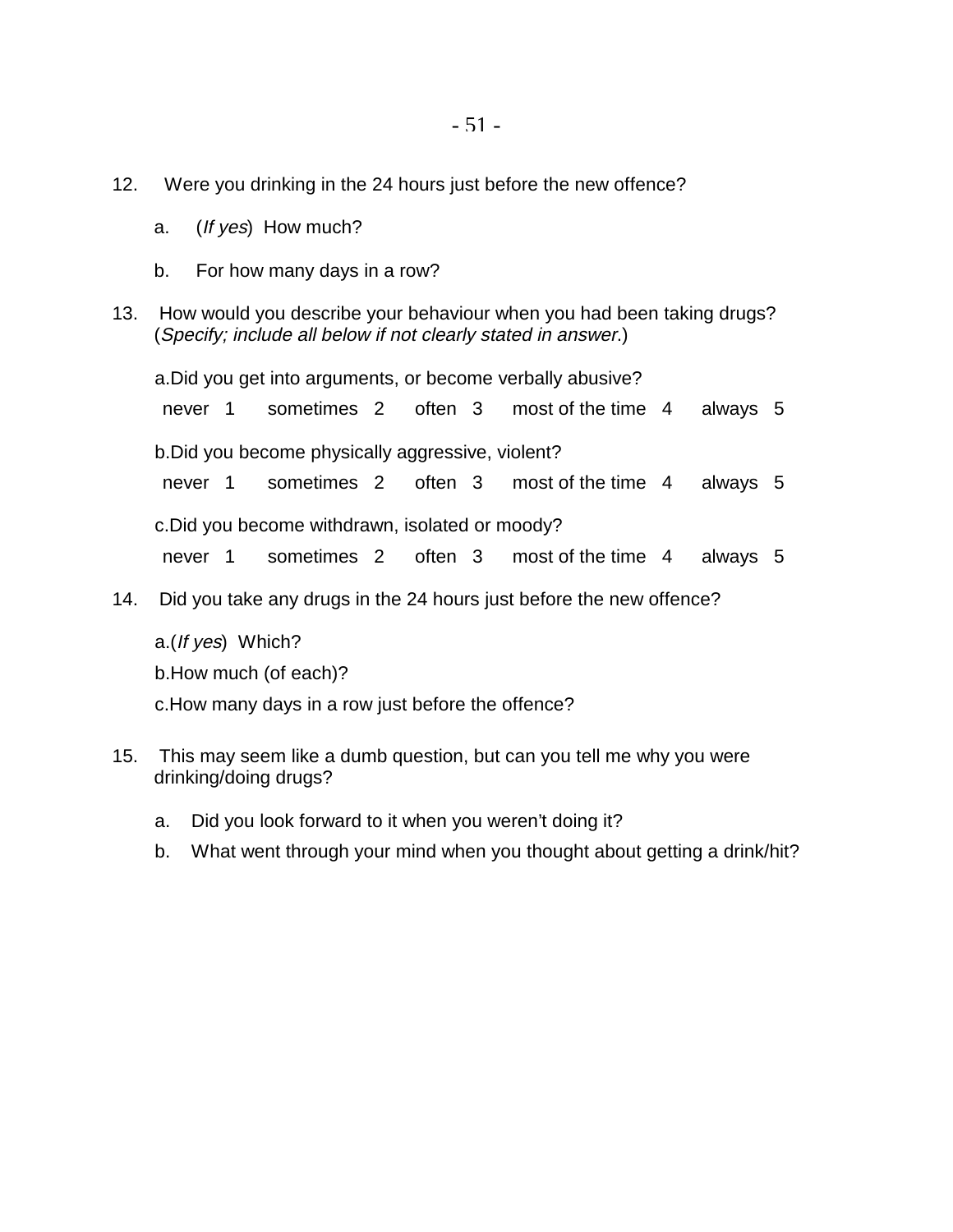#### **J. EMOTIONAL/HEALTH PROBLEMS**

- 1. In that last month, did you have any problems with your feelings or moods?
	- a. (If yes) What?
	- b. (If yes) What was the problem, and what help did you get?
- 2. During the whole month before your new offence, what kind of strong emotional feelings did you have? (Cue if subject does not respond)

(Specify and get information on each, i.e., degree and overall effect.)

- a. hopelessness
- b. depression
- c. moody or brooding
- d. anger
- e. frustration
- f. general stress
- g. anxiety/worry/fear
- h. guilt
- i. loneliness
- j. boredom
- k. sexual frustration
- l. feel nothing numb
- m. positive/happy
- n. other

3.How about in the 48 hours preceding the offence - what were you feeling then?

- a. hopelessness
- b. depression
- c. moody or brooding
- d. anger
- e. frustration
- f. general stress
- g anxiety/worry/fear
- h. guilt
- i. loneliness
- j. boredom
- k. sexual frustration
- l. feel nothing numb
- m. positive/happy
- n. other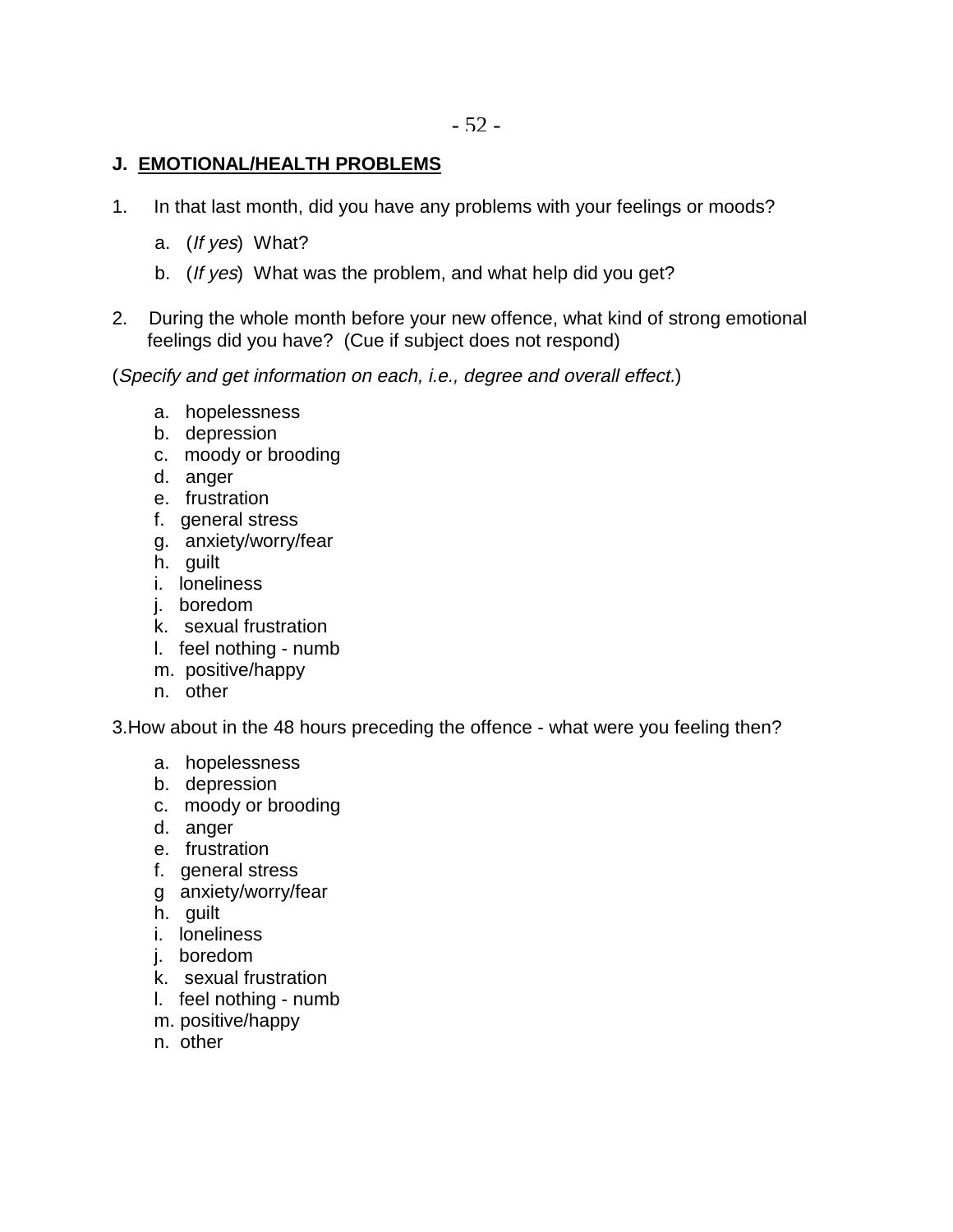4. Do you remember at all what set off those feelings? (specify - what sequence of actions, events, and thoughts)

b.Did you do anything about it? (If yes, what?)

5. Were there any particular problems that were bothering you then, even some that we've already discussed.

a.Did you ever worry that your life wasn't going the way you wanted it to?

- 6. How would you rate your life, on a scale of 1 to 100, where 1 is unbearable and 100 is all you'd ever want from life?
- 7. Before you got into trouble, how confident were you that you could succeed on the outside?
	- 1 Completely confident
	- 2 Fairly confident
	- 3 Halfway confident
	- 4 A little lacking in confidence
	- 5 Completely lacking in confidence

#### **K. OFFENCE INFORMATION**

Now I would like to ask you some specific questions about the offence. Remember that what we say is confidential.

1. When did the thought of committing an offence like it first pass through your mind?

a. Had anything in particular happened to you just before that? (Specify)

- b. (If no) Was there anything new that was happening in your life then, or some problem that was bothering you? (Specify)
- 2. When you first thought about it, what did you do? (Specify)

Ignore it or forget about it Thought about it a lot Started planning Acted on it

a. Did you try to resist the thoughts?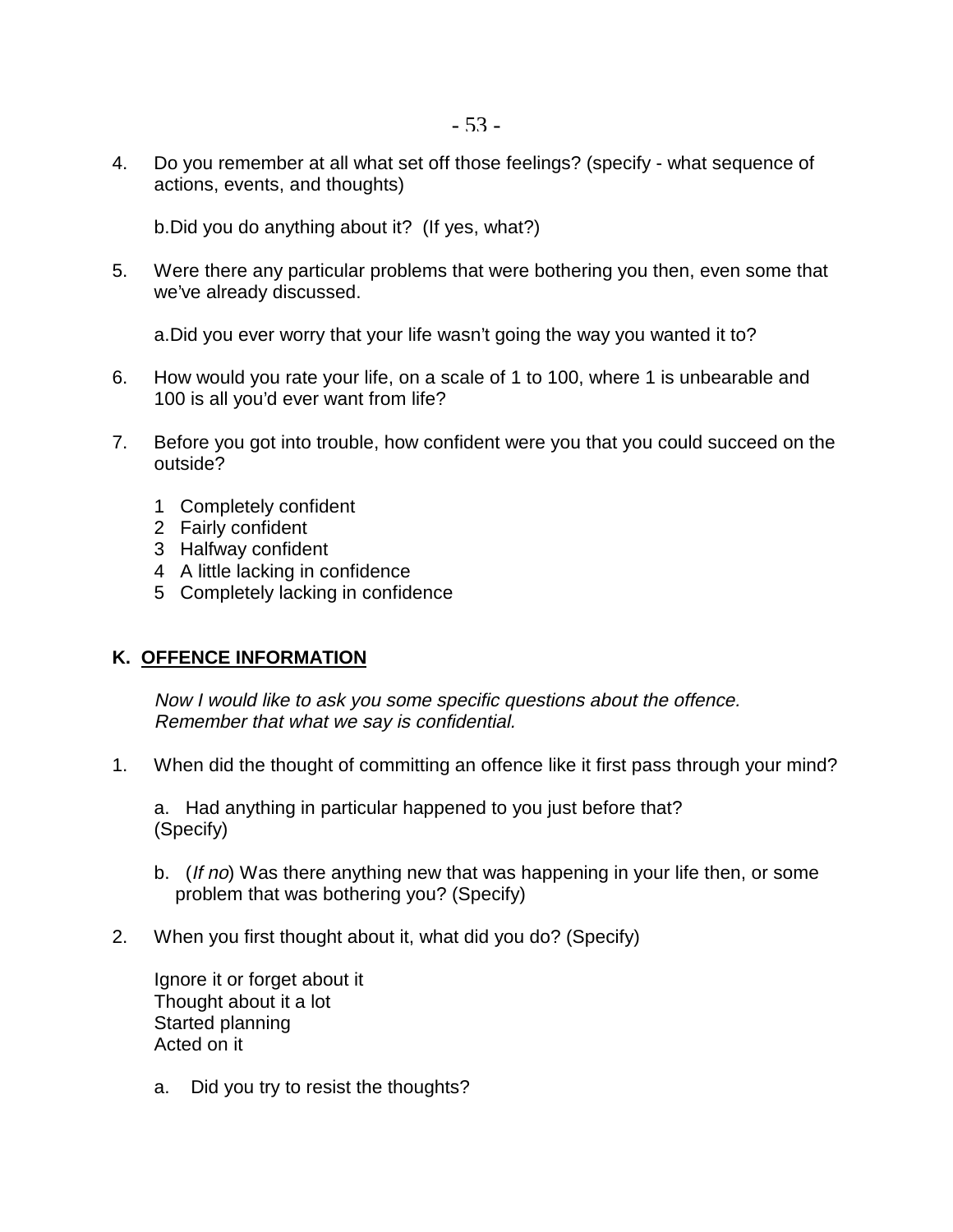b. (If yes) How?

(The following questions may be omitted if obviated by answers to above, e.g., if he acted on first impulse.)

- 3. Looking back at it now, when was the first time there was any serious chance that you might really commit an offence?
	- a. Where you aware at the time that something might be happening?
	- b. (If yes) What did you do about it?
- 4. Did you ever daydream or fantasize about the offence before committing it?
	- a. (If yes) When was the first time?
	- b. How often? (Total frequency)
	- c. (If no) Why didn't you?

Considered victim Worried about getting into trouble Just never happened **Other** 

(Use next question for those who are not sex offenders)

d. Did you ever think about all the good things that might come from it, e.g., respect from other guys, or lots of money, or maybe release from tension? (Specify)

\_\_\_\_\_\_\_\_\_\_\_\_\_\_\_\_\_\_\_\_\_\_\_\_\_\_\_\_\_\_\_\_\_\_\_\_\_\_\_\_\_\_\_\_\_\_\_\_\_\_\_\_\_\_\_\_\_\_\_\_\_\_\_\_

(Following alternatives are for sex offenders only)

- e. Did thinking about doing it get you sexually aroused?
- f. Did you ever masturbate while you thought about it?

\_\_\_\_\_\_\_\_\_\_\_\_\_\_\_\_\_\_\_\_\_\_\_\_\_\_\_\_\_\_\_\_\_\_\_\_\_\_\_\_\_\_\_\_\_\_\_\_\_

- g. (If yes) How often?
- h. Did you ever think about the bad things that might happen if you acted, e.g., return to prison? (Specify)
- 5. Did you ever rehearse, or make definite plans as to how you might carry out the offence?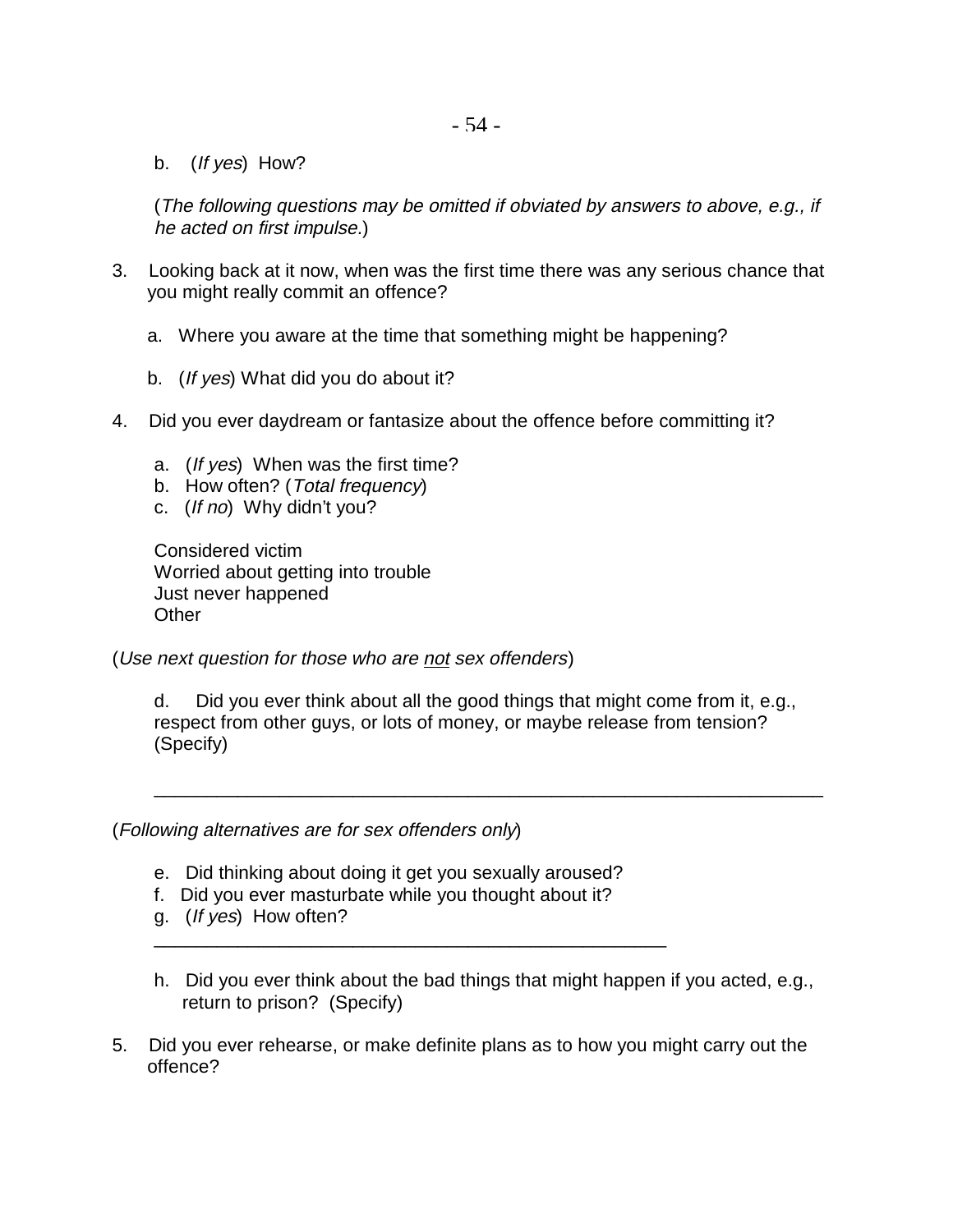- a. (If yes) When did you start?
- b. For how long altogether did you plan?
- 6. Did you do your offence alone or with some other guys?
	- a. (If with others) Whose idea was it originally?

Subject 1Others 2

7. What do you think really led you to do this offence?

| emotional state - general anger or frustration |    |
|------------------------------------------------|----|
| emotional state - specific anger, to get even  | 2  |
| emotional state - out of control, stressed out | 3  |
| boredom, need for excitement                   | 4  |
| need for money (day to day needs or other)     | 5. |
| sexual frustration or needs                    | 6  |
| peer pressure                                  |    |
| just happened - never thought about it         | 8  |
| other (specify)                                | 9  |
|                                                |    |

- 8. Did you ever consider that you might be hurting somebody, that is did you think of the victim?
	- a. (If yes)How often?
	- b. When did this first occur to you?
- 9. Was there a point in the whole sequence where you could have stopped and just forgotten about the whole thing?
	- a. (If yes) Did it ever get to the point that you weren't in control any longer?
	- b. (If yes) When did it switch?
	- c. (If no) Does that mean that you were in control even at the end?

OK, now we've probably covered just about everything. You can see that what we're trying to do is to get a picture of what was happening in your life before the offence, and how it all fits together. Now there might be things that you forgot to mention or that I didn't think to ask about, so I want to try to get a couple of real pictures.

First, I have here a sheet of paper with a time-line drawn on it. (show) As you can see, the endpoint here is the offence, and we've set up this way to see how other things relate to it in time. We've drawn the line telescoped leading away from the offence, so you can see that near the end we have things divided in terms of minutes, and further back it's days or even months.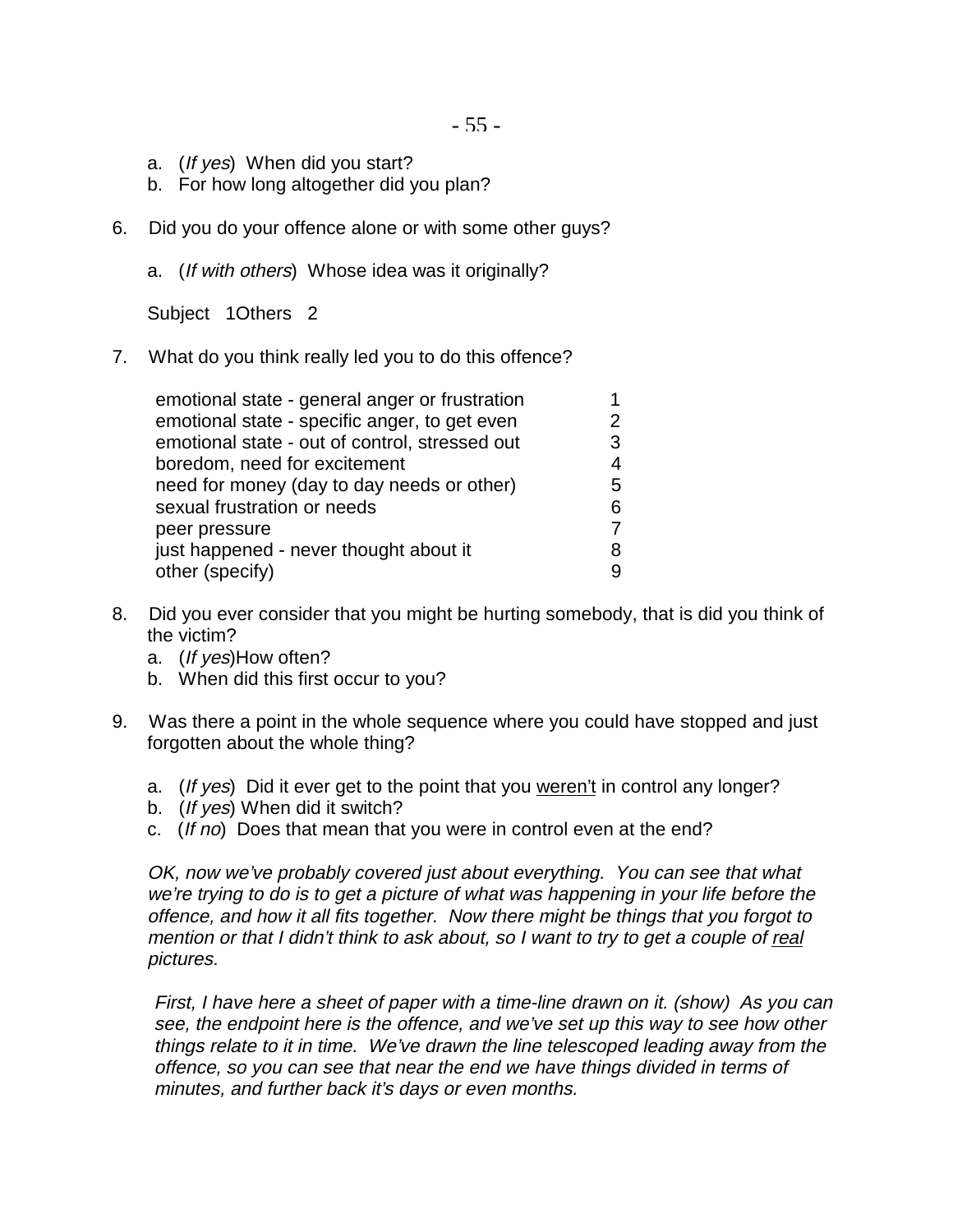Now what I'd like you to do is to mark on the line when certain kinds of things happened. Some of these things may not have happened to you at all, and you can just tell me that instead of having to find a place for each event.

- 10. Mark on the line:
	- a. First passing thought of offence;
	- b. First time you thought about it for at least a minute;
	- c. First time you considered that you might actually do it;
	- d. First time you thought about details or means;
	- e. First time you started definite planning;
	- f. Point of no return when it couldn't be stopped.
- 11. You can see I am trying to come up with some information to help me get an idea why you have come back here. Do you have any ideas yourself why you are here again?

You have indicated some problems in the areas of: (Circle areas mentioned previously)

#### FOR EACH PROBLEM AREA IDENTIFIED:

How much did each of these difficulties bother you, i.e., how much were they a pain or hassle for you? (Use 1 - 10 ratings)

- 12.Housing 13.Releases supervision 14.Money 15.Work or educational program 16.Leisure time 17.Friends 18.Wife or family 19.Alcohol or drug use 20.Physical or emotional health
- 21. I have here another timeline, representing the month before the offence. You can see we have it marked off in days and weeks. I would like you to mark on the top line, called "events", any important things that were happening to you at the time, especially problems, including those we've just talked about. Then below, on the lines called "feelings" and "thoughts" I'd like you to mark what you remember about what you were thinking and feeling at those times. (Check that he understands, and demonstrate if necessary. Generally, the interviewer might do most of the actual writing on the timeline, as directed by the subject. At the end,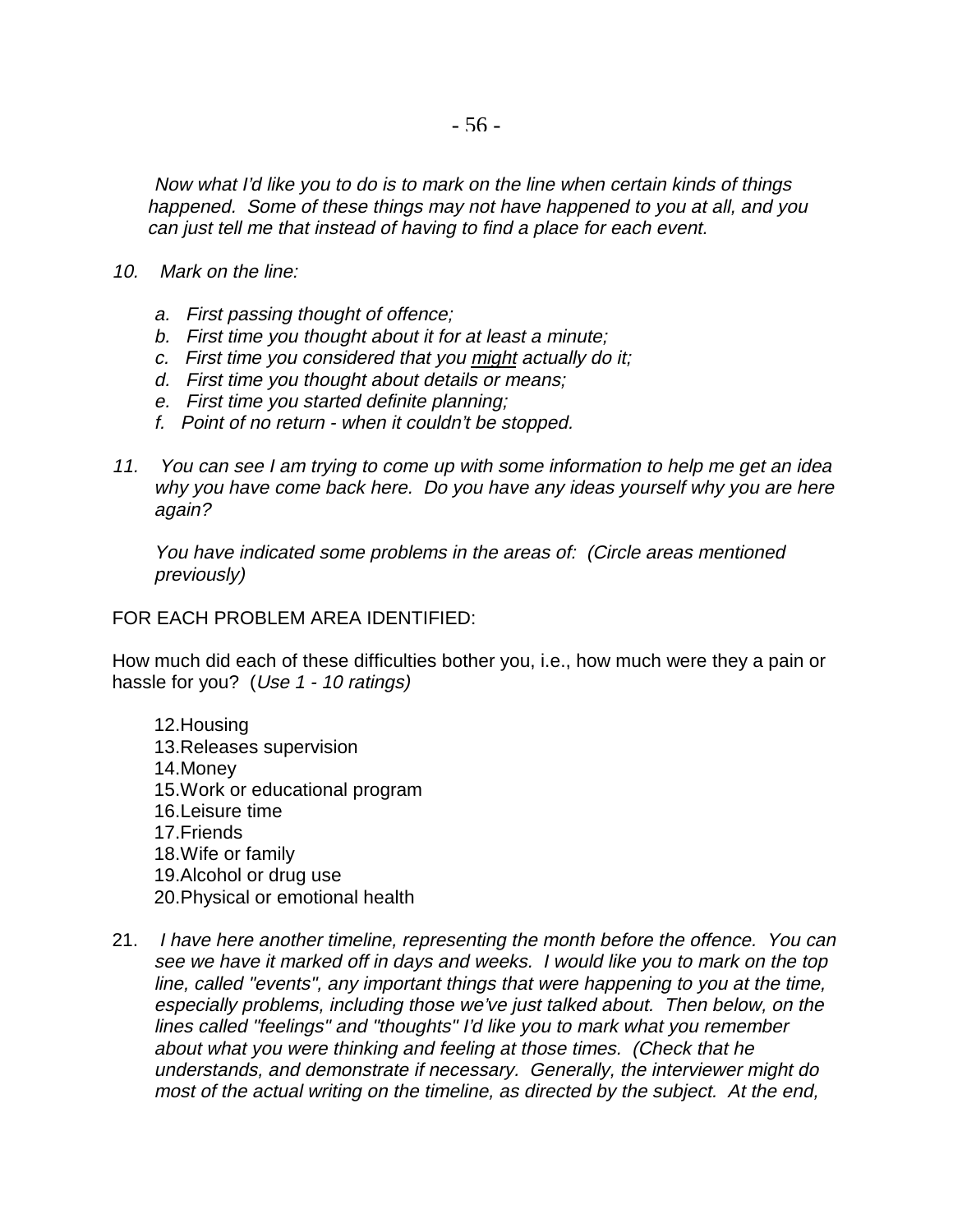the interviewer should compare the two timelines and attempt to establish correspondences and order of events, despite the differences in scaling.)

22. Now we've listed some of the problems you were facing in that period, and the order in which things happened. Do you think that these difficulties have anything to do with you committing your offence?

(If yes) How? (Specify)

23. Thank you, that's all of the questions that I have for you. Now, is there anything else that you can think of that might be important here that I haven't asked you about?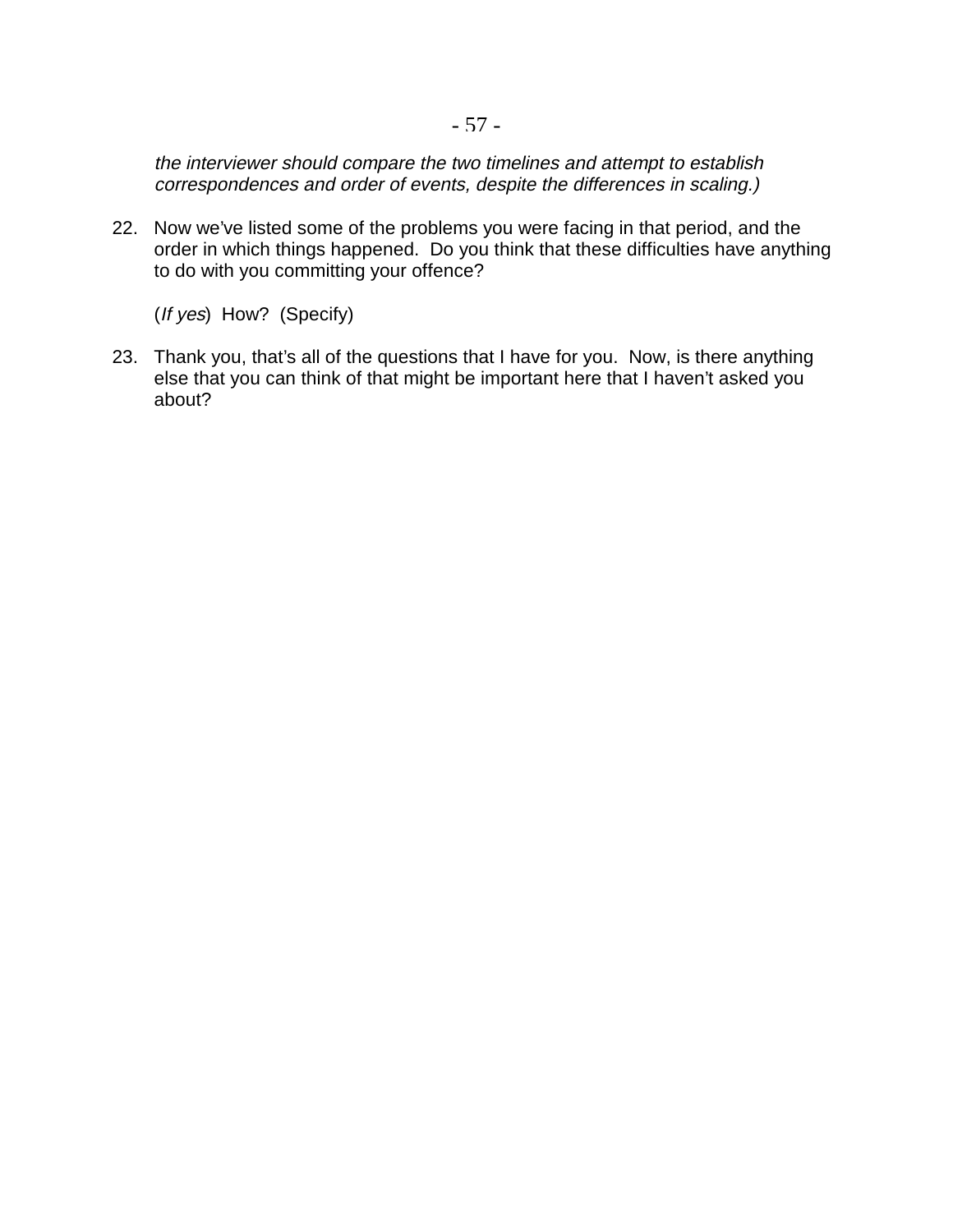## **LSI SCORING**

**SECTIONS:** Criminal History -# 1 - 10 See files Companions # 32 - 36 Socialization Questionnaire Attitudes/ # 51 - 54 Andrew's Scale - CU I **Orientation** 

## **SCORE TOTALS**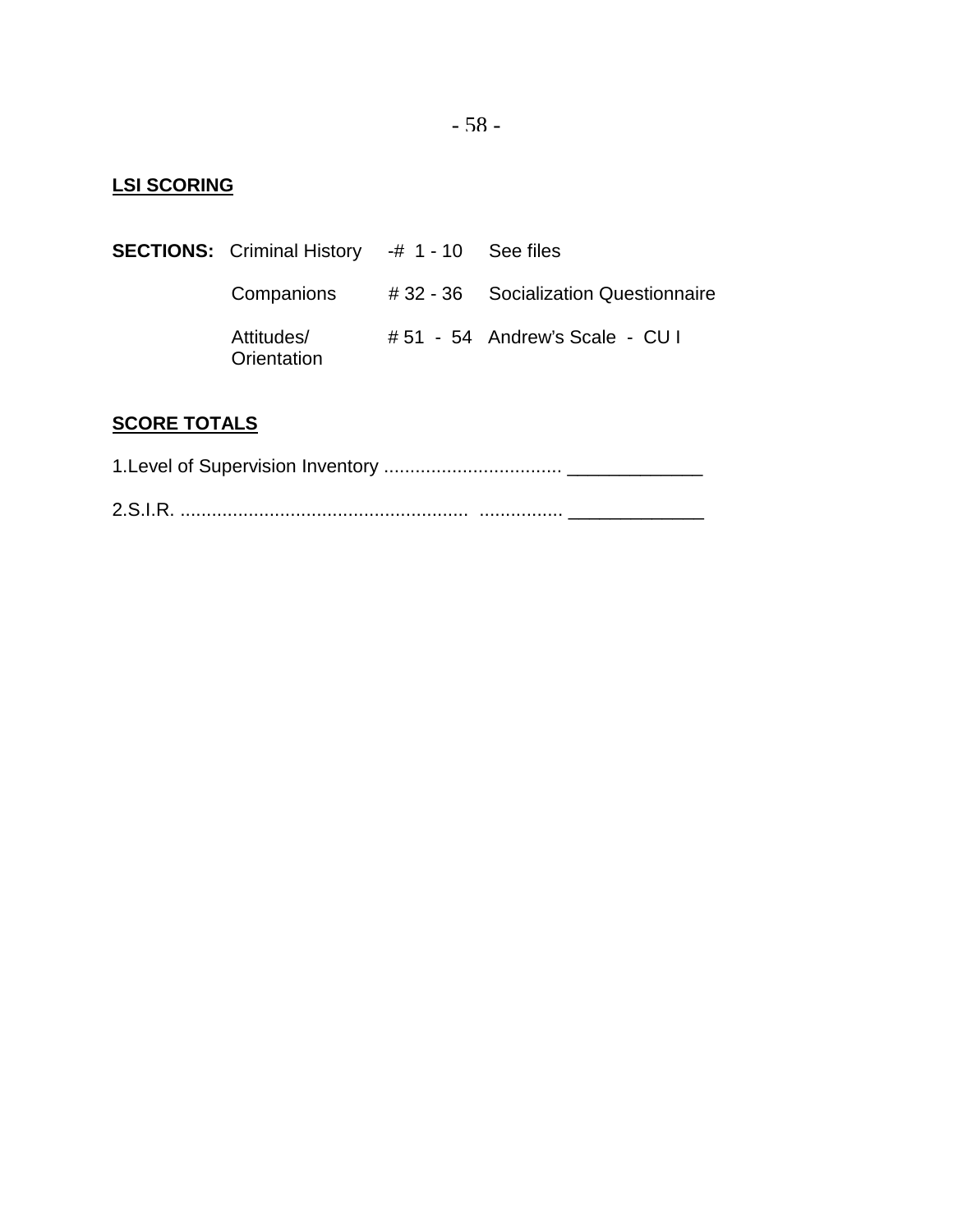#### **Confidential Research Questionnaire #1**

(Beck Depression Inventory)

On this questionnaire are groups of statements. Please read each group of statements carefully. Then pick out the one statement in each group which best describes the way you were feeling during the LAST WEEK BEFORE YOUR OFFENCE. Circle the number beside the statement you picked. If several statements in the group seem to apply equally well, circle each one. Be sure to read all the statements in each group before making your choice.

- 1. 0 I did not feel sad
	- 1 I felt sad
	- 2 I was sad all the time and I couldn't snap out of it
	- 3 I was so sad or unhappy that I couldn't stand it
- 2. 0 I was not particularly discouraged about the future
	- 1 I felt discouraged about the future
	- 2 I felt I had nothing to look forward to
	- 3 I felt that the future was hopeless and that things could not improve
- 3. 0 I did not feel like a failure
	- 1 I felt that I had failed more than the average person
	- 2 As I looked back on my life, all I could see was a lot of failures
	- 3 I felt I was a complete failure as a person
- 4. 0 I got as much satisfaction out of things as I used to
	- 1 I didn't enjoy things the way I used to
	- 2 I didn't get real satisfaction out of anything anymore
	- 3 I was dissatisfied or bored with everything
- 5. 0 I didn't feel particularly guilty
	- 1 I felt guilty a good part of the time
	- 2 I felt quite guilty most of the time
	- 3 I felt guilty all of the time
- 6. 0 I didn't feel I was being punished
	- 1 I felt I might be punished
	- 2 I expected to be punished
	- 3 I felt I was being punished
- 7. 0 I didn't feel disappointed in myself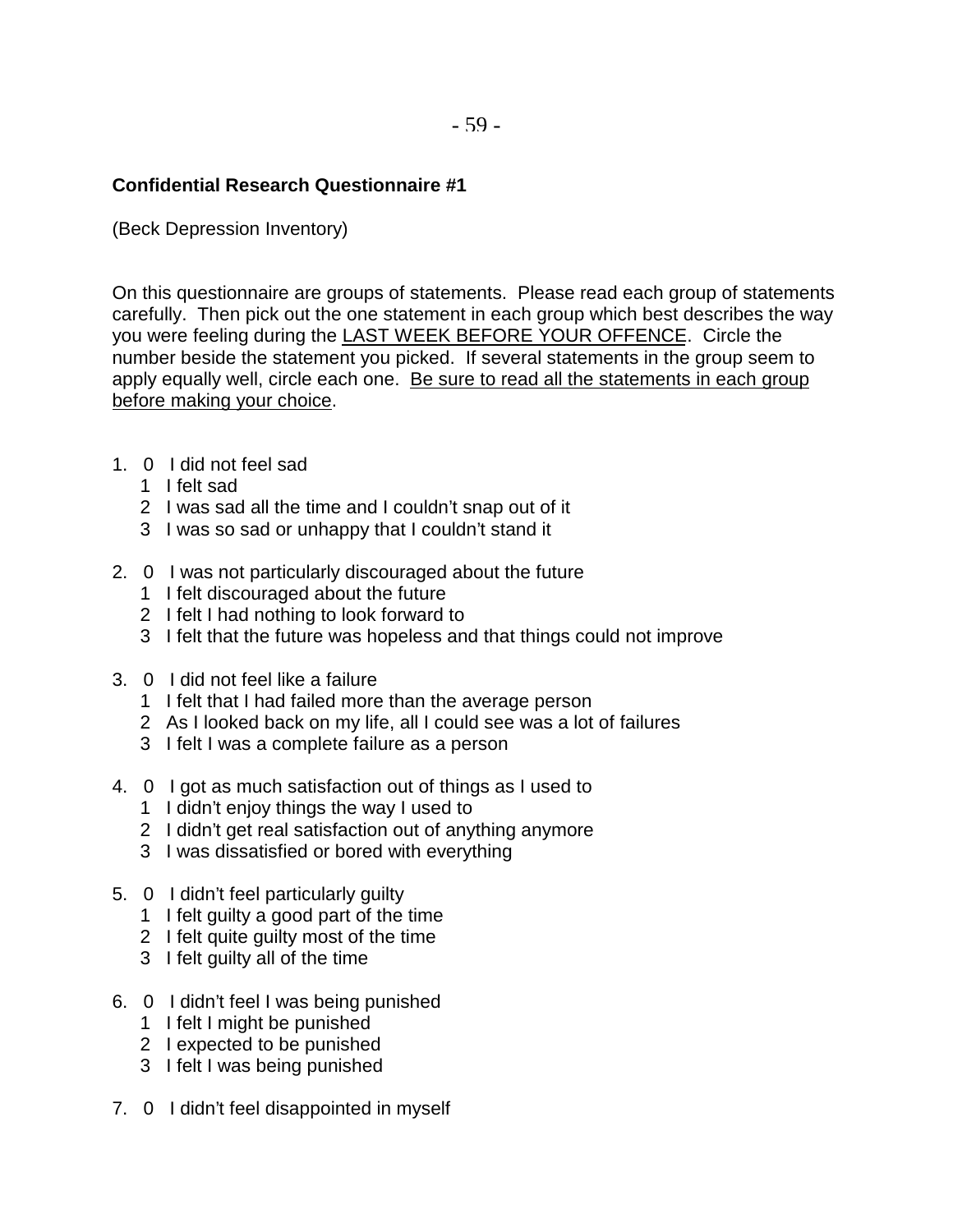- 1 I was disappointed in myself
- 2 I was disgusted with myself
- 3 I hated myself
- 8. 0 I didn't feel I was any worse that anybody else
	- 1 I was critical of myself for my weaknesses or mistakes
	- 2 I blamed myself all the time for my faults
	- 3 I blamed myself for everything bad that happened
- 9. 0 I didn't have any thoughts of killing myself
	- 1 I had thoughts of killing myself
	- 2 I would have liked to kill myself
	- 3 I would have killed myself if I had the chance
- 10. 0 I didn't cry any more than usual
	- 1 I cried more than I used to
	- 2 I cried all the time
	- 3 I used to be able to cry, but couldn't cry then even if I had wanted to
- 11. 0 I was no more irritated at that time than I ever was
	- 1 I got annoyed or irritated more easily than I used to
	- 2 I felt irritated all the time then
	- 3 I didn't get irritated at all by the things that used to irritate me
- 12. 0 I had not lost interest in other people
	- 1 I was less interested in other people than I used to be
	- 2 I had lost most of my interest in other people
	- 3 I had lost all of my interest in other people
- 13. 0 I made decisions about as well as I ever had
	- 1 I put off making decisions more than I used to
	- 2 I was having greater difficulty in making decisions than before
	- 3 I couldn't make decisions at all at that time
- 14. 0 I didn't feel I looked any worse than I used to
	- 1 I was worried that I was looking old or unattractive
	- 2 I felt that there were permanent changes in my appearance that made me look unattractive
	- 3 I believed that I looked ugly
- 15. 0 I could work about as well as before
	- 1 It took an extra effort to get started at doing something
	- 2 I had to push myself very hard to do anything
	- 3 I couldn't do any work at all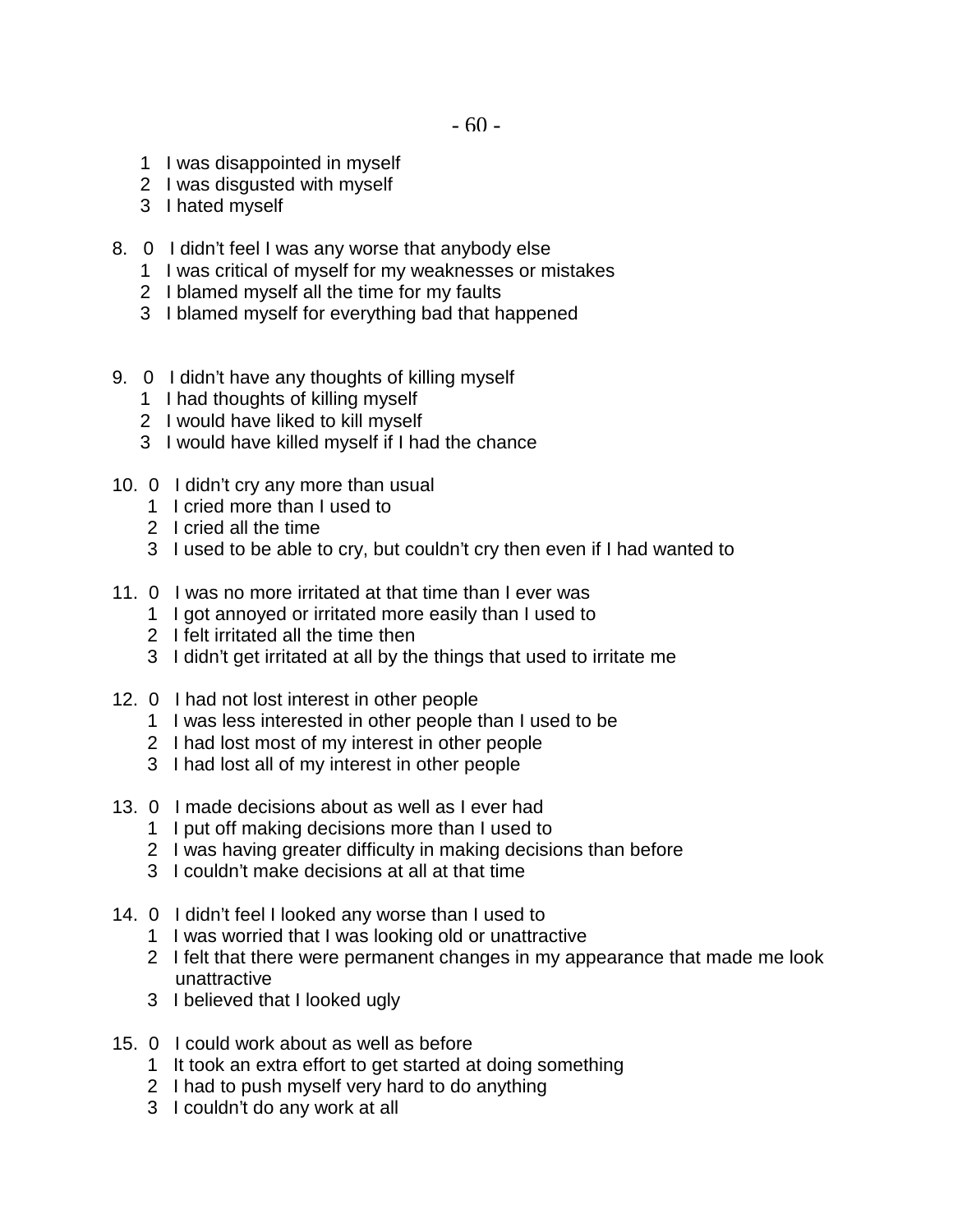- 16. 0 I couldn't sleep as well as usual
	- 1 I wasn't sleeping as well as I used to
	- 2 I was waking up 1-2 hours earlier than usual and finding it hard to get back to sleep
	- 3 I was waking up several hours earlier than I used to and couldn't get back to sleep
- 17. 0 I didn't get any more tired than usual
	- 1 I was getting tired more easily than I used to
	- 2 I was getting tired from doing almost anything
	- 3 I was too tired to do anything
- 18. 0 My appetite was no worse than usual
	- 1 My appetite was not as good as it used to be
	- 2 My appetite was much worse at that time
	- 3 I had no appetite at all at that time
- 19. 0 I hadn't lost much weight, if any at that time
	- 1 I had lost more than 5 pounds
	- 2 I had lost more than 10 pounds
	- 3 I had lost more than 15 pounds
- 20. 0 I was no more worried about my health than usual
	- 1 I was worried about physical problems such as aches and pains, or upset stomach, or constipation
	- 2 I was very worried about physical problems and it was hard to think of much else
	- 3 I was so worried about my physical problems, that I couldn't think about anything else
- 21. 0 I had not noticed any change in my interest in sex
	- 1 I was less interested in sex than I used to be
	- 2 I was much less interested in sex than I used to be
	- 3 I had lost interest in sex completely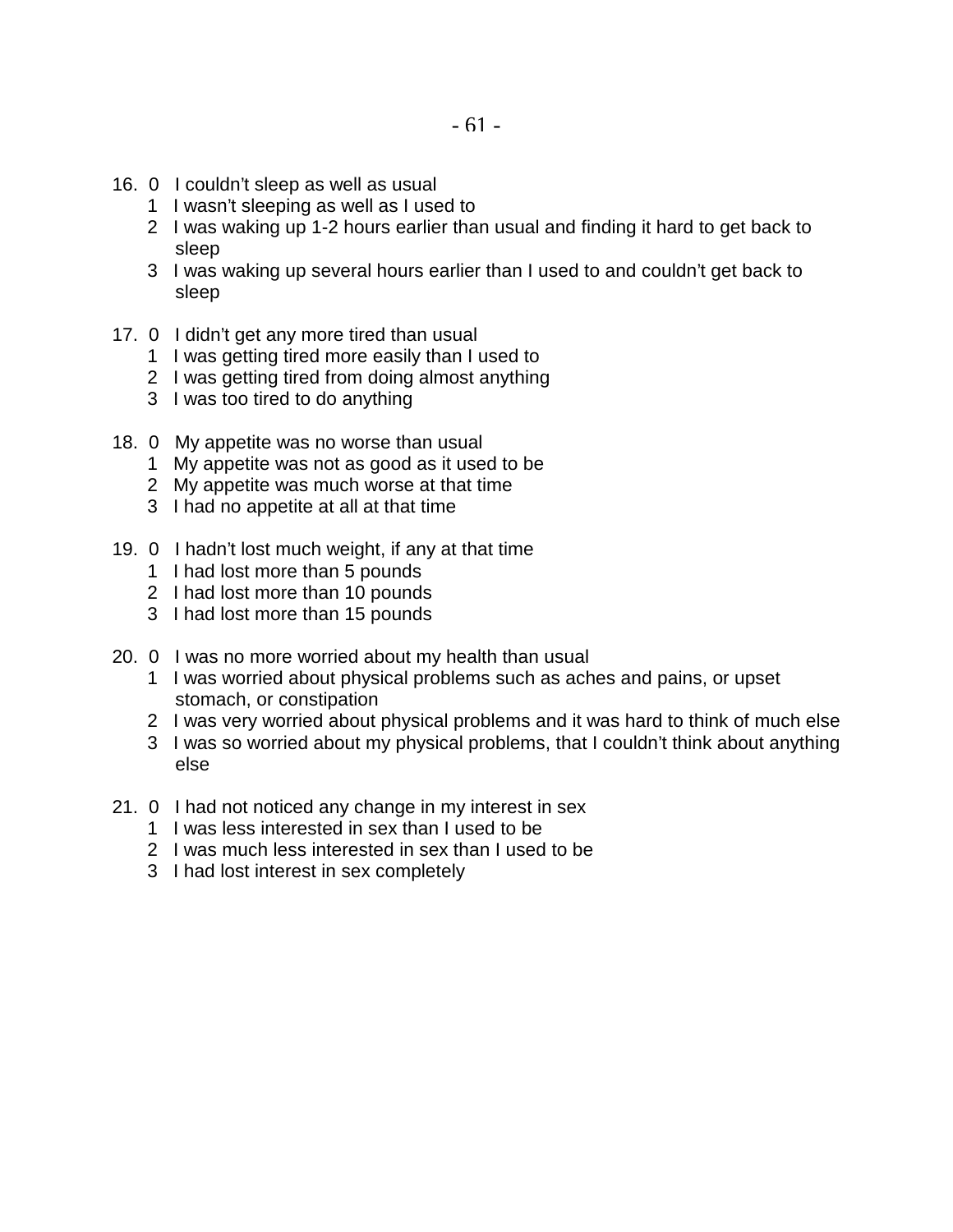#### **Confidential Research Questionnaire #2**

(Spielburger State Anxiety Inventory)

Below is a list of statements that people sometimes use to describe how they feel. Read each statement and then circle the number beside it on the right that best tells how you felt in the week before the offence.

If the statement is not at all like you felt, circle the 1 beside it;

If it is  $\underline{a}$  little like the way you felt, circle the 2;

If it is much like the way you felt, circle the 3; and

If it is very much the way you felt, circle the 4.

|                          | Not at all | Somewhat       | Moderately | Very much |
|--------------------------|------------|----------------|------------|-----------|
| 1. I felt calm           |            | 2              | 3          |           |
| 2. I felt secure         |            | $\overline{2}$ | 3          | 4         |
| 3. I was tense           |            | $\overline{2}$ | 3          | 4         |
| 4. I was regretful       |            | $\overline{2}$ | 3          | 4         |
| 5. I felt at ease        |            | $\overline{2}$ | 3          | 4         |
| 6. I felt upset          |            | $\overline{2}$ | 3          | 4         |
| 7. I was worrying over   |            |                |            |           |
| possible misfortunes     |            | 2              | 3          | 4         |
| 8. I felt rested         |            | $\overline{2}$ | 3          | 4         |
| 9. I felt anxious        |            | $\overline{2}$ | 3          | 4         |
| 10. I felt comfortable   |            | $\overline{2}$ | 3          | 4         |
| 11. I felt self          |            | $\overline{2}$ | 3          | 4         |
| confident                |            |                |            |           |
| 12. I felt nervous       |            | 2              | 3          | 4         |
| 13. I was jittery        |            | 2              | 3          | 4         |
| 14. I felt "high strung" |            | $\overline{2}$ | 3          | 4         |
| 15. I was relaxed        |            | $\overline{2}$ | 3          | 4         |
| 16. I felt content       |            | $\overline{2}$ | 3          | 4         |
| 17. I was worried        |            | $\overline{2}$ | 3          | 4         |
| 18. I felt over-excited  |            | $\overline{2}$ | 3          | 4         |
| and "rattled"            |            |                |            |           |
| 19. I felt joyful        |            | 2              | 3          | 4         |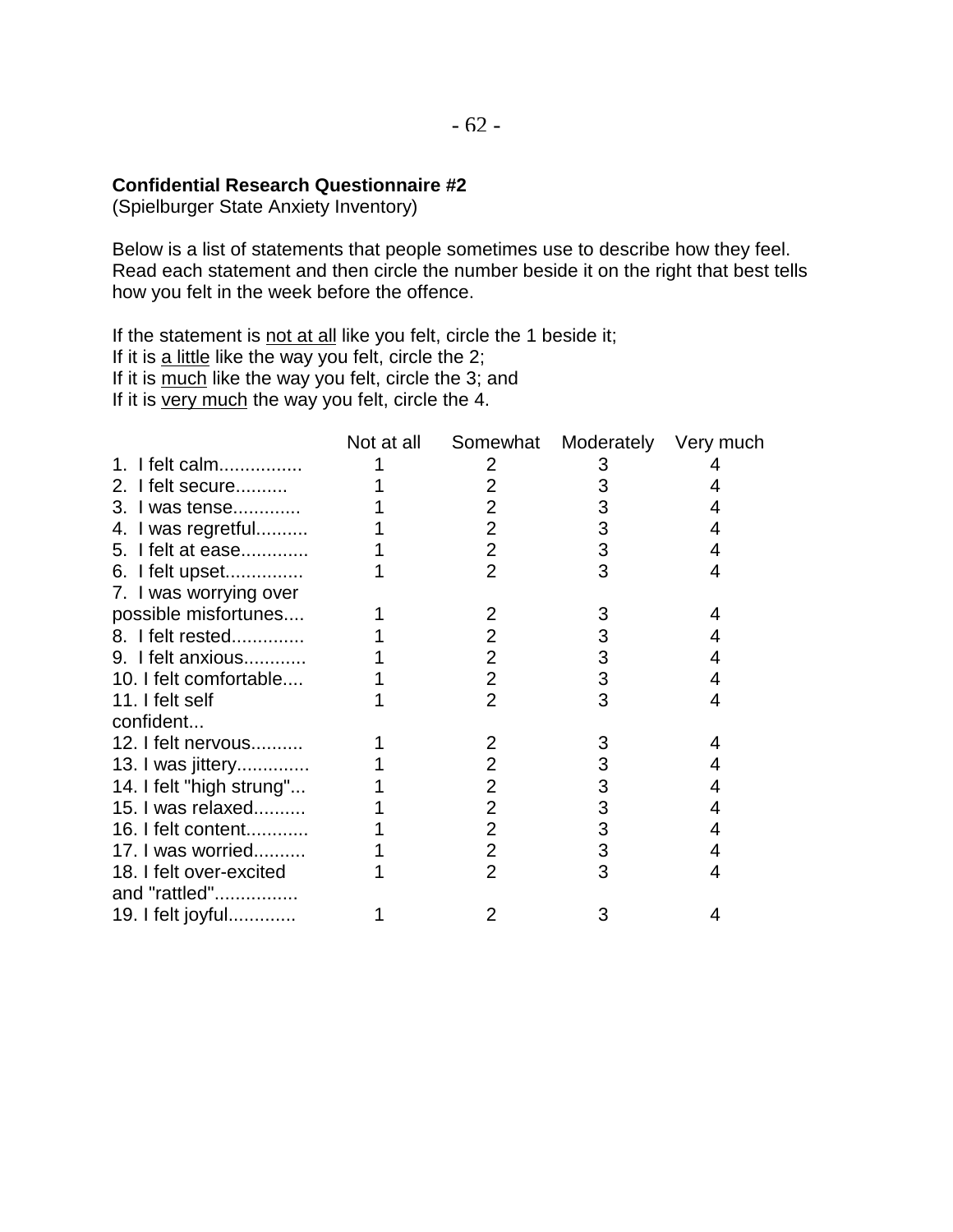#### **Confidential Research Questionnaire #3 (ADS)**

Please answer each question by circling the ONE choice that is most true for you. Please answer ALL questions. The word "drinking" here means "drinking of alcohol".

These questions refer to the last month before your offence, unless a different time is mentioned.

- 1. How much did you drink the last time you drank in the last month before your offence?
	- a. enough to get high or less
	- b. enough to get drunk
	- c. enough to pass out
- 2. Did you often have hangovers on Sunday or Monday mornings?
	- a. no
	- b. yes
- 3. Did you have the "shakes" when sobering up (hands tremble, shake inside)?
	- a. no
	- b. sometimes
	- c. almost every time I drank
- 4. Did you get physically sick (e.g., vomit, stomach cramps) as a result of drinking?
	- a. no
	- b. sometimes
	- c. almost every time I drank
- 5. Did you have the "DTs" (delirium tremens) that is, seen, felt or heard things not really there; felt very anxious, restless, and overexcited?
	- a. no
	- b. once
	- c. several times
- 6. When you drank, did you stumble about, stagger, and weave?
	- a. no
	- b. sometimes
	- c. often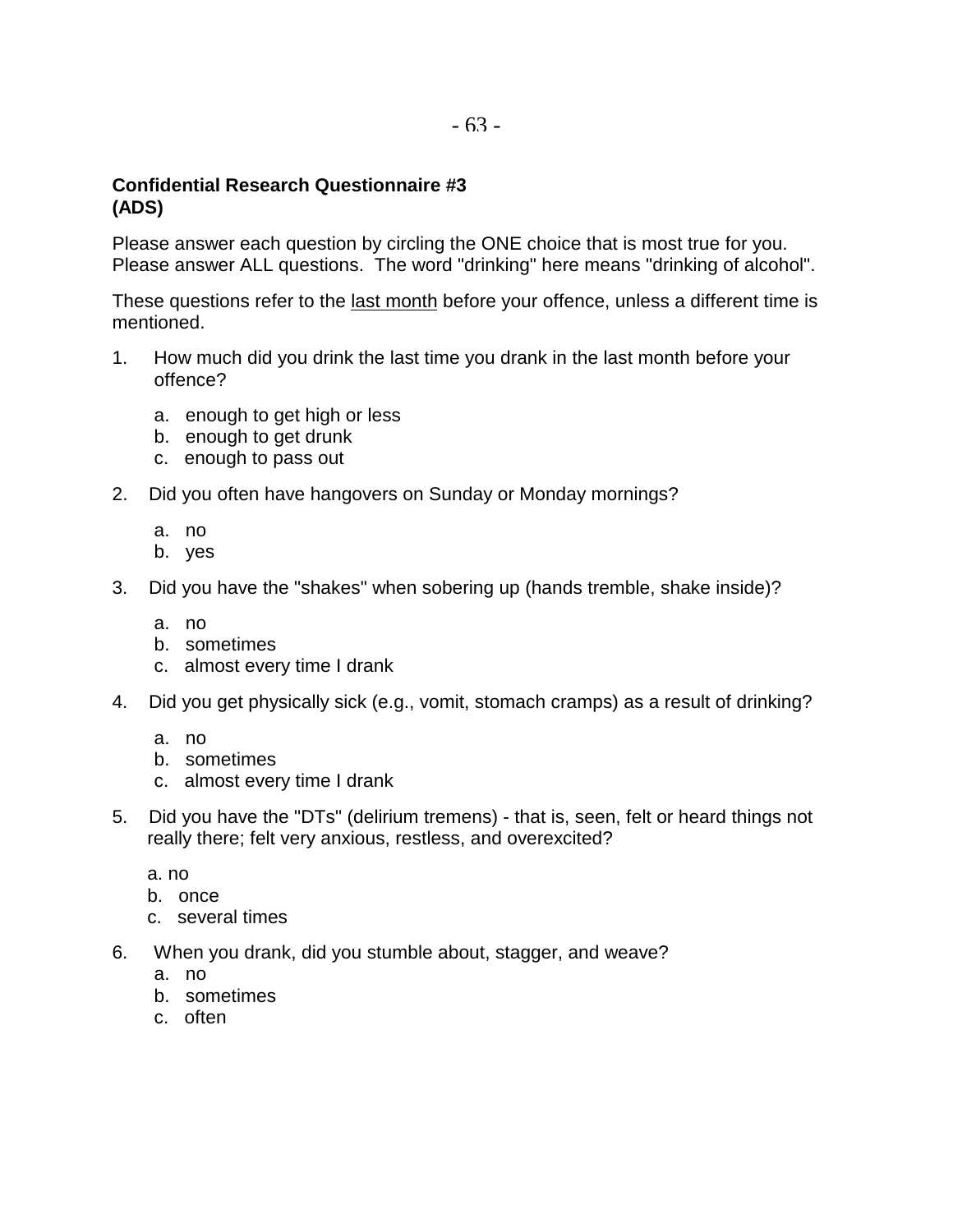- 7. As a result of drinking, did you feel overly hot and sweaty (feverish)?
	- a .no
	- b .once
- 8. As a result of drinking, did you see things that were not really there?
	- a. no
	- b. yes
- 9. Did you have blackouts ("loss of memory" without passing out) as a result of drinking?
	- a. no, never
	- b. sometimes
	- c. often
	- d almost every time I drink
- 10. Did you carry a bottle with you or keep one close at hand?
	- a. no
	- b. some of the time
	- c. most of the time
- 11. After a period of abstinence (not drinking), did you end up drinking heavily again?
	- a. no
	- b. sometimes
	- c. almost every time
- 12. In the 12 months before the offence, did you pass out as a result of drinking?
	- a. no
	- b. once
	- c. more than once
- 13. Did you have a convulsion (fit) following a period of drinking?
	- a. no
	- b. once
	- c. several times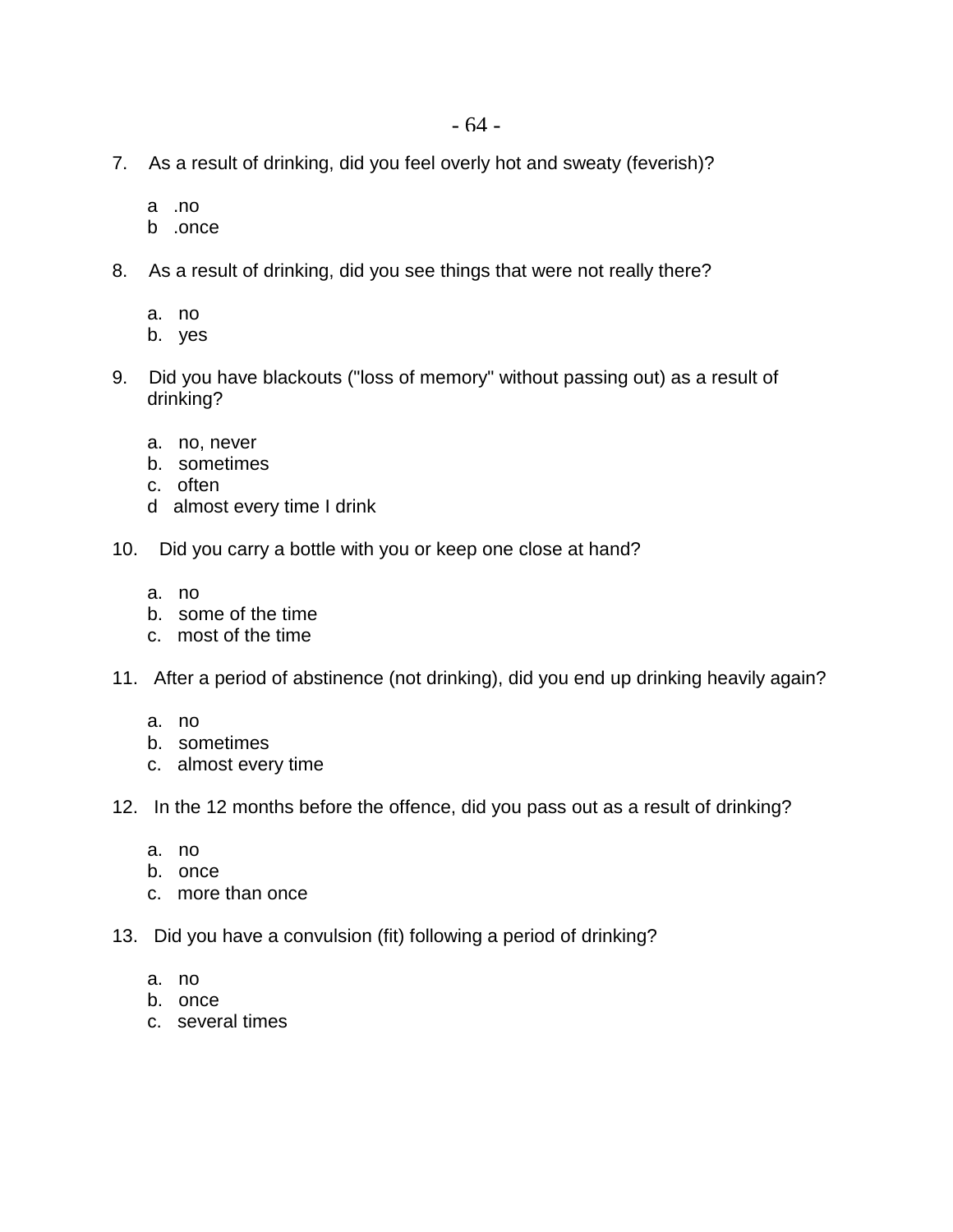- 14. Did you drink throughout the day?
	- a. no
	- b. yes
- 15. After drinking heavily, was your thinking fuzzy or unclear?
	- a. no
	- b. yes, but only for a few hours
	- c. yes, for one or two days
	- d. yes, for many days
- 16. As a result of drinking, did you feel your heart beating rapidly?
	- a. no
	- b. once
	- c. several times
- 17. Did you almost constantly think about drinking and alcohol?
	- a. no
	- b. yes
- 18. As a result of drinking, did you hear "things" that were not really there?
	- a. no
	- b. once or twice
	- c. often
- 19. Did you have weird and frightening sensations when drinking?
	- a. no
	- b. once or twice
	- c. often
- 20. As a result of drinking, did you "feel things" crawling on you that were not really there (e.g., bugs, spiders)?
	- a. no
	- b. once
	- c. several times
- 21. Did you have blackouts (loss of memory)?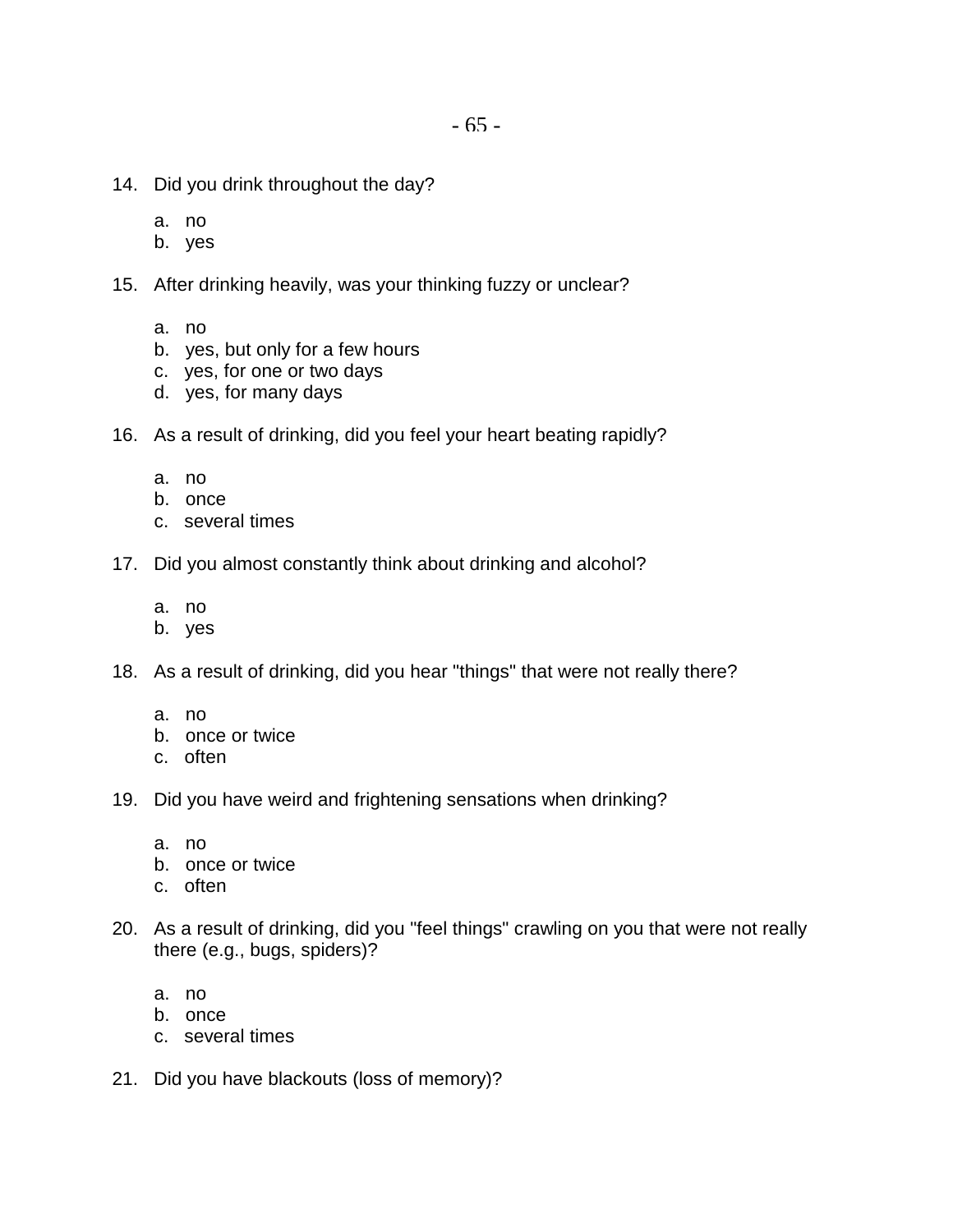- a. never
- b. blackouts that lasted less than an hour
- c. blackouts that lasted for several hours
- d. blackouts that lasted for a day or more
- 22. Did you try to cut down on your drinking and fail?
	- a. no
	- b. once
	- c. several times
- 23. Did you gulp drinks (drink quickly)?
	- a. no
	- b. yes
- 24. After taking one or two drinks, could you usually have stopped?
	- a. yes
	- b. no
- 25. Did anyone ever tell you that you had an alcohol problem?
	- a. yes
	- b. no
- 26. Do you believe that you had an alcohol problem?
	- a. yes
	- b. no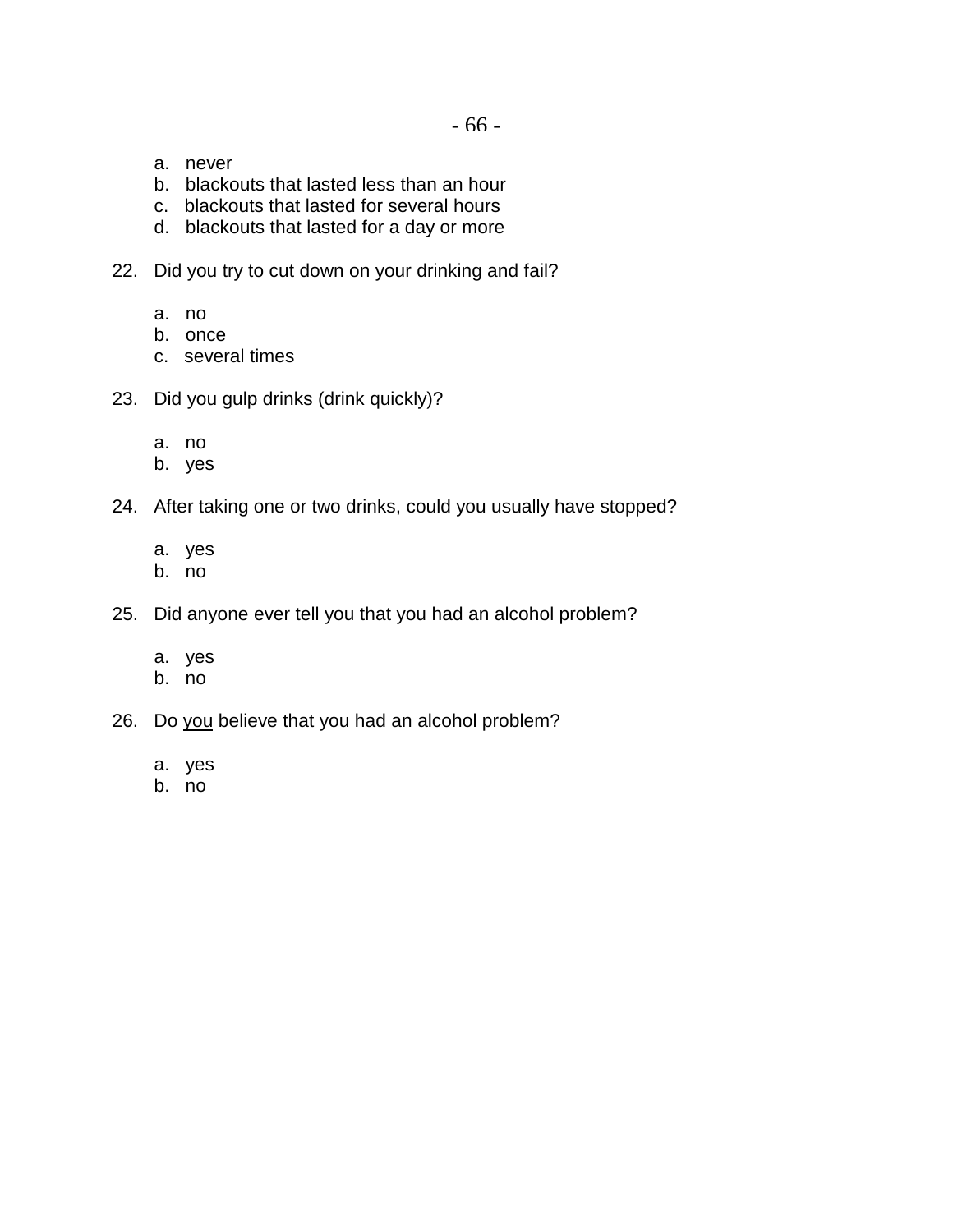#### **Confidential Research Scale #4**

(DAST)

The following questions concern information about use of drugs not including alcohol, during the month before your new offence. After you read each question, circle "Yes" or "No".

When we say "drug abuse" here, it means (1) the use of prescribed or over the counter drugs in excess of the directions and (2) any non-medical use of drugs. Please answer every question. If you have trouble answering a question, then choose the response that is mostly right.

These questions refer to the month before the new offence. Circle Your Answer

| 1. Did you use drugs other than those required for medical reasons?       | Yes        | No             |
|---------------------------------------------------------------------------|------------|----------------|
| 2. Did you abuse prescription drugs?                                      | Yes        | No             |
| 3. Did you abuse more than one drug at a time?                            | Yes        | No             |
| 4. Could you get through the week without using drugs?                    | Yes        | No             |
| 5. Were you always able to stop using drugs when you wanted to?           | <b>Yes</b> | No             |
| 6. Did you have "blackouts" or "flashbacks" as a result of drug use?      | Yes        | No.            |
| 7. Did you feel bad or guilty about your drug use?                        | Yes        | No             |
| 8. Did your spouse (or parents) complain about your involvement with      | Yes        | No             |
| drugs?                                                                    |            |                |
| 9. Did drug abuse create problems between you and your spouse             | Yes        | No             |
| or your parents?                                                          | Yes        | No             |
| 10. Did you lose friends because of your use of drugs?                    | Yes        | No.            |
| 11. Did you neglect your family because of drug abuse?                    | Yes        | <b>No</b>      |
| 12. Were you in trouble at work because of drug abuse?                    | <b>Yes</b> | No.            |
| 13. Did you lose a job because of drug abuse?                             | Yes        | <b>No</b>      |
| 14. Did you get into fights when under the influence of drugs?            | Yes        | No.            |
| 15. Did you engage in illegal activities in order to obtain drugs?        | Yes        | N <sub>o</sub> |
| 16. Were you arrested for possession of illegal drugs?                    | Yes        | <b>No</b>      |
| 17. Did you experience withdrawal symptoms (feel sick) when you           | Yes        | <b>No</b>      |
| stopped taking drugs?                                                     | Yes        | No             |
| 18. Did you have medical problems as a result of your drug use            | Yes        | No             |
| (e.g., memory loss, hepatitis, convulsions, bleeding, etc.)?              | Yes        | No             |
| 19. Did you go to anyone for help for a drug problem?                     | <b>Yes</b> | No             |
| 20. Were you involved in a treatment program specifically related to drug | Yes        | No             |
| use?                                                                      |            |                |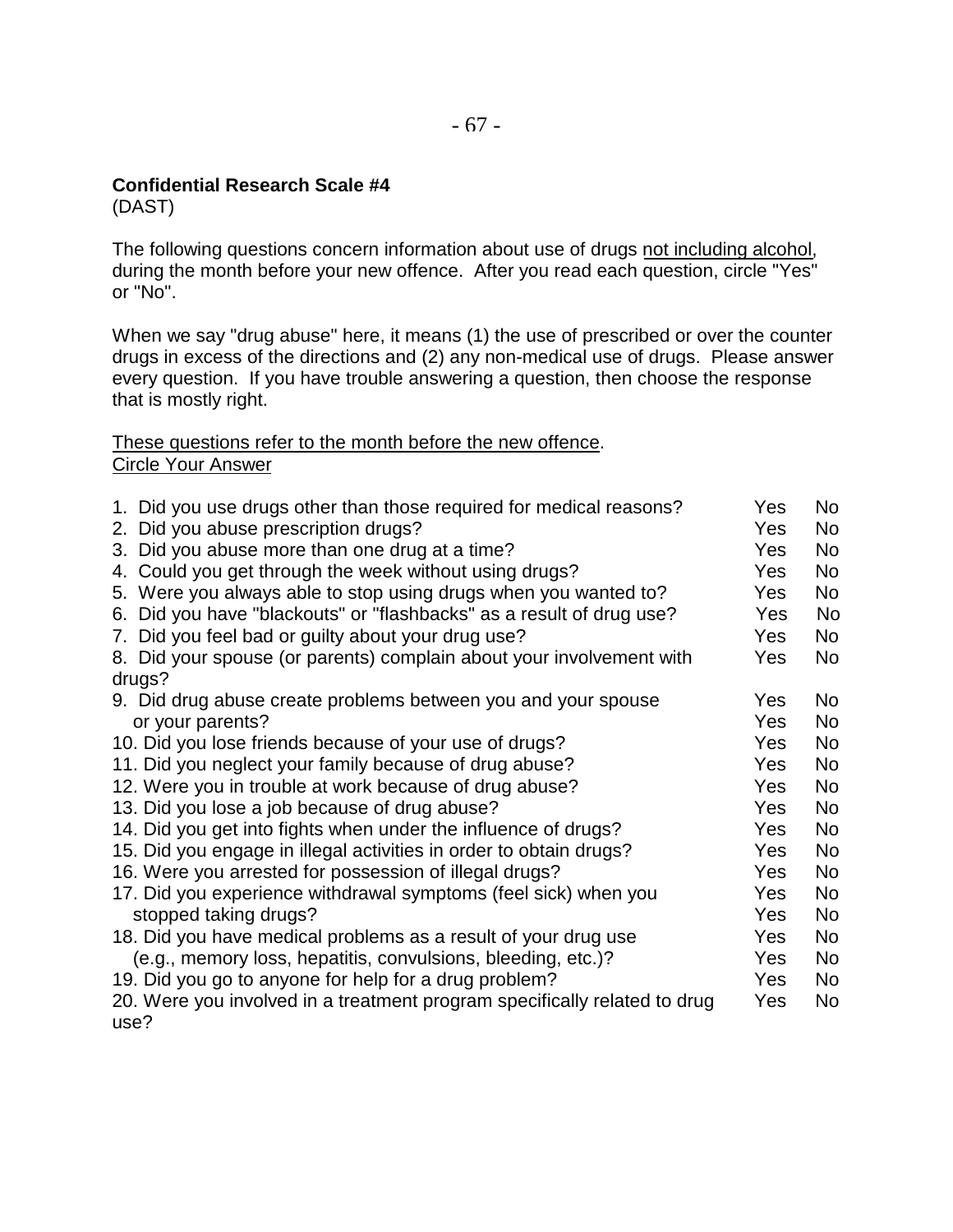#### **Confidential Research Questionnaire #5**

(Coping Situation)

In this questionnaire we describe some common situations that happen to people on the outside. For each situation we would like you to pretend that it is actually happening to you. After you think about it, we would like you to tell us how you would react to it and how you would deal with it or try to work it out. Use your own words to describe what you would think and do. Then, Answer the other questions about your thoughts and feelings in each case.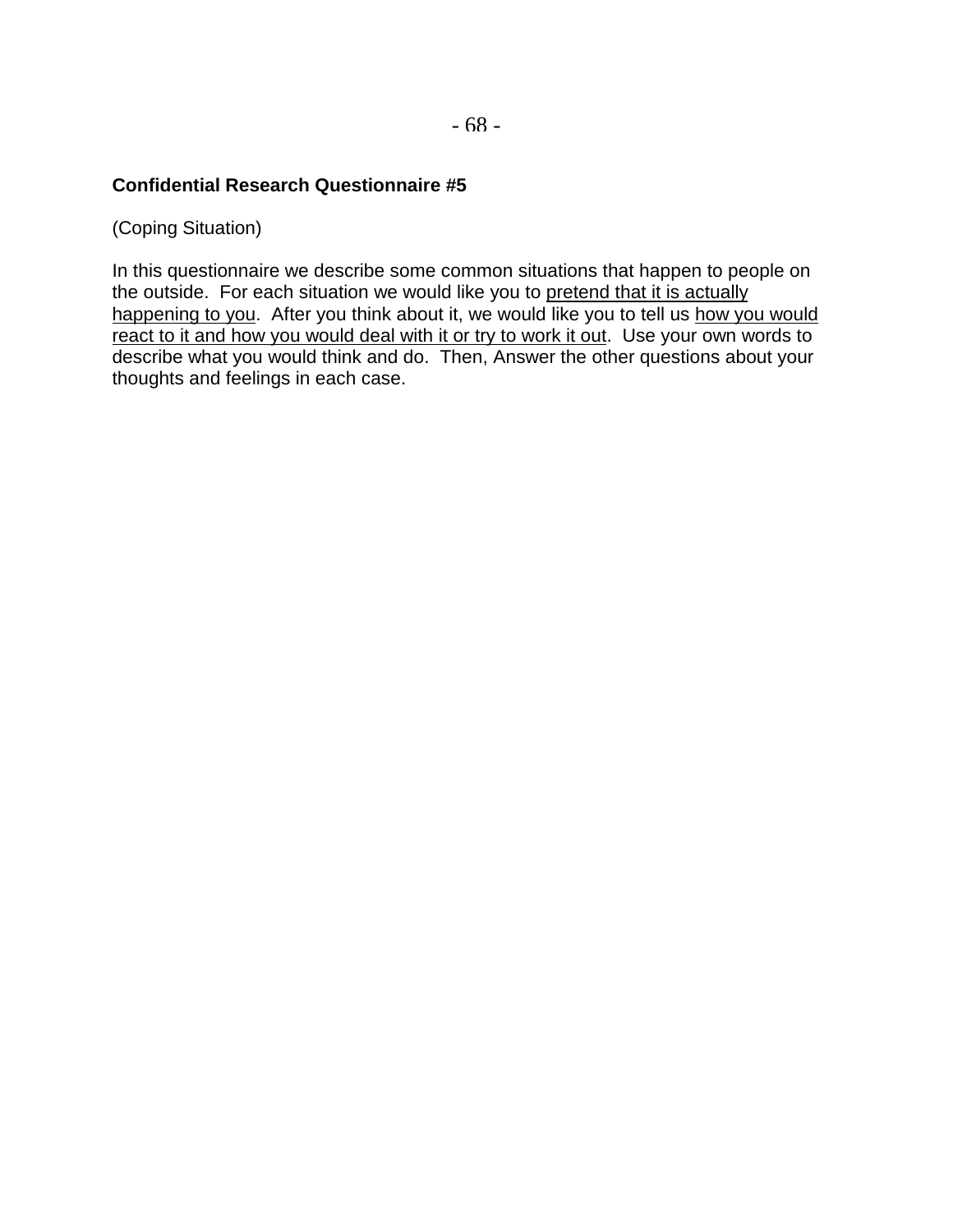#### **Situation 1**

You're living on the outside and having troubles with your old lady. She wants you to do half of the housework, but you're working full time and you're pretty tired every day after you get home.

\_\_\_\_\_\_\_\_\_\_\_\_\_\_\_\_\_\_\_\_\_\_\_\_\_\_\_\_\_\_\_\_\_\_\_\_\_\_\_\_\_\_\_\_\_\_\_\_\_\_\_\_\_\_\_\_\_\_\_\_\_\_\_\_\_\_\_\_

- 1. Aside from what you would do, how would you feel in this situation? (Please circle that best choice)
	- a. angry
	- b. depressed, down, low
	- c. anxious, uptight
	- d. guilty, ashamed
	- e. lonely
	- f. other (name it)  $\frac{1}{2}$  other (name it)

2. How strongly would you feel that way? (circle the number that shows how much)

| Just a bit |  |  | A great deal |
|------------|--|--|--------------|
|            |  |  |              |

3. If this situation happened to you, how would you deal with it? (If you would do more than one thing, write them all down).

4. How well do you think you would handle this situation? (Circle the number that fits).

| Not well at all | Very well |
|-----------------|-----------|
|                 |           |

5. How much would the whole situation bother you? (Circle the number that fits).

| Not at all |  |  | Very much |
|------------|--|--|-----------|
|            |  |  |           |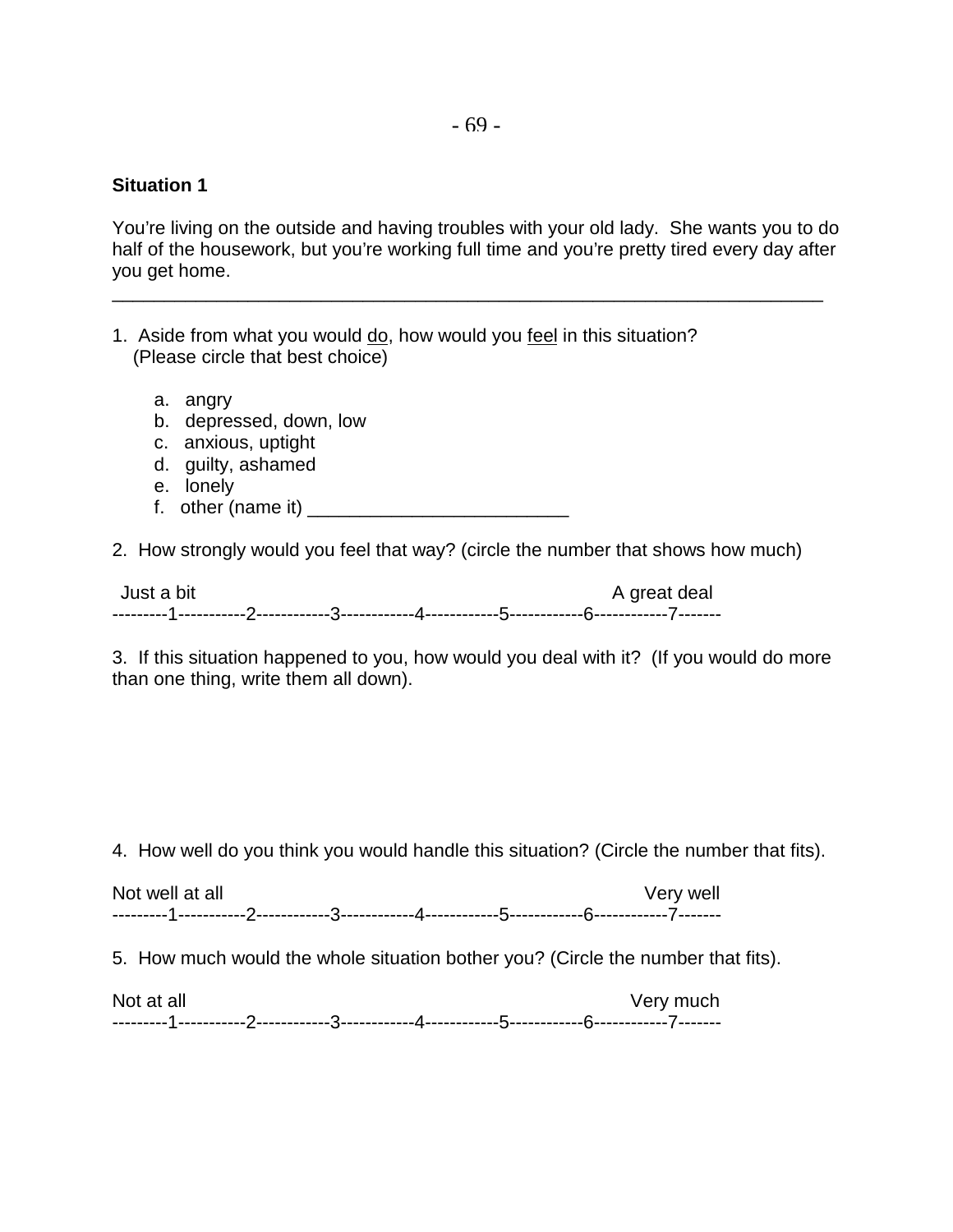#### **Situation 3**

You've been living on the outside for several months. Things are going fine, except that you never have enough money for the things you want. Now it's just after the middle of the month and you know you're going to run out of money in a week, but you don't get paid until the end of the month.

--------------------------------------------------------------------------------------------------------------------

- 1. Aside from what you would do, how would you feel in this situation? (Please circle the best choice.)
	- a. angry
	- b. depressed, down, low
	- c. anxious, uptight
	- d. guilty, ashamed
	- e. lonely
	- f. other (name it)  $\frac{1}{2}$  other (name it)  $\frac{1}{2}$  or  $\frac{1}{2}$  or  $\frac{1}{2}$  or  $\frac{1}{2}$  or  $\frac{1}{2}$  or  $\frac{1}{2}$  or  $\frac{1}{2}$  or  $\frac{1}{2}$  or  $\frac{1}{2}$  or  $\frac{1}{2}$  or  $\frac{1}{2}$  or  $\frac{1}{2}$  or  $\frac{1}{2}$  or  $\frac{1}{2$

2. How strongly would you feel that way? (Circle the number that shows how much)

Not well at all and the second second very well and very well ---------1-----------2------------3------------4------------5------------6------------7-------

3. If this situation happened to you, how would you deal with it? (If you would do more than one thing, write them all down.)

4. How well do you think you would handle this situation? (Circle the number that fits.)

Not well at all and the second second very well and very well ---------1-----------2------------3------------4------------5------------6------------7-------

5. How much would the whole situation bother you? (Circle the number that fits).

| Not at all | Very much |
|------------|-----------|
| ---------- |           |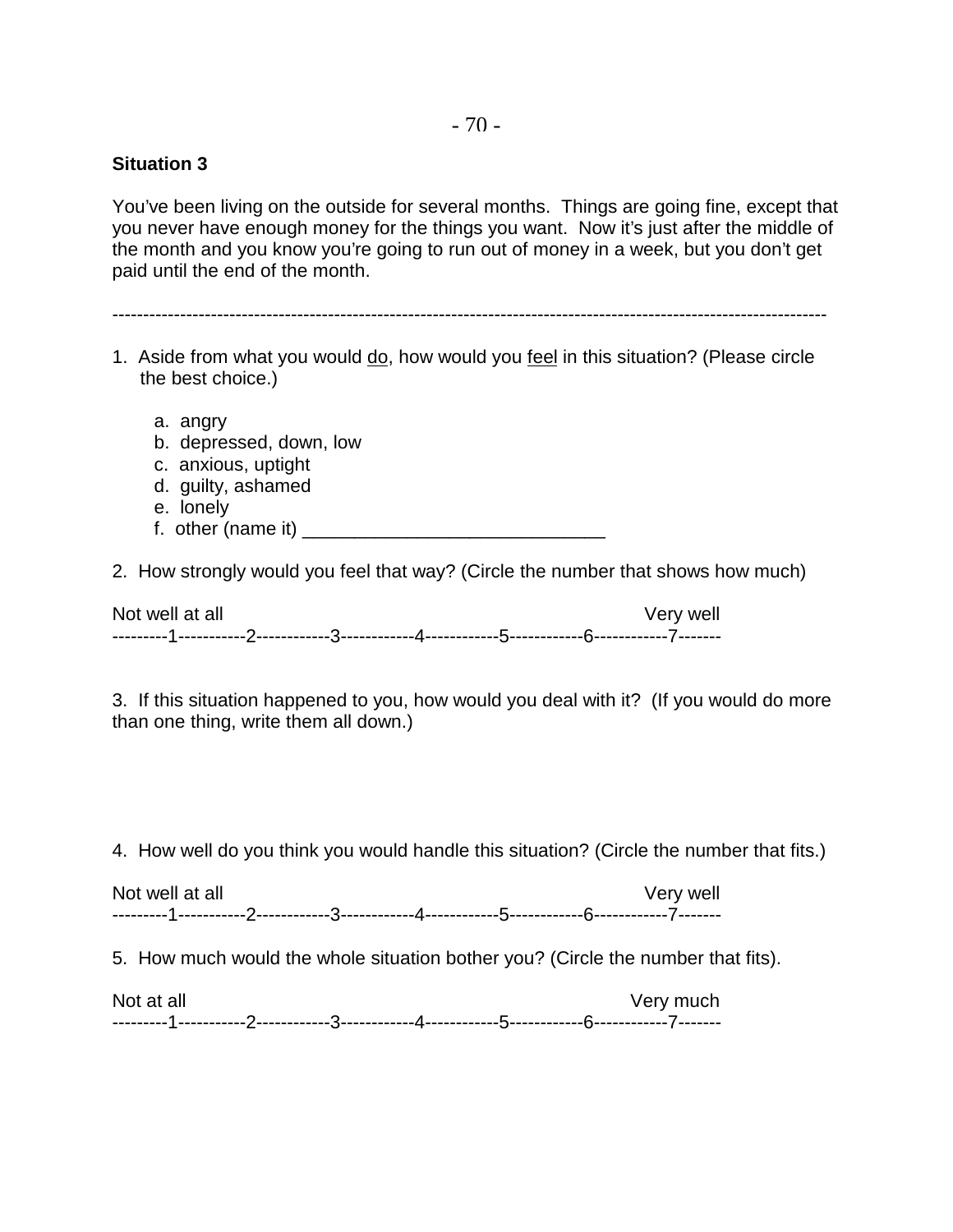#### **Situation 4**

While you are living on the outside, a friend you have known for several years comes over to visit. He invites you to a party in the house of a guy he knows (but you don't know him). Your friend says that it will be a really wild party. You're not sure you want to go with this person; you were never very close to him, and you have to work tomorrow.

--------------------------------------------------------------------------------------------------------------------

1. Aside from what you would do, how would you feel in this situation? (Please circle the best choice.)

- a. angry
- b. depressed, down, low
- c. anxious, uptight
- d. guilty, ashamed
- e. lonely
- f. other (name it)  $\frac{1}{2}$  other (name it)  $\frac{1}{2}$  or  $\frac{1}{2}$  or  $\frac{1}{2}$  or  $\frac{1}{2}$  or  $\frac{1}{2}$  or  $\frac{1}{2}$  or  $\frac{1}{2}$  or  $\frac{1}{2}$  or  $\frac{1}{2}$  or  $\frac{1}{2}$  or  $\frac{1}{2}$  or  $\frac{1}{2}$  or  $\frac{1}{2}$  or  $\frac{1}{2$
- 2. How strongly would you feel that way? (Circle the number that shows how much)

Just a bit A great deal ---------1-----------2------------3------------4------------5------------6------------7-------

3. If this situation happened to you, how would you deal with it? (If you would do more than one thing, write them all down.)

4. How well do you think you would handle this situation? (Circle the number that fits.)

Not well at all and the second second very well and very well ---------1-----------2------------3------------4------------5------------6------------7-------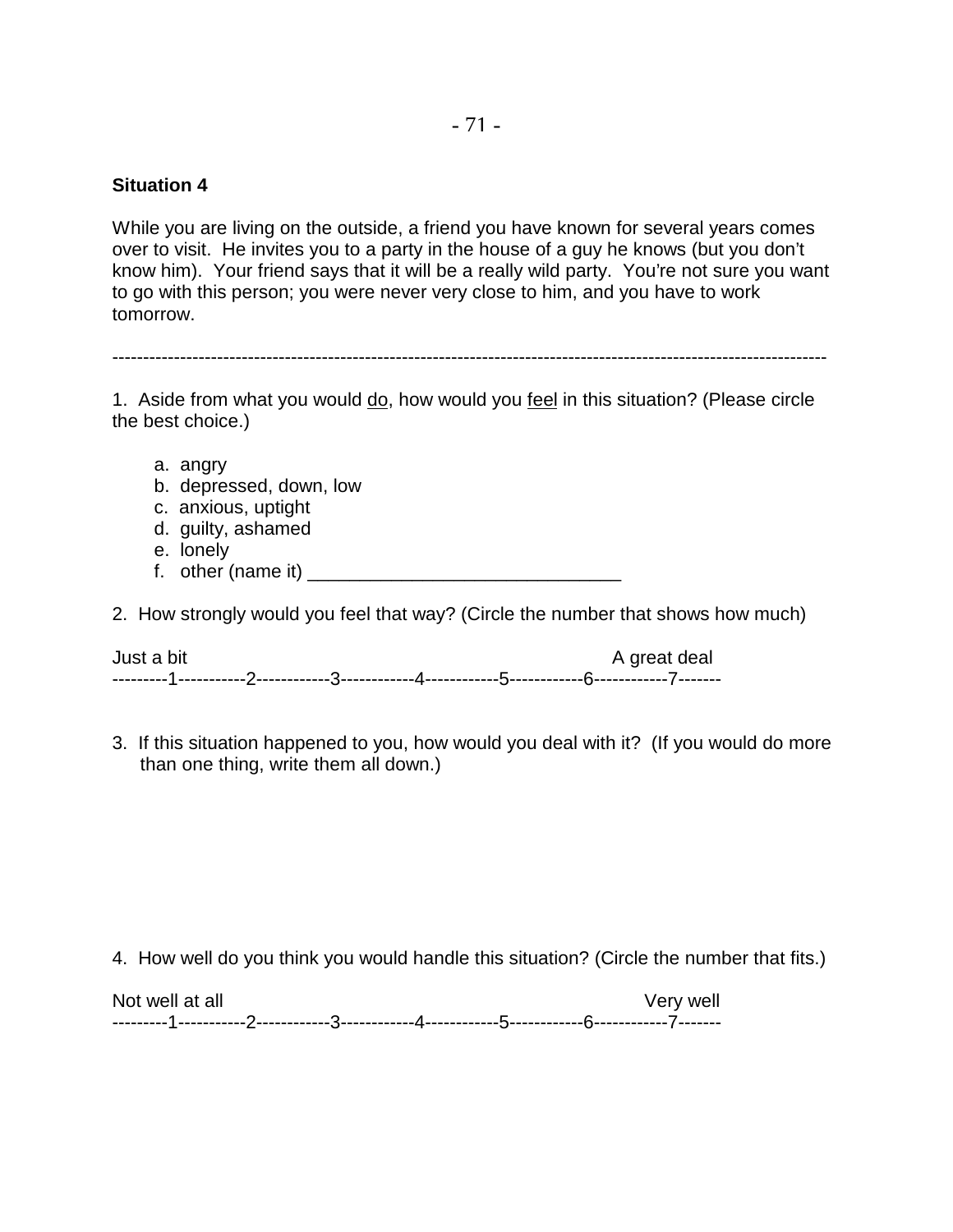5. How much would the whole situation bother you? (Circle the number that fits).

Not at all Very much ---------1-----------2------------3------------4------------5------------6------------7-------

### **Situation 5**

You really want to stay out of trouble on the outside, so you stay away from all the people you used to hang around with. You get along fine with the people at work, but you find it hard to make new friends, and lately you've been feeling all alone. Last night you felt it a lot, and it kept you awake most of the night.

-----------------------------------------------------------------------------------------------------------------

1. Aside from what you would do, how would you feel in this situation? (Please circle the best choice.)

- a. angry
- b. depressed, down, low
- c. anxious, uptight
- d. guilty, ashamed
- e. lonely
- f. other (name it)  $\qquad \qquad$

2. How strongly would you feel that way? (Circle the number that shows how much)

Just a bit A great deal and the A great deal and the A great deal and the A great deal ---------1-----------2------------3------------4------------5------------6------------7-------

3. If this situation happened to you, how would you deal with it? (If you would do more than one thing, write them all down.)

4. How well do you think you would handle this situation? (Circle the number that fits.)

Not well at all and the second second very well and very well ---------1-----------2------------3------------4------------5------------6------------7-------

5. How much would the whole situation bother you? (Circle the number that fits).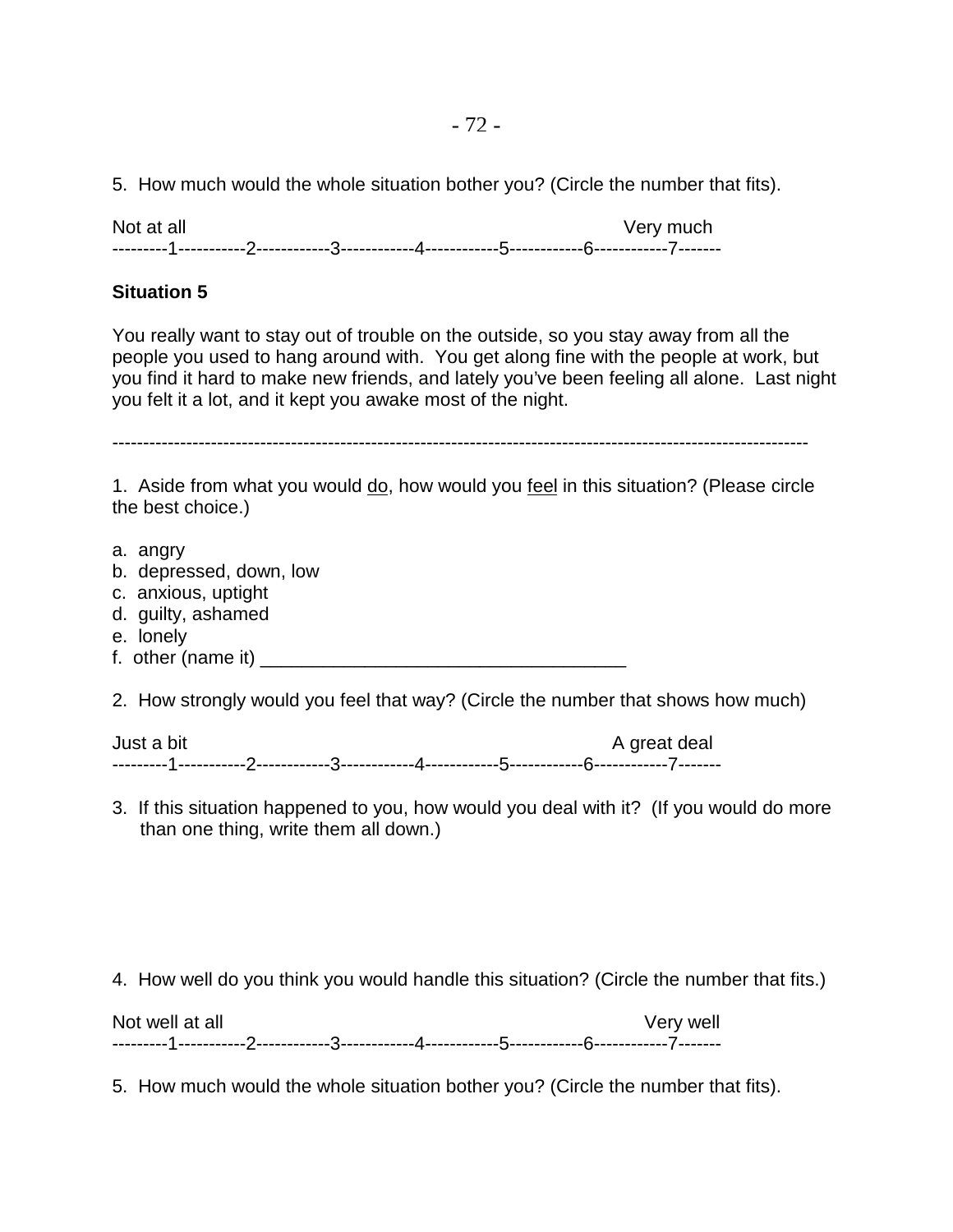Not at all Very much ---------1-----------2------------3------------4------------5------------6------------7-------

# **Confidential Research Questionnaire #6**

(Time Use/Time Planning)

This set of questions is designed to measure how different people handle time, the present, the past, and the future. Next to each of the statements below, mark True (T) if it fits you, or False (F) if it doesn't fit you. This will apply to the last month before your new offence.

- 1. \_\_\_\_\_\_\_\_\_\_\_ I almost always knew what I was going to do next.
- 2. **I** figure that the past was gone, so why worry about it.
- 3. **If Note that My time was fairly well organized.**
- 4. **I** just let things happen when they happened.
- 5. \_\_\_\_\_\_\_\_\_\_\_ The past and the future were very important in my life.
- 6. \_\_\_\_\_\_\_\_\_\_\_ I tried to have my life planned several years ahead.
- 7. Sometimes my life was very boring.
- 8. \_\_\_\_\_\_\_\_\_\_\_\_\_\_ I frequently thought about what I was going to do tomorrow.
- 9. \_\_\_\_\_\_\_\_\_\_\_\_\_\_\_ I often wished that time would go faster.
- 10.\_\_\_\_\_\_\_\_\_\_\_ I figure that there would always be enough time for things.
- ll.\_\_\_\_\_\_\_\_\_\_\_\_ Usually I had a plan for each day in the morning.
- 12.\_\_\_\_\_\_\_\_\_\_\_ I often reviewed the events of the day before I went to sleep.
- 13. Sometimes daydreamed about the future to make myself feel good.
- 14.\_\_\_\_\_\_\_\_\_\_\_ Mostly I lived moment to moment.
- 15.\_\_\_\_\_\_\_\_\_\_\_ I rarely fantasized or daydreamed about the future.
- 16.\_\_\_\_\_\_\_\_\_\_\_\_\_\_\_\_ I was never or rarely bored.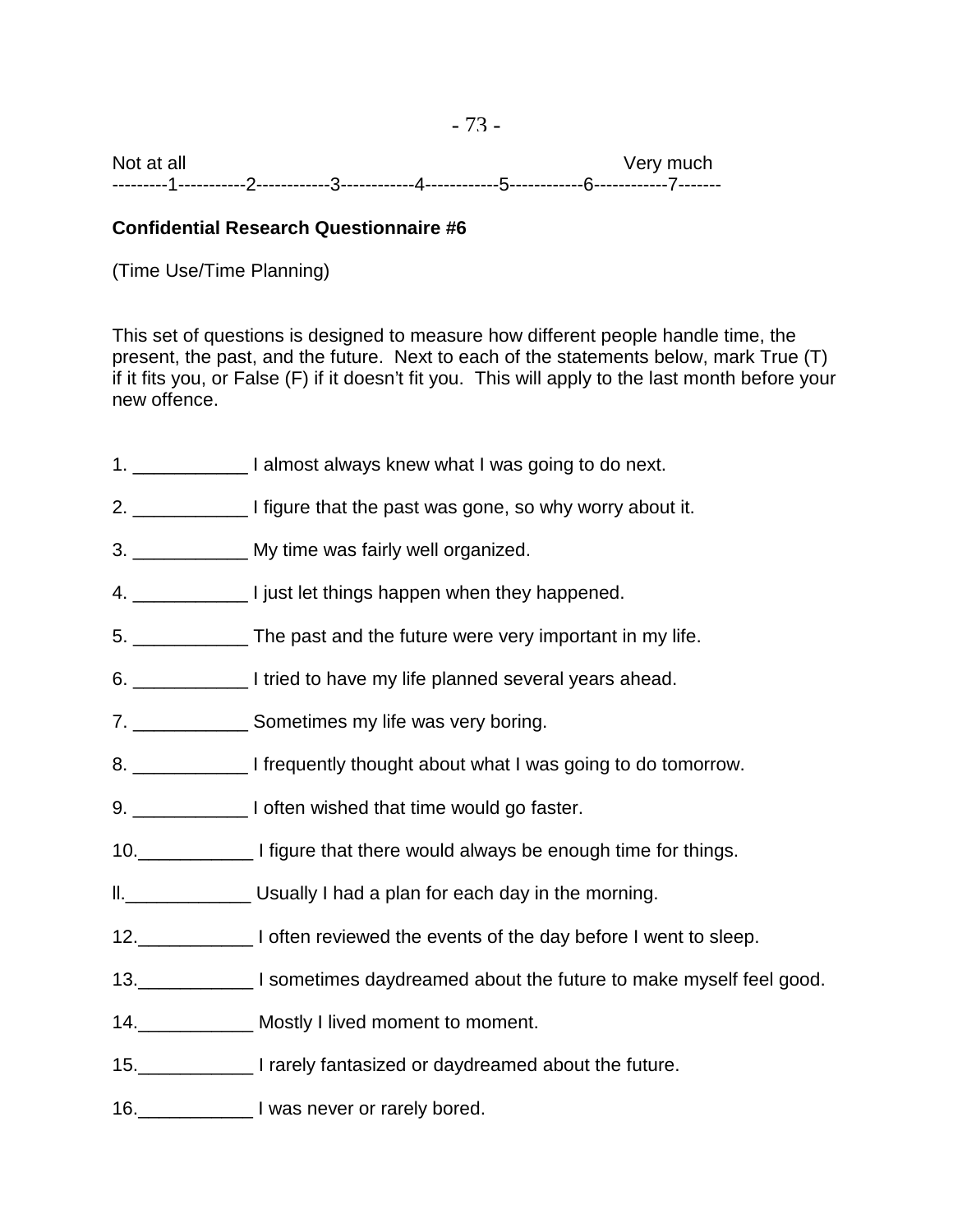- 17.\_\_\_\_\_\_\_\_\_\_\_ I felt that time was valuable and had to be used carefully.
- 18.\_\_\_\_\_\_\_\_\_\_\_ The present moment is all that I care about.
- 19.\_\_\_\_\_\_\_\_\_\_\_ I didn't bother about long-term plans.
- 20.\_\_\_\_\_\_\_\_\_\_\_ Boredom was often a problem for me.
- 21.\_\_\_\_\_\_\_\_\_\_\_ I never planned my next day.
- 22.\_\_\_\_\_\_\_\_\_\_\_ Sometimes I liked to think over the meaning of things in my past.
- 23.\_\_\_\_\_\_\_\_\_\_\_ I didn't usually know what I was going to do next.
- 24.\_\_\_\_\_\_\_\_\_\_\_ Once I was through a day I forgot about it.
- 25.\_\_\_\_\_\_\_\_\_\_\_ I rarely thought about the next day.
- 26.\_\_\_\_\_\_\_\_\_\_\_ I often wished that there had been more hours in each day.
- 27.\_\_\_\_\_\_\_\_\_\_\_ If I was bored I could easily have found something to do.
- 28.\_\_\_\_\_\_\_\_\_\_\_ I sometimes recalled things that happened to me in my childhood.
- 29.\_\_\_\_\_\_\_\_\_\_\_ I usually tried to have my time planned at least a day in advance.
- 30.\_\_\_\_\_\_\_\_\_\_\_ As far as I could see, there was no point in ever dwelling on the past.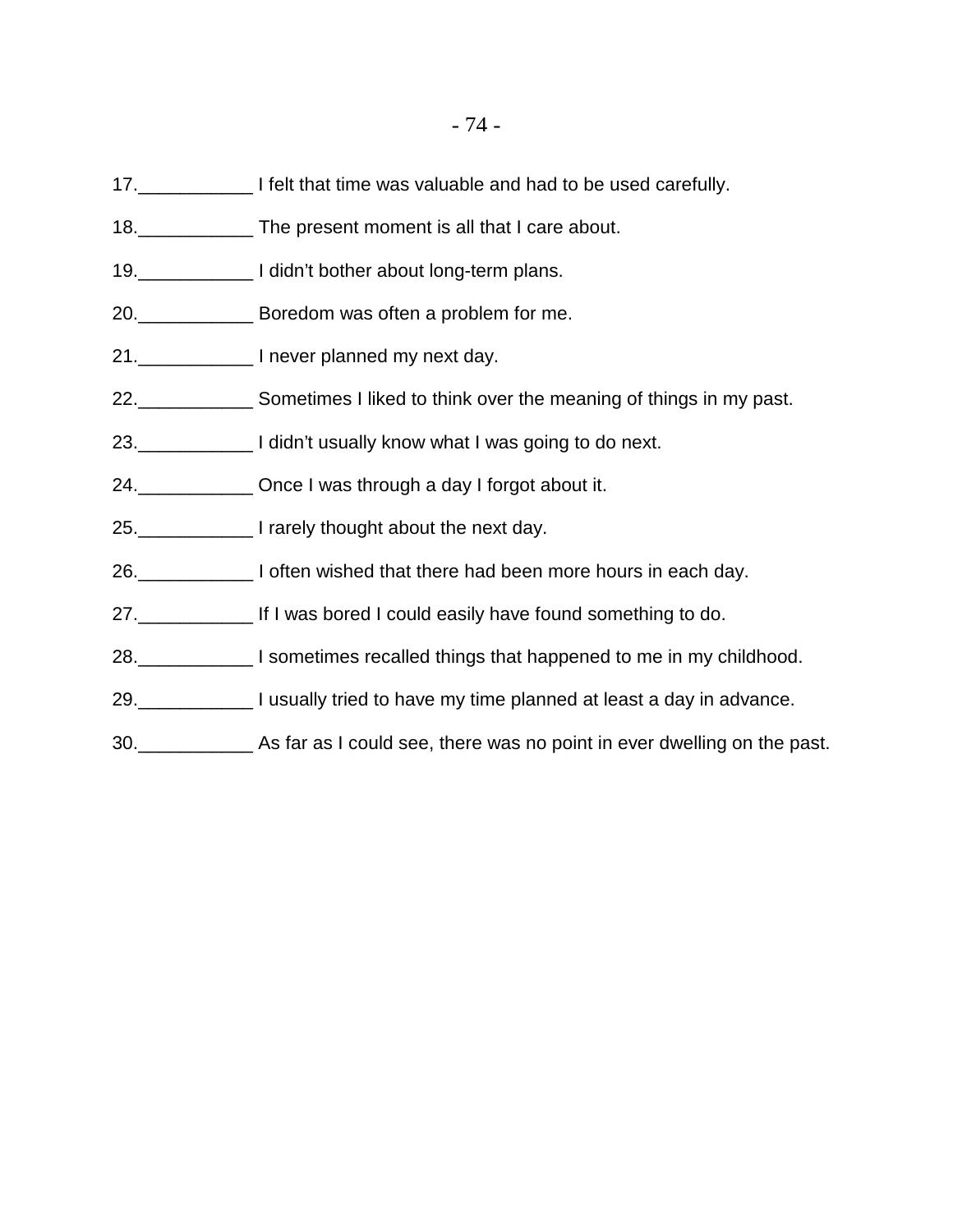- 75 -

# **Confidential Research Questionnaire #7**

(Criminal Socialization)

Check the answer that fits you best for each question.

1. How many close friends did you have on the outside?

\_\_\_\_\_\_\_\_\_ 5 or more  $\frac{1}{1}$  to 4  $\blacksquare$  none

2. On the outside, how did you prefer to socialize?

\_\_\_\_\_\_\_\_\_ I preferred to live mostly on my own \_\_\_\_\_\_\_\_\_ I preferred to socialize with a few close friends I preferred to socialize as part of a large group

3. How much time did you spend socializing on the outside?

\_\_\_\_\_\_\_\_\_ All or almost all of the time **\_\_\_\_\_\_\_\_\_\_\_\_\_\_ Some of the time** 

 $\blacksquare$  Not much or none

4. Who did you live with on the outside?

\_\_\_\_\_\_\_\_\_ By myself \_\_\_\_\_\_\_\_\_ With my family \_\_\_\_\_\_\_\_\_ With friends

5. How many times have you been "married"? (This includes common-law relationships, or any arrangement where you lived together.)

\_\_\_\_\_\_\_\_\_ Three times or more \_\_\_\_\_\_\_\_\_ Once or twice \_\_\_\_\_\_\_\_\_ Never

6. How long did you know your most recent wife (or girlfriend) before you started living together?

\_\_\_\_\_\_\_\_\_ Wasn't living with a woman **\_\_\_\_\_\_\_\_\_\_\_\_\_\_\_ Longer than a month** \_\_\_\_\_\_\_\_\_ One month or less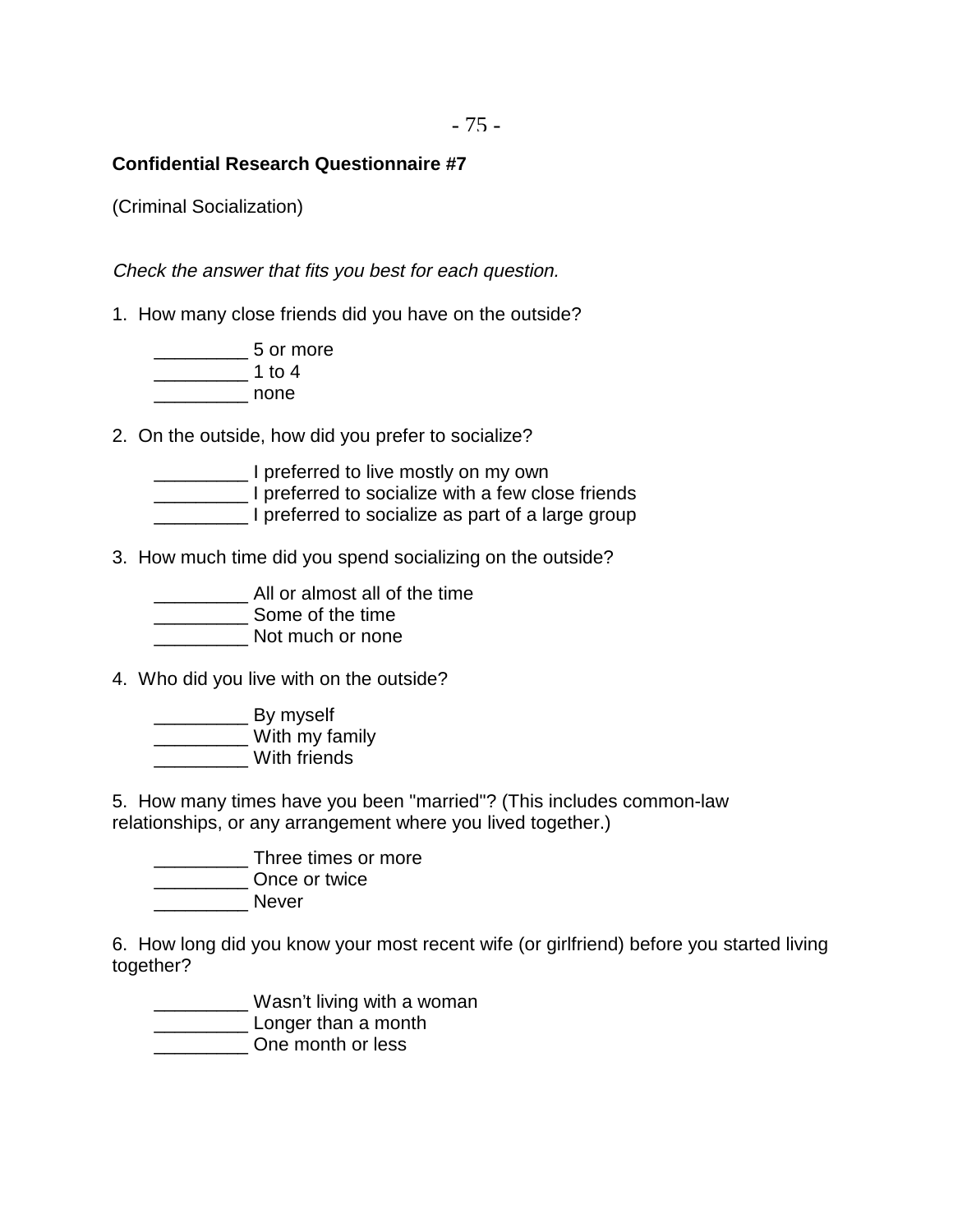- 76 -

7. How often were you lonely on the outside?

\_\_\_\_\_\_\_\_\_ Never or hardly ever \_\_\_\_\_\_\_\_\_ Sometimes \_\_\_\_\_\_\_\_\_ Often or all of the time

8. On the outside, what percentage of your acquaintances would you say were involved in criminal activities?

\_\_\_\_\_\_\_\_\_ Few (under 10%)  $\frac{1}{\sqrt{100}}$  Some (10 - 49%) \_\_\_\_\_\_\_\_\_ Most (50% or over)

9. On the outside, how many of your close friends would you say were involved in criminal activities?

 $\overline{\phantom{a}}$  All \_\_\_\_\_\_\_\_\_ Some \_\_\_\_\_\_\_\_\_ None

10. If you have the choice, what sort of physical activity would you choose?

\_\_\_\_\_\_\_\_\_ Get into a casual game with friends and acquaintances \_\_\_\_\_\_\_\_\_ Get into an organized sport Run or work out on my own

11. If you have the time, which of the following would you choose?

\_\_\_\_\_\_\_\_\_ Watch TV or listen to music in my cell \_\_\_\_\_\_\_\_\_ Watch TV or listen to music on the range

Just pass the time on the range

12. How many close friends do you have here (in prison)?

\_\_\_\_\_\_\_\_\_ 5 or more \_\_\_\_\_\_\_\_\_ 1 to 4 \_\_\_\_\_\_\_\_\_ None

13. How do you prefer to socialize in prison?

\_\_\_\_\_\_\_\_\_ I prefer to live mostly on my own here \_\_\_\_\_\_\_\_\_ I prefer to socialize here with a few close friends \_\_\_\_\_\_\_\_\_ I prefer to socialize here as part of a large group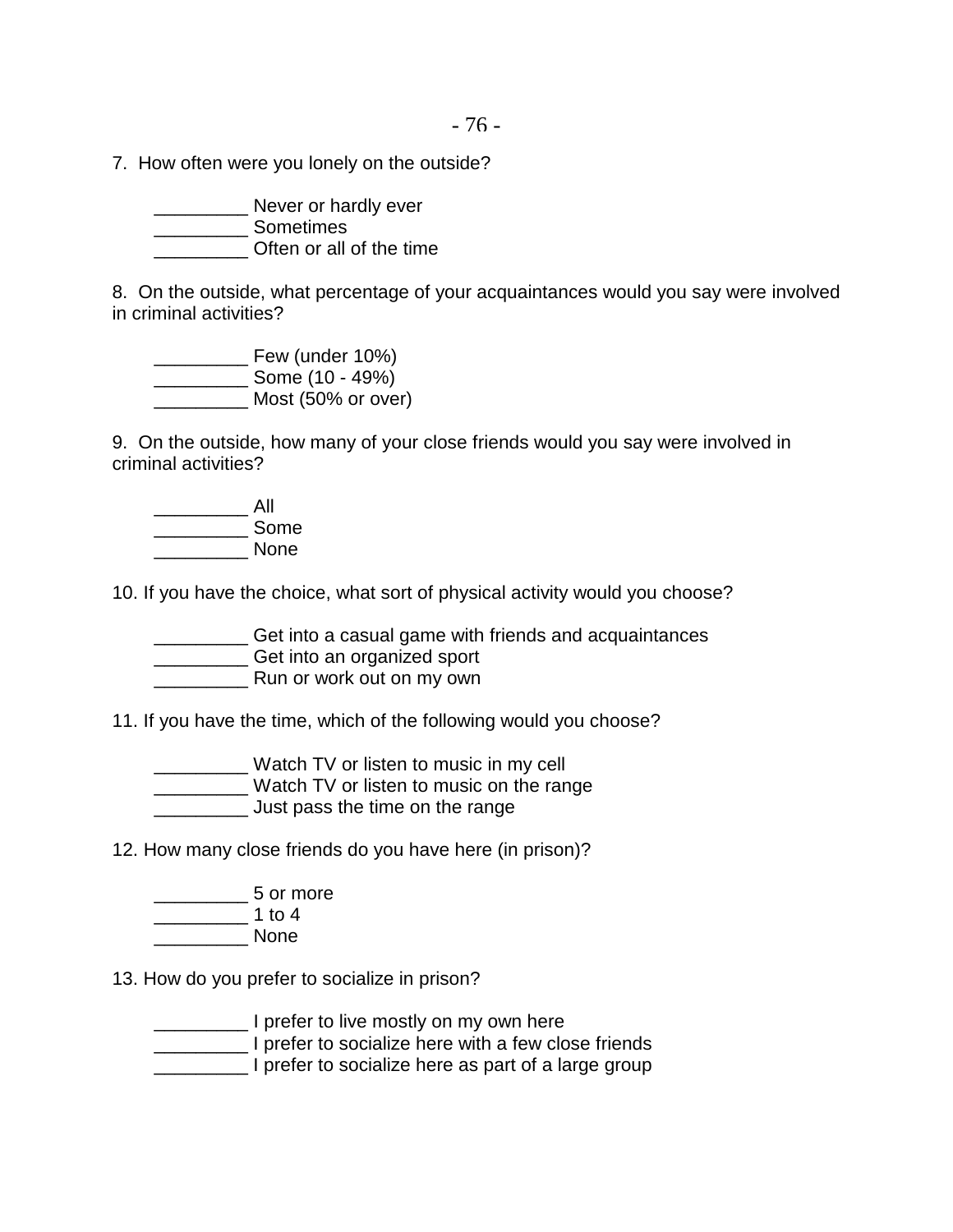- 77 -

14. What do you do when you have the choice of staying in your cell or not?

\_\_\_\_\_\_\_\_\_ I often stay in my cell \_\_\_\_\_\_\_\_\_ I sometimes stay in my cell \_\_\_\_\_\_\_\_\_ I never stay in my cell

15. When you have free time in here, how much of it do you spend socializing?

\_\_\_\_\_\_\_\_\_ All or almost all of the time \_\_\_\_\_\_\_\_\_ Some of the time

\_\_\_\_\_\_\_\_\_ Not much or none

16. How often are you lonely here?

**\_\_\_\_\_\_\_\_\_\_\_\_\_ Never or hardly ever** 

\_\_\_\_\_\_\_\_\_ Sometimes

\_\_\_\_\_\_\_\_\_ Often or all of the time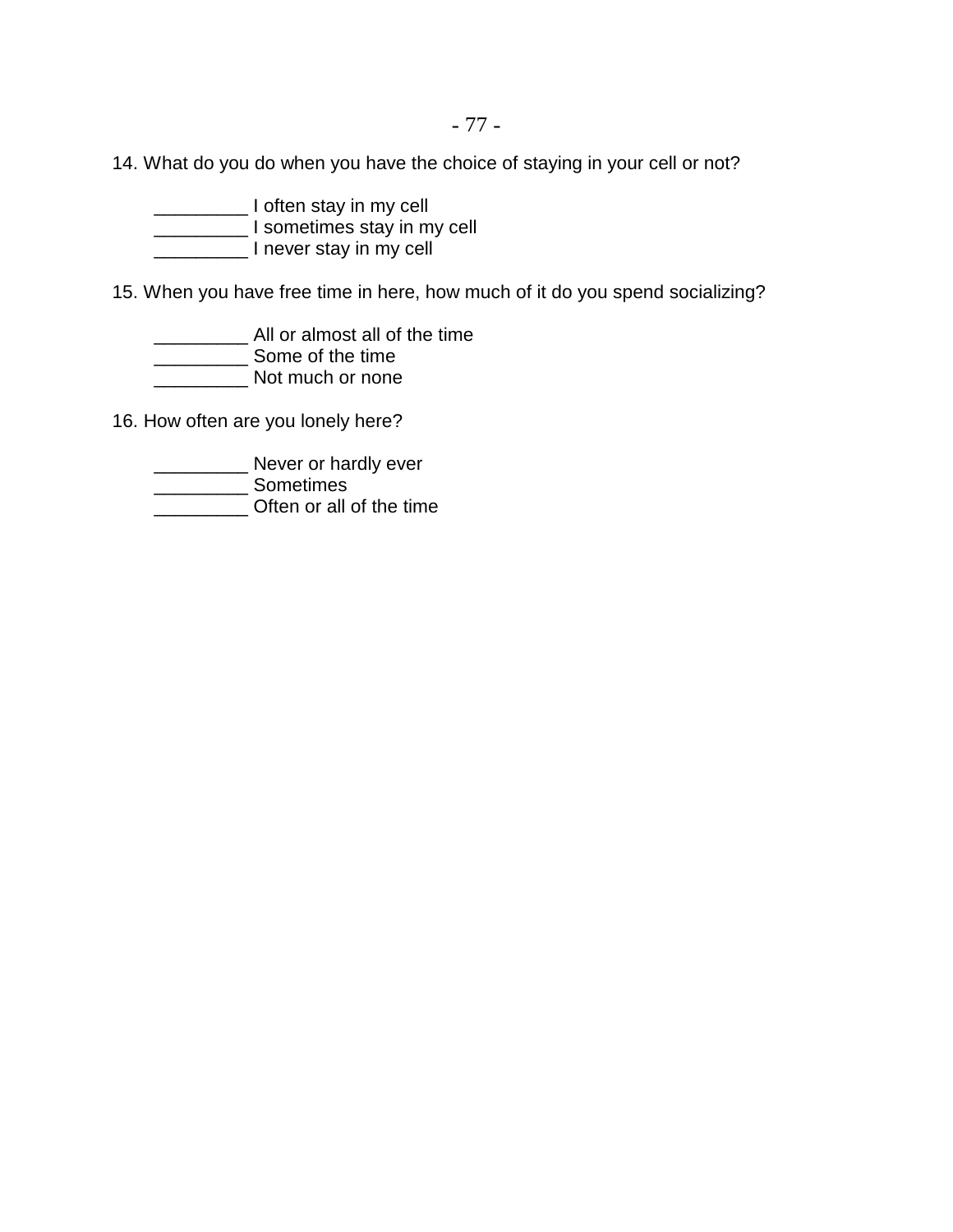# **Confidential Research Scale #8**

(Siegel Anger Inventory)

Instructions: Everybody gets angry from time to time. A number of statements that people have used to describe the times that they get angry are included below. Read each statement and circle the number below the statement that best describes you. There are no right or wrong answers.

If the statement is completely unlike you, circle a 1. If the statement is mostly unlike you, circle a 2. If the statement is partly unlike and partly like you, circle a 3. If the statement is mostly like you, circle a 4. If the statement is completely like you, circle a 5.

1. I tend to get angry more frequently than most people.

| Completely unlike me | Completely like me |  |
|----------------------|--------------------|--|

2. Other people seem to get angrier than I do in similar circumstances.

12 3 4 5 Completely unlike me Completely like me

# 3 I harbor grudges that I don't tell anyone about.

12 3 4 5 Completely unlike me Completely like me

### 4. I try to get even when I'm angry with someone.

12 3 4 5 Completely unlike me Completely like me

### 5. I am secretly quite critical of others.

12 3 4 5 Completely unlike me Completely like me

### 6.It is easy to make me angry.

| Completely unlike me | Completely like me |  |
|----------------------|--------------------|--|

7. When I am angry with someone, I let that person know.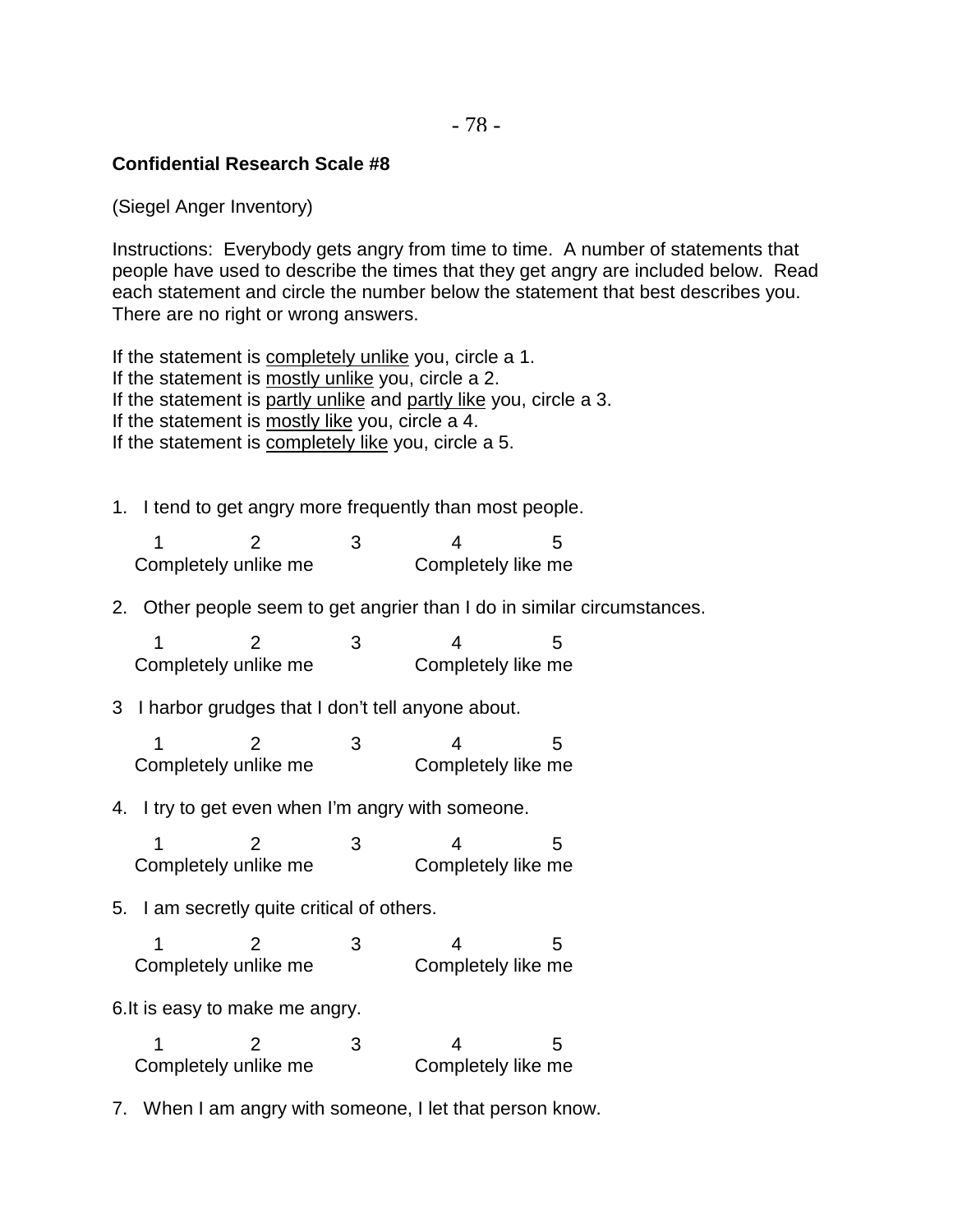12 3 4 5 Completely unlike me Completely like me 8. I have met many people who are supposed to be experts who are no better than I. 12 3 4 5 Completely unlike me Completely like me 9. Something makes me angry almost every day. 12 3 4 5 Completely unlike me Completely like me 10. I often feel angrier than I think I should. 12 3 4 5 Completely unlike me Completely like me 11. I feel guilty about expressing my anger. 12 3 4 5 Completely unlike me Completely like me 12. When I am angry with someone, I take it out on whoever is around. 12 3 4 5 Completely unlike me Completely like me 13. Some of my friends have habits that annoy and bother me very much. 12 3 4 5 Completely unlike me Completely like me 14. I am surprised at how often I feel angry. 12 3 4 5 Completely unlike me Completely like me 15. Once I let people know I'm angry, I can put it out of my mind. 12 3 4 5 Completely unlike me Completely like me 16. People talk about me behind my back. 12 3 4 5 Completely unlike me Completely like me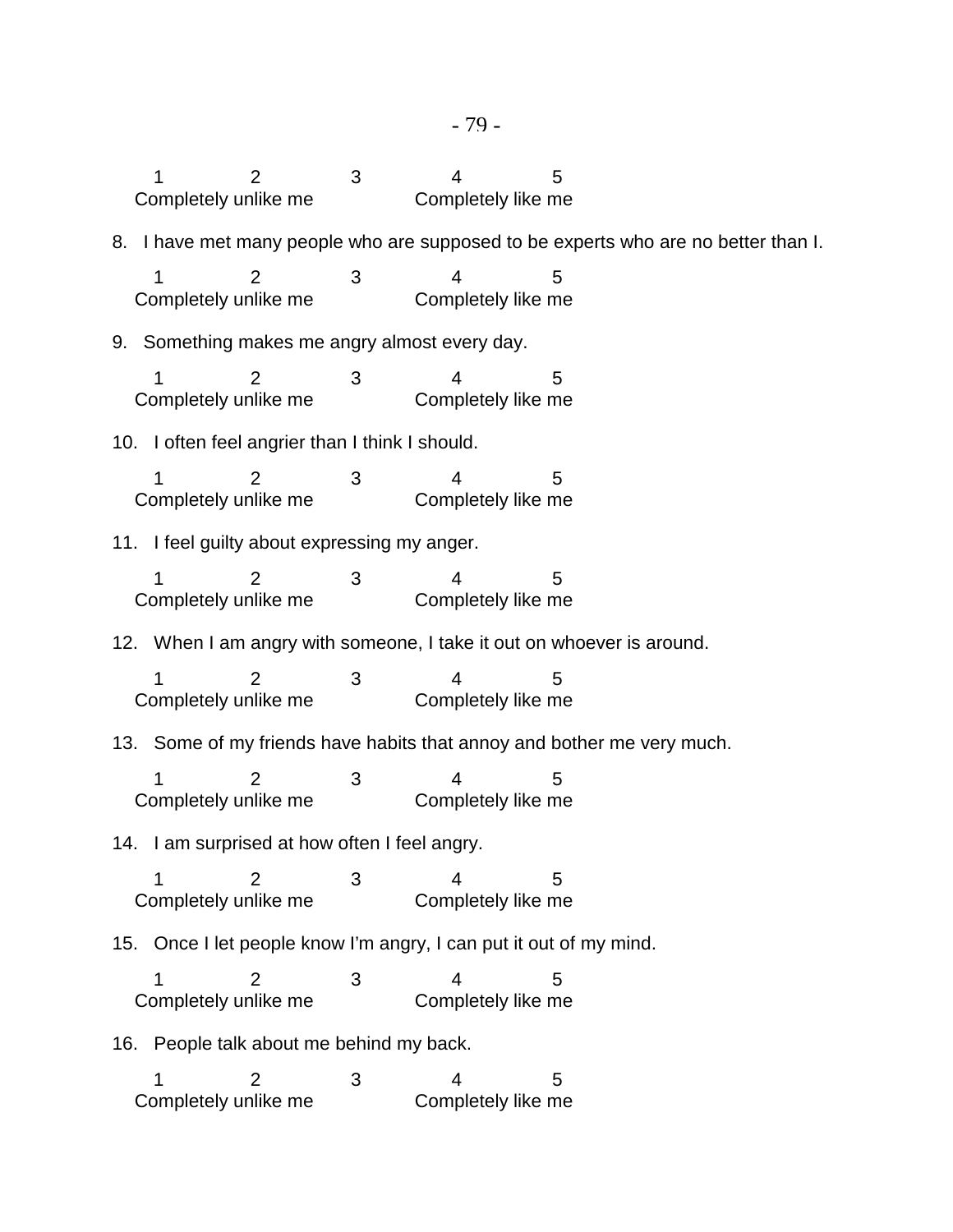17. At times, I feel angry for no specific reason. 12 3 4 5 Completely unlike me Completely like me 18. I can make myself angry about something in the past just by thinking about it. 12 3 4 5 Completely unlike me Completely like me 19. Even after I have expressed my anger, I have trouble forgetting about it. 12 3 4 5 Completely unlike me Completely like me 20. When I hide my anger from others, I think about it for a long time. 12 3 4 5 Completely unlike me Completely like me 21. People can bother me just by being around. 12 3 4 5 Completely unlike me Completely like me 22. When I get angry, I stay angry for hours. 12 3 4 5 Completely unlike me Completely like me 23. When I hide my anger from others, I forget about it pretty quickly. 12 3 4 5 Completely unlike me Completely like me 24. I try to talk over problems with people without letting them know I'm angry. 12 3 4 5 Completely unlike me Completely like me 25. When I get angry, I calm down faster than most people. 12 3 4 5 Completely unlike me Completely like me

26. I get so angry, I feel like I might lose control.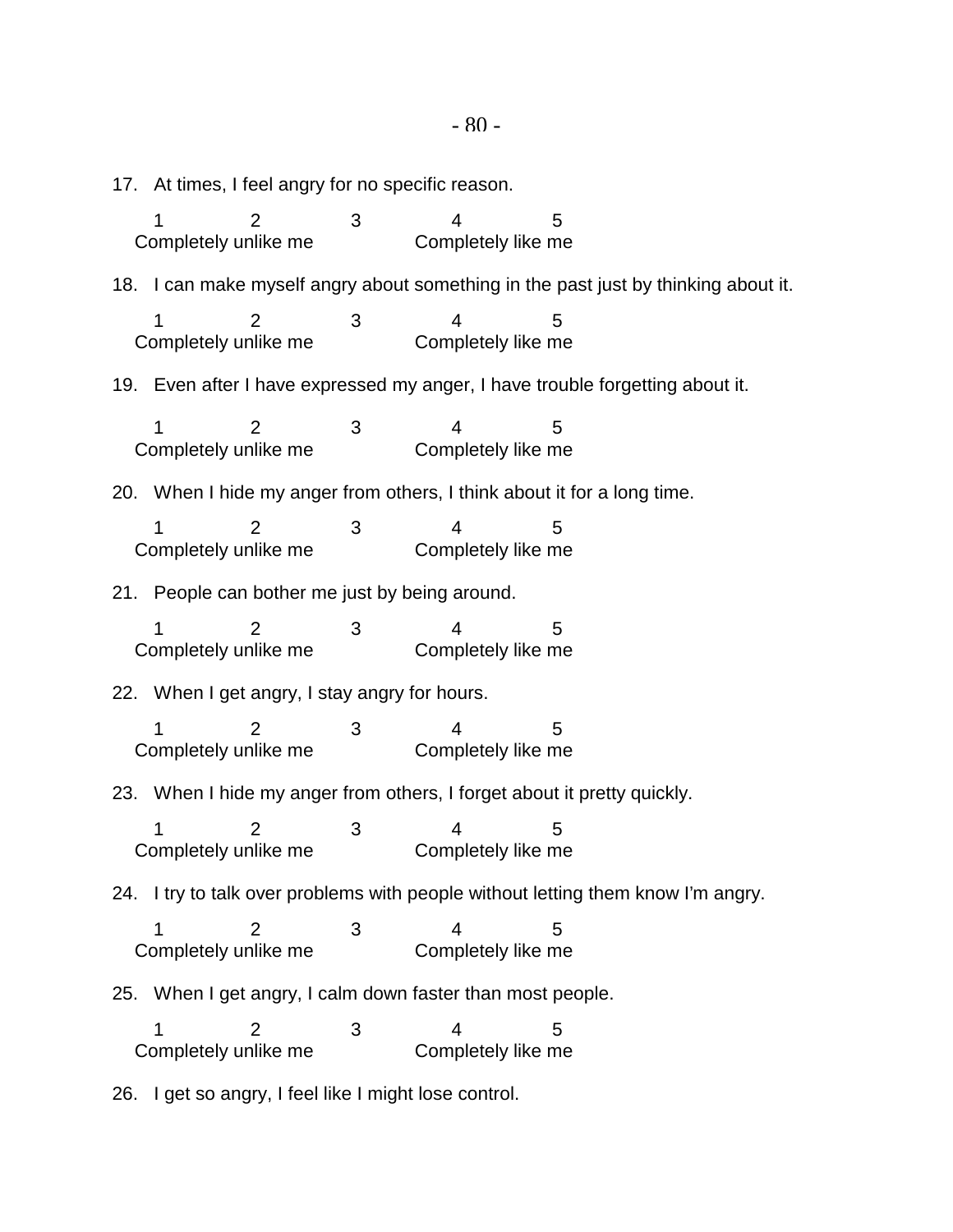| $-81-$                                                                       |                                                                      |                                            |   |                                                         |                                                                                            |
|------------------------------------------------------------------------------|----------------------------------------------------------------------|--------------------------------------------|---|---------------------------------------------------------|--------------------------------------------------------------------------------------------|
|                                                                              | Completely unlike me                                                 | 2                                          | 3 | 4<br>Completely like me                                 | 5                                                                                          |
|                                                                              |                                                                      |                                            |   |                                                         | 27. If I let people see the way I feel, I'd be considered a hard person to get along with. |
|                                                                              | 1<br>Completely unlike me                                            | 2                                          | 3 | 4<br>Completely like me                                 | 5                                                                                          |
|                                                                              | 28. I am on my guard with people who are friendlier than I expected. |                                            |   |                                                         |                                                                                            |
|                                                                              | Completely unlike me                                                 | $\overline{2}$                             | 3 | 4<br>Completely like me                                 | 5                                                                                          |
|                                                                              |                                                                      |                                            |   | 29. It's difficult for me to let people know I'm angry. |                                                                                            |
|                                                                              | Completely unlike me                                                 | $\overline{2}$                             | 3 | 4<br>Completely like me                                 | 5                                                                                          |
|                                                                              |                                                                      | 30. I get angry when someone lets me down. |   |                                                         |                                                                                            |
|                                                                              | Completely unlike me                                                 | 2                                          | 3 | 4<br>Completely like me                                 | 5                                                                                          |
|                                                                              |                                                                      | 31. I get angry when people are unfair.    |   |                                                         |                                                                                            |
|                                                                              | Completely unlike me                                                 | 2                                          | 3 | Completely like me                                      | 5                                                                                          |
|                                                                              |                                                                      |                                            |   | 32. I get angry when something blocks my plans.         |                                                                                            |
|                                                                              | Completely unlike me                                                 | $\overline{2}$                             | 3 | Completely like me                                      | 5                                                                                          |
|                                                                              | 33. I get angry when I am delayed.                                   |                                            |   |                                                         |                                                                                            |
|                                                                              | Completely unlike me                                                 | 2                                          | 3 | 4<br>Completely like me                                 | 5                                                                                          |
|                                                                              |                                                                      |                                            |   | 34. I get angry when someone embarrasses me.            |                                                                                            |
|                                                                              | Completely unlike me                                                 | 2                                          | 3 | 4<br>Completely like me                                 | 5                                                                                          |
| 35. I get angry with I have to take orders from someone less capable than I. |                                                                      |                                            |   |                                                         |                                                                                            |
|                                                                              | Completely unlike me                                                 | $\overline{2}$                             | 3 | 4<br>Completely like me                                 | 5                                                                                          |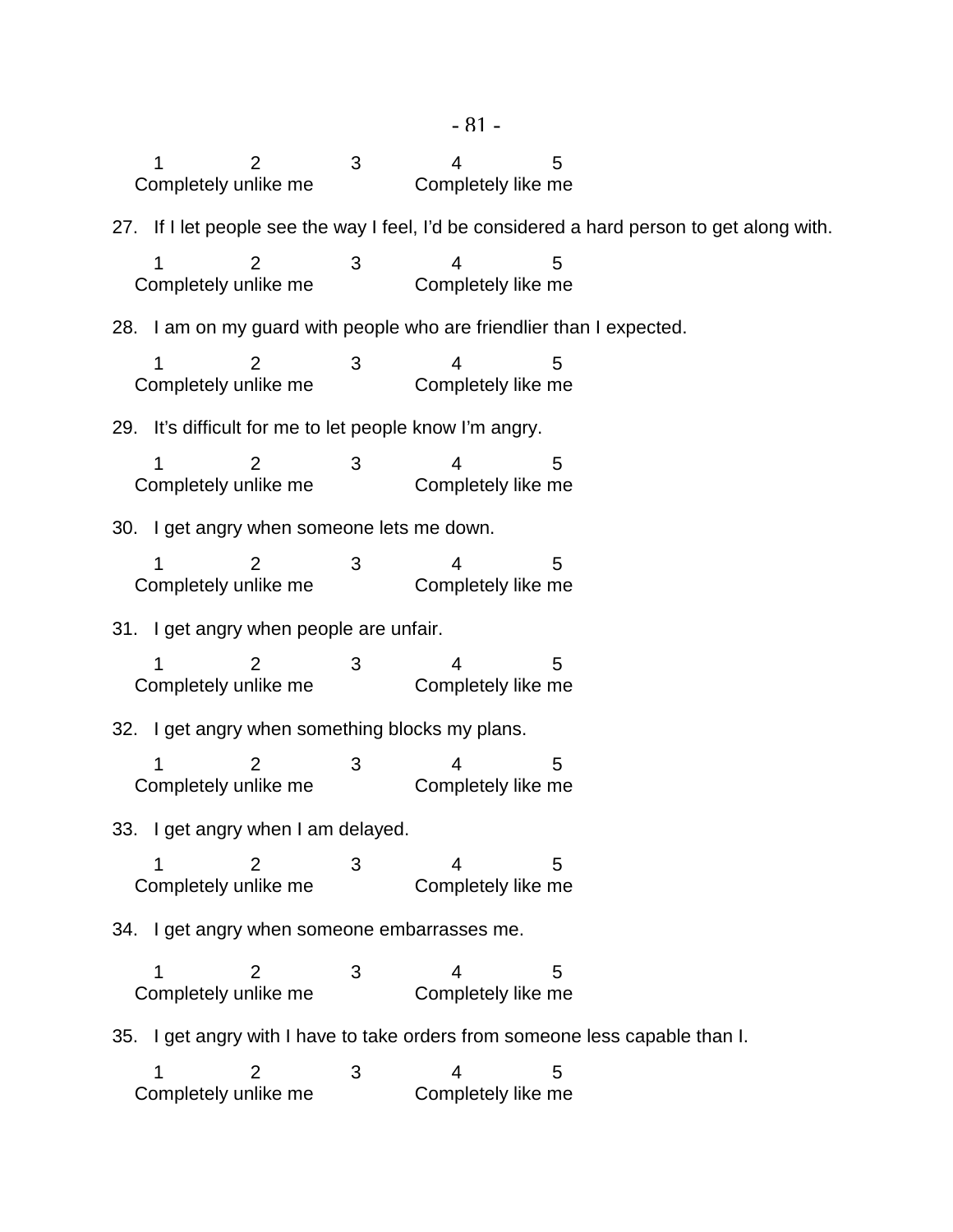36. I get angry when I have to work with incompetent people.

|                                                                       |                      |  |   |  |                    | b  |
|-----------------------------------------------------------------------|----------------------|--|---|--|--------------------|----|
|                                                                       | Completely unlike me |  |   |  | Completely like me |    |
| 37. I get angry when I do something stupid.                           |                      |  |   |  |                    |    |
|                                                                       |                      |  | З |  |                    | ٠h |
|                                                                       | Completely unlike me |  |   |  | Completely like me |    |
| 38. I get angry when I am not given credit for something I have done. |                      |  |   |  |                    |    |
|                                                                       |                      |  | З |  |                    | ٠h |
| Completely unlike me<br>Completely like me                            |                      |  |   |  |                    |    |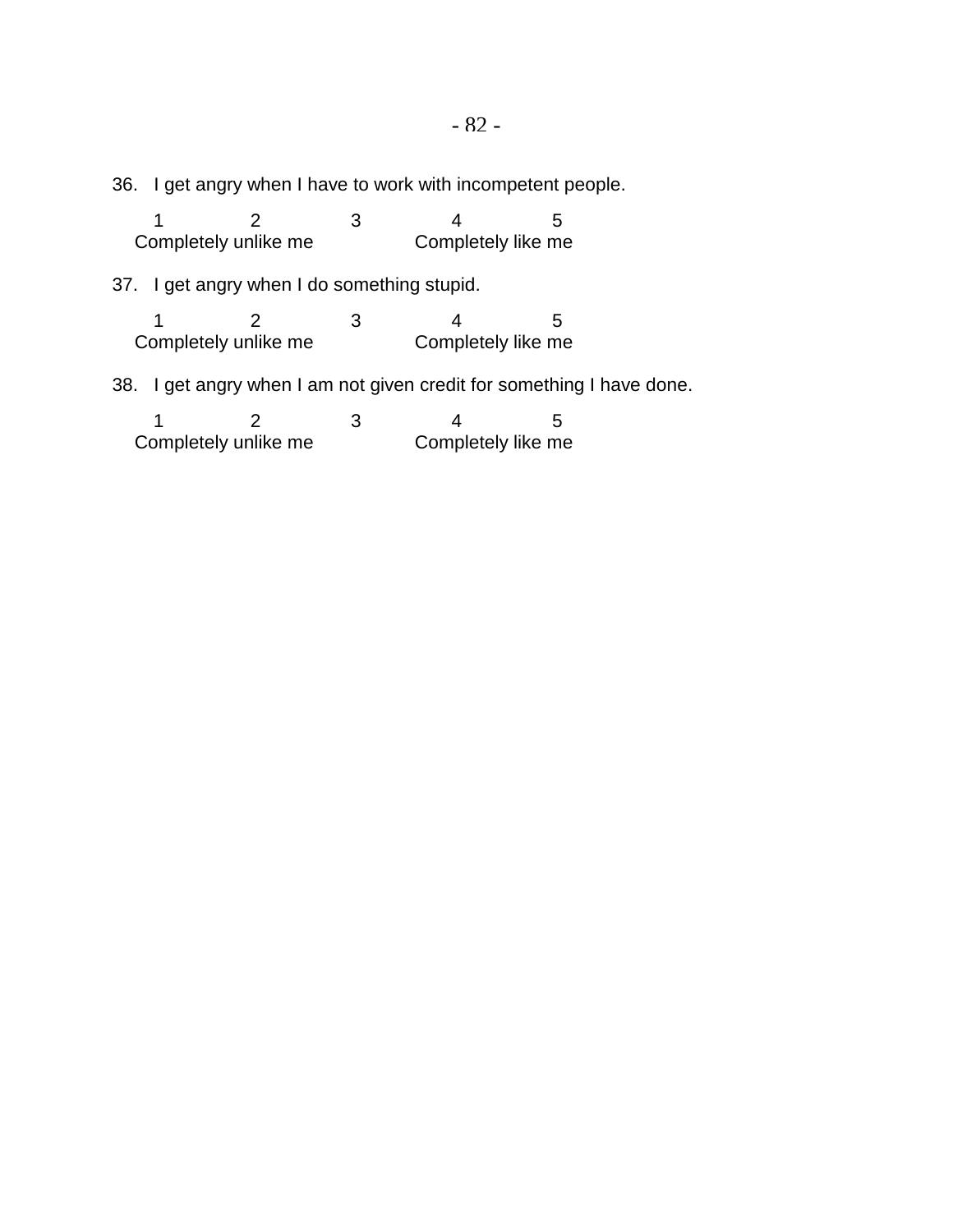### **Confidential Research Questionnaire #9**

(PRF(E) Social Desirability Scale)

Consider each of the following statements, and circle "T" (for true) if it applies to you, or "F" (for false) if it does not.

- 1. I am quite able to make correct decisions on difficult questions. T F
- 2. I am never able to do things as well as I could. T F
- 3. My life is full of interesting activities. T F
- 4. I believe people tell lies any time it is to their advantage. T F
- 5. If someone gave me too much change, I would tell him. T F
- 6. I would be willing to do something a little unfair to get something that was T F important to me.
- 7. I get along with people at parties quite well. T F
- 8. I did very many bad things as a child. T F
- 9. I am glad I grew up the way I did. T F
- 10. I often question whether life is worthwhile. T F
- II. I am always prepared to do what is expected of me.  $T$  F
- 12. My daily life includes many activities I dislike. T F
- 13. I am one of the lucky people who could talk with my parents about my problems. T F
- 14. Many things make me uneasy. T F
- 15. I am careful to plan for my distant goals. T F
- 16. I find it very difficult to concentrate. T F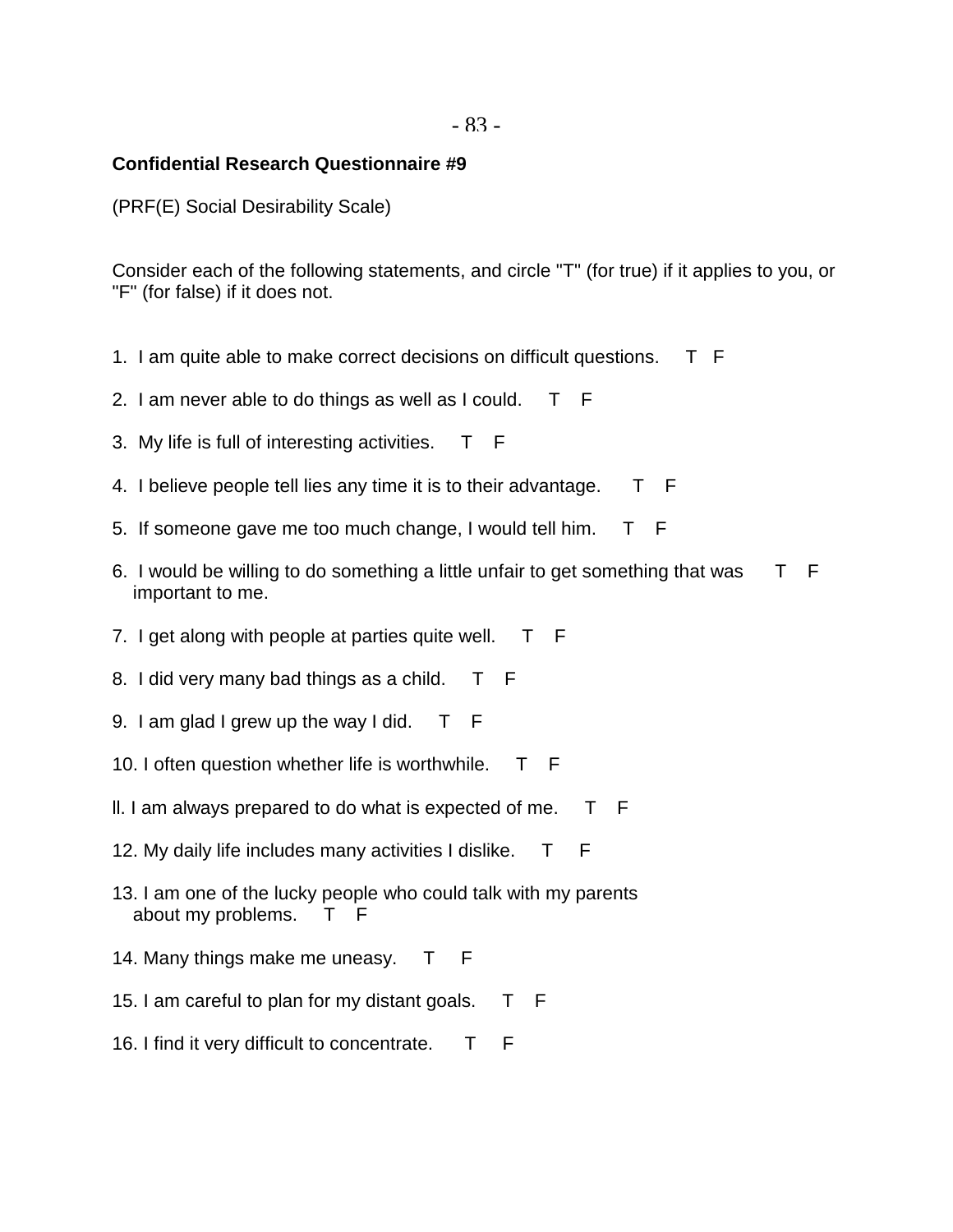### **OFFENDER RELEASE PROJECT**

#### Information Form

This study is aimed at finding out what happens in offenders' lives after release on parole or mandatory supervision. It involves some men who have been returned to the penitentiary after being on supervision, and some who are still on the outside. We hope that it will help us to understand better what leads men to commit new offenses and to return to prison. This information would be helpful in improving treatment programs in the institutions and might also help in improving supervision after release.

The study is being carried out in the Department of Psychology at Queen's University, under the direction of Dr. Edward Zamble and Dr. Vern Quinsey. We have some funding from the Research Branch of CSC, and we hope to get funds from the Social Science and Humanities Research Council of Canada to continue the work.

Each man who takes part in the study will be interviewed and will also be asked to fill out some questionnaires. We expect that the interview will take from 1 to 1 and 1/2 hours, and that the questionnaires will take another hour. Most of the questions are about their experiences on the outside, including the sorts of problems they have to deal with, how they react to things, and other similar areas. We would also like to get some information from institutional and parole files.

If you agree to participate, you will be helping us and perhaps also other inmates. And should understand that we are only collecting information, and that we have no official positions within CSC, so if you have any problems now, we cannot change anything for you. At the same time, whatever you tell us will be strictly confidential, and all information will be coded in our reports so that no person's answers could be identified. This confidentiality is guaranteed by the Canadian Human Rights Act, and we will also give our personal guarantees that it is respected. Also, the data will be used only for research purposes. We will need your written consent before we give any information to anyone else about your answers.

Whether or not you agree to participate will not count for or against you with CSC. However, if you do agree to take part we will try our best to listen to what you have to say. If you want it, we will try to supply you with a summary of results when we are finished.

If you have any questions now, please ask them. If you have any complaints or questions about this study later, you should call either Dr. Zamble (545-2892) or Dr. Quinsey (545-6538) or write to them at the Department of Psychology, Queen's University, Kingston, Ontario, K7L 3N6. If you are still not satisfied, you should call or write the Chairman of the Psychology Department, Dr. R. Kalin (545-2492).